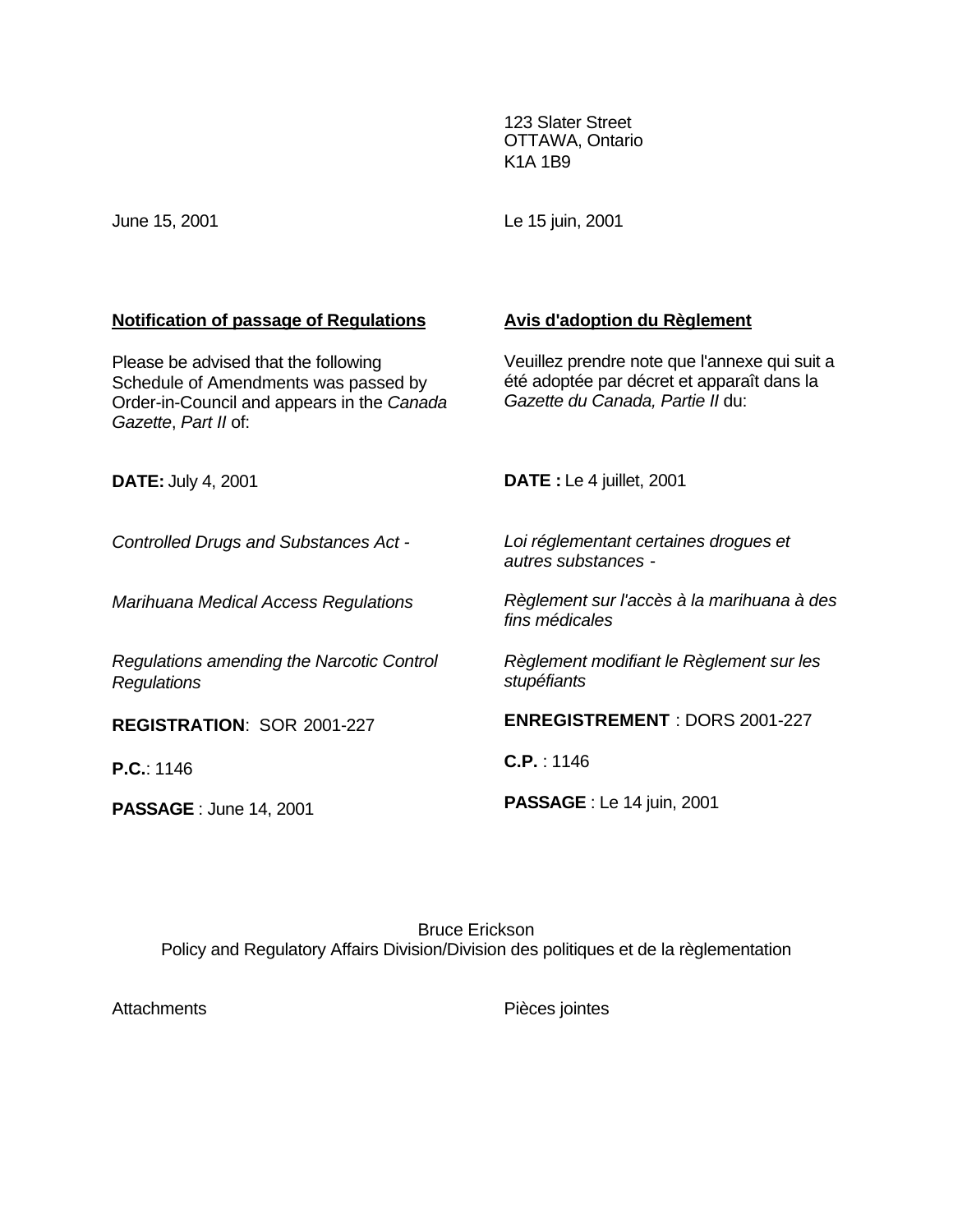(SOR/DORS)

Her Excellency the Governor General in Council, on the recommendation of the Minister of Health, pursuant to subsection 55(1) of the *Controlled Drugs and Substances Act*<sup>a</sup>, hereby makes the annexed *Marihuana Medical Access Regulations*.

<sup>&</sup>lt;sup>a</sup> S.C. 1996, c. 19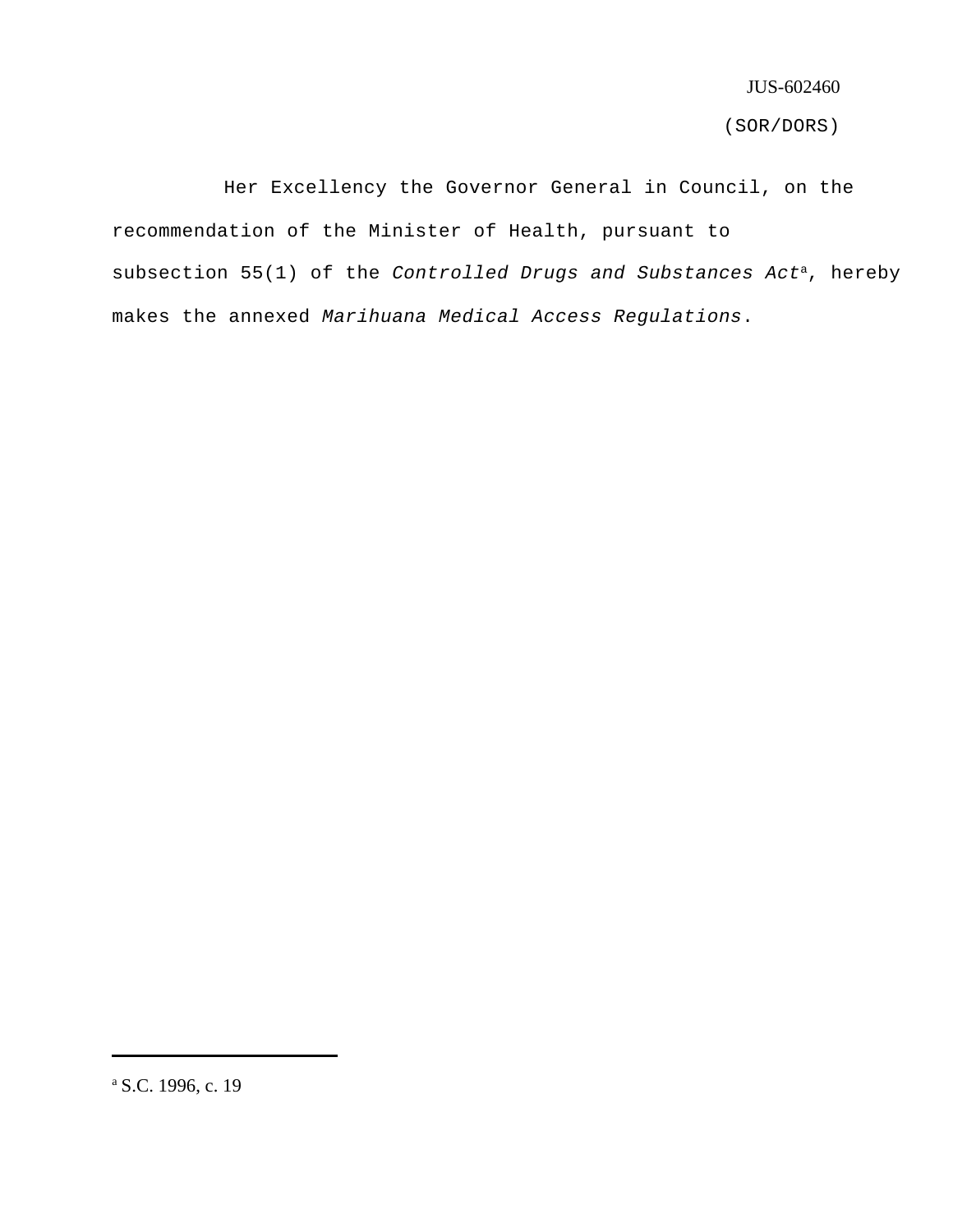(SOR/DORS)

# MARIHUANA MEDICAL ACCESS REGULATIONS

#### INTERPRETATION

## **1.** (1) The following definitions apply in these Regulations.

"Act" means the *Controlled Drugs and Substances Act*. (*Loi*)

- "adverse drug reaction" means a noxious and unintended response to a drug that occurs at doses normally used or tested for the diagnosis, treatment or prevention of a medical condition or the modification of an organic function. (*réaction indésirable à une drogue*)
- "authorization to possess" means an authorization to possess dried marihuana issued under section 11. (*autorisation de possession*)
- "category 1 symptom" means a symptom that is associated with a terminal illness or its medical treatment. (*symptôme de catégorie 1*)
- "category 2 symptom" means a symptom, other than a category 1 symptom, that is set out in column 2 of the schedule and that is associated with a medical condition set out in column 1 or its medical treatment. (*symptôme de catégorie 2*)
- "category 3 symptom" means a symptom, other than a category 1 or 2 symptom, that is associated with a medical condition or its medical treatment. (*symptôme de catégorie 3*)
- "conventional treatment" means, in respect of a symptom, a medical or surgical treatment that is generally accepted by the Canadian medical community as a treatment for the symptom. (*traitement conventionnel*)

"designated drug offence" means

(*a*) an offence against section 39, 44.2, 44.3, 48, 50.2 or 50.3 of the *Food and Drugs Act*, as those provisions read immediately before May 14, 1997;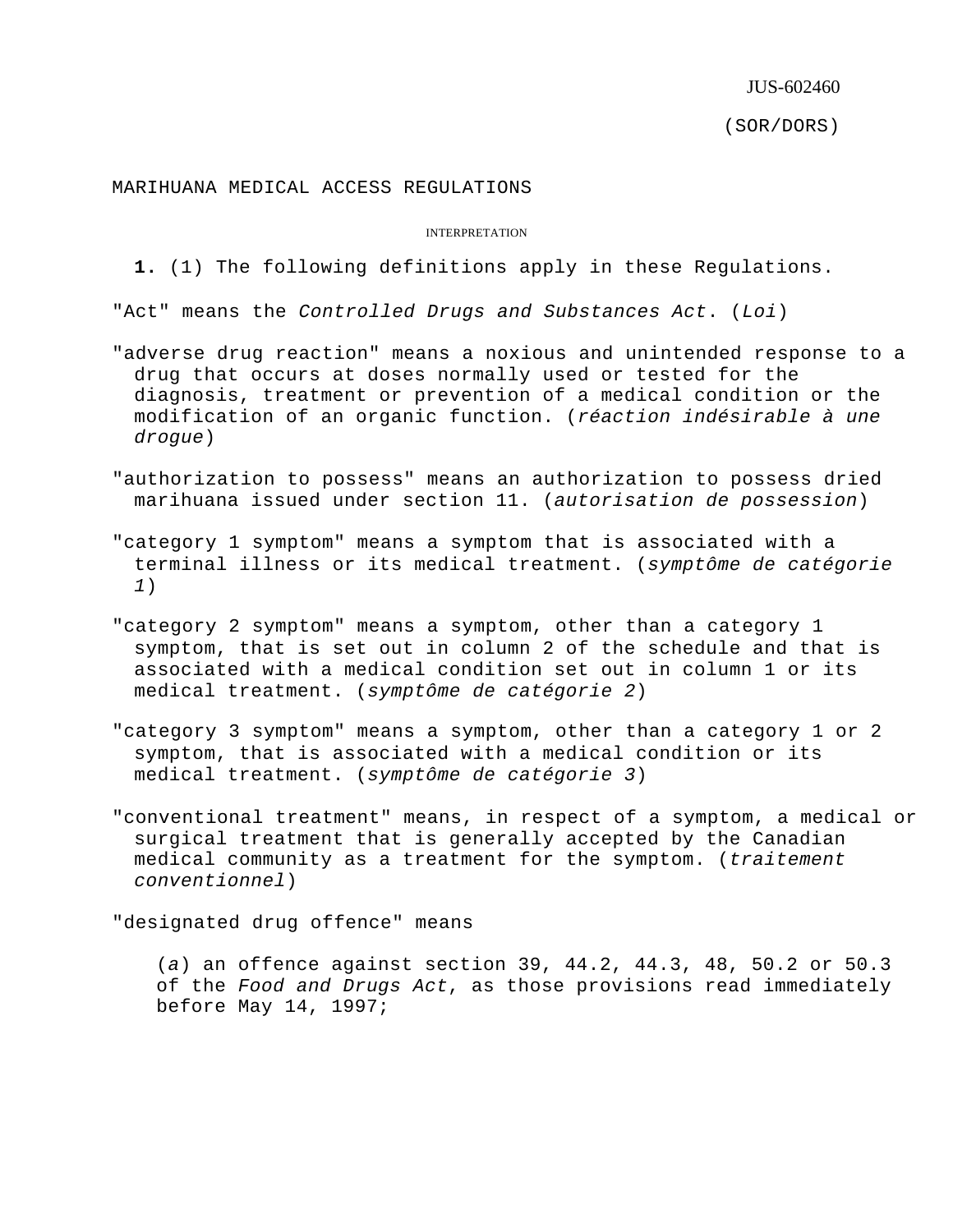(*b*) an offence against section 4, 5, 6, 19.1 or 19.2 of the *Narcotic Control Act,* as those provisions read immediately before May 14, 1997;

(*c*) an offence under Part I of the Act, except subsection 4(1); or

(*d*) a conspiracy or an attempt to commit, being an accessory after the fact in relation to or any counselling in relation to an offence referred to in any of paragraphs (*a*) to (*c*). (*infraction désignée en matière de drogue*)

"designated marihuana offence" means

(*a*) an offence, in respect of marihuana, against section 5 of the Act, or against section 6 of the Act except with respect to importation; or

(*b*) a conspiracy or an attempt to commit or being an accessory after the fact in relation to or any counselling in relation to an offence referred to in paragraph (*a*). (*infraction désignée relativement à la marihuana*)

- "designated person" means the person designated, in an application made under section 37, to produce marihuana for the applicant. (*personne désignée*)
- "designated-person production licence" means a licence issued under section 40. (*licence de production à titre de personne désignée*)
- "dried marihuana" means harvested marihuana that has been subjected to any drying process. (*marihuana séchée*)
- "licence to produce" means either a personal-use production licence or a designated-person production licence. (*licence de production*)
- "marihuana" means the substance referred to as "Cannabis (marihuana)" in subitem 1(2) of Schedule II to the Act. (*marihuana*)
- "medical practitioner" means a person who is authorized under the laws of a province to practise medicine in that province and who is not named in a notice given under section 58 or 59 of the *Narcotic Control Regulations*. (*médecin*)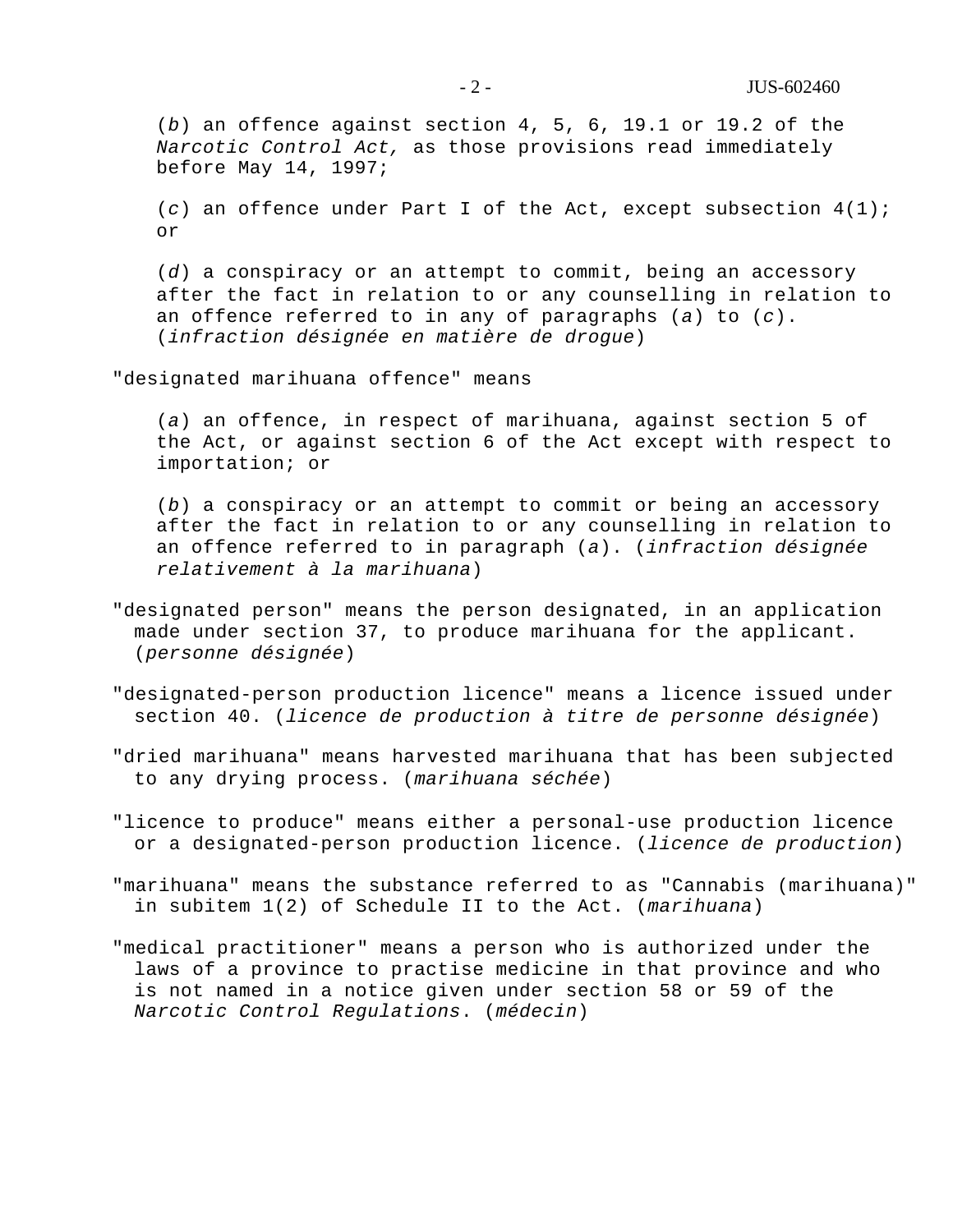- "medical purpose" means the purpose of mitigating a person's category 1, 2 or 3 symptom identified in an application for an authorization to possess. (*fins médicales*)
- "personal-use production licence" means a licence issued under section 29. (*licence de production à des fins personnelles*)
- "production area" means the place where the production of marihuana is conducted, that is
	- (*a*) entirely indoors;
	- (*b*) entirely outdoors; or

(*c*) partly indoors and partly outdoors but without any overlapping period between the two types of production. (*aire de production*)

- "specialist" means a medical practitioner who is recognized as a specialist by the medical licensing authority of the province in which the practitioner is authorized to practise medicine. (*spécialiste*)
- "terminal illness" means a medical condition for which the prognosis is death within 12 months. (*maladie en phase terminale*)

(2) For the purpose of sections 28 and 53, a site for the production of marihuana is considered to be adjacent to a place if the boundary of the land on which the site is located has at least one point in common with the boundary of the land on which the place is located.

#### PART 1

#### AUTHORIZATION TO POSSESS

## *Authorized Activity*

**2.** The holder of an authorization to possess is authorized to possess dried marihuana, in accordance with the authorization, for the medical purpose of the holder.

*Eligibility for Authorization to Possess*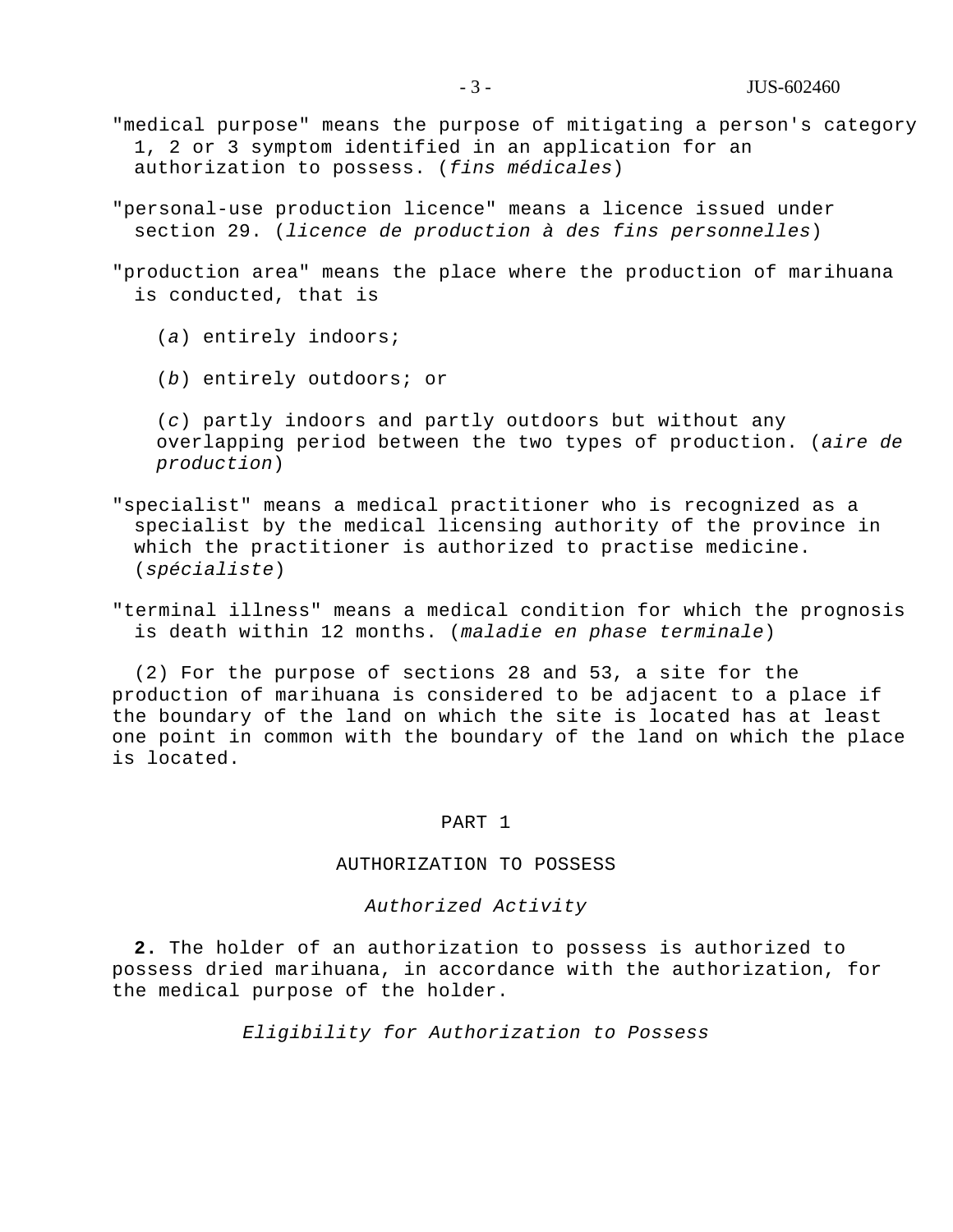**3.** A person is eligible to be issued an authorization to possess only if the person is an individual ordinarily resident in Canada.

*Application for Authorization to Possess*

**4.** (1) A person seeking an authorization to possess dried marihuana for a medical purpose shall submit an application to the Minister.

(2) An application under subsection (1) shall contain

(*a*) a declaration of the applicant;

(*b*) a medical declaration that is made

(i) in the case of an application based on a category 1 symptom, by the medical practitioner of the applicant, or

(ii) in the case of an application based on a category 2 or 3 symptom, by a specialist;

(*c*) if the application is based on a category 3 symptom, a second medical declaration made by another specialist, that supports the medical declaration made under subparagraph (*b*)(ii); and

(*d*) two copies of a current photograph of the applicant.

Applicant's Declaration

**5.** (1) The declaration of the applicant under paragraph 4(2)(*a*) must indicate

(*a*) the applicant's name, date of birth and gender;

(*b*) the full address of the place where the applicant ordinarily resides as well as the applicant's telephone number and, if applicable, facsimile transmission number and e-mail address;

(*c*) the mailing address of the place referred to in paragraph (*b*), if different;

(*d*) if the place referred to in paragraph (*b*) is an establishment that is not a private residence, the type and name of the establishment;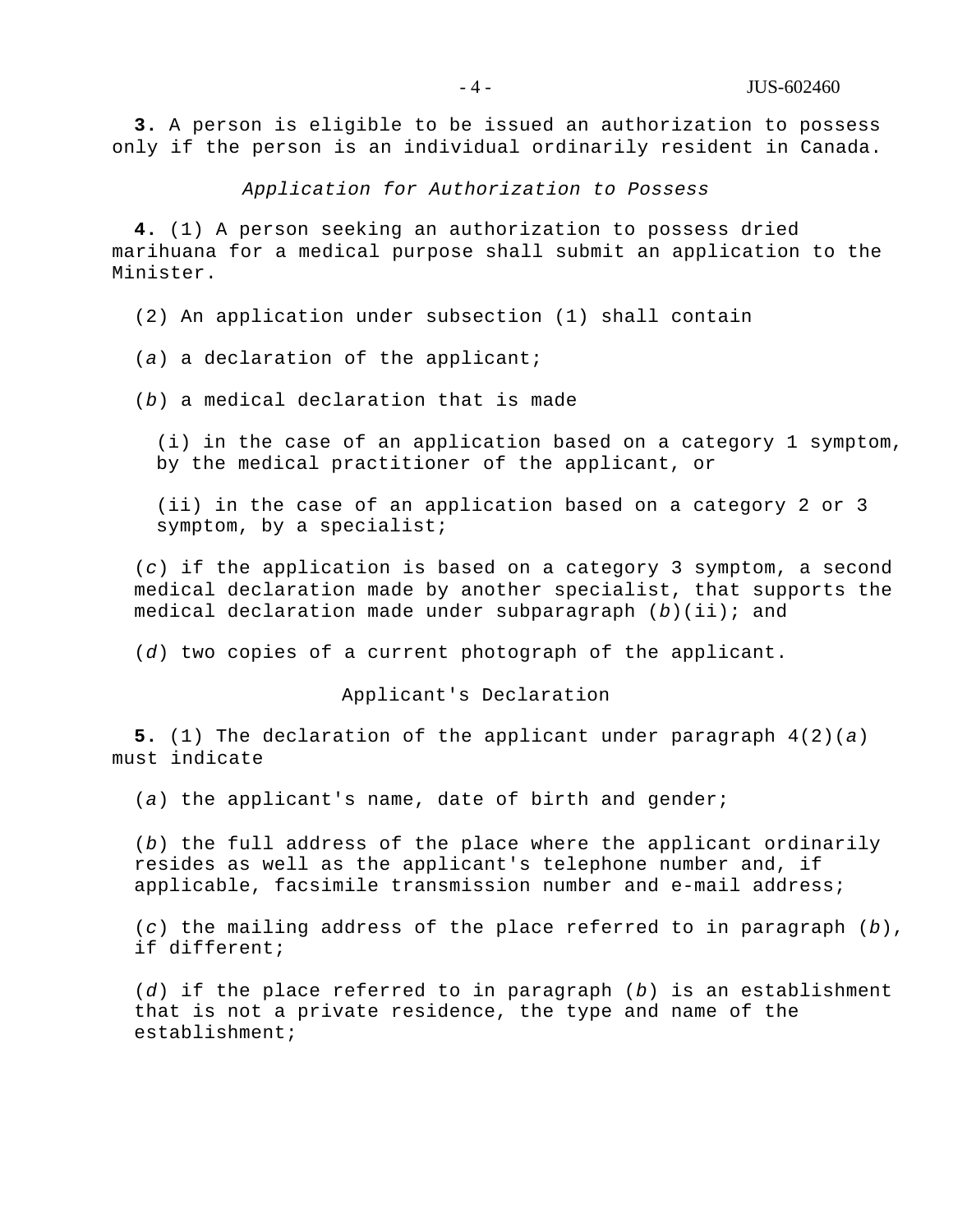(*e*) that the authorization is sought in respect of marihuana either

(i) to be produced by the applicant or a designated person, in which case the designated person must be named, or

(ii) to be obtained under the *Narcotic Control Regulations,* in which case the licensed dealer who produces or imports the marihuana must be named;

(*f*) that the applicant is aware that no notice of compliance has been issued under the *Food and Drugs Act* concerning the safety and effectiveness of marihuana as a drug and that the applicant understands the significance of that fact; and

(*g*) that the applicant has discussed the risks of using marihuana with the medical practitioner providing the medical declaration under paragraph 4(2)(*b*), and consents to using it for the recommended medical purpose.

(2) The declaration must be dated and signed by the applicant attesting that the information contained in it is correct and complete.

## *Medical Declarations*

**6.** (1) The medical declaration under paragraph 4(2)(*b*) must indicate, in all cases

(*a*) the medical practitioner's or specialist's name, business address and telephone number, provincial medical licence number and, if applicable, facsimile transmission number and e-mail address;

(*b*) the applicant's medical condition, the symptom that is associated with that condition or its treatment and that is the basis for the application and whether the symptom is a category 1, 2 or 3 symptom;

(*c*) the daily dosage of dried marihuana, in grams, and the form and route of administration, recommended for the applicant; and

(*d*) the period for which the use of marihuana is recommended, if less than 12 months.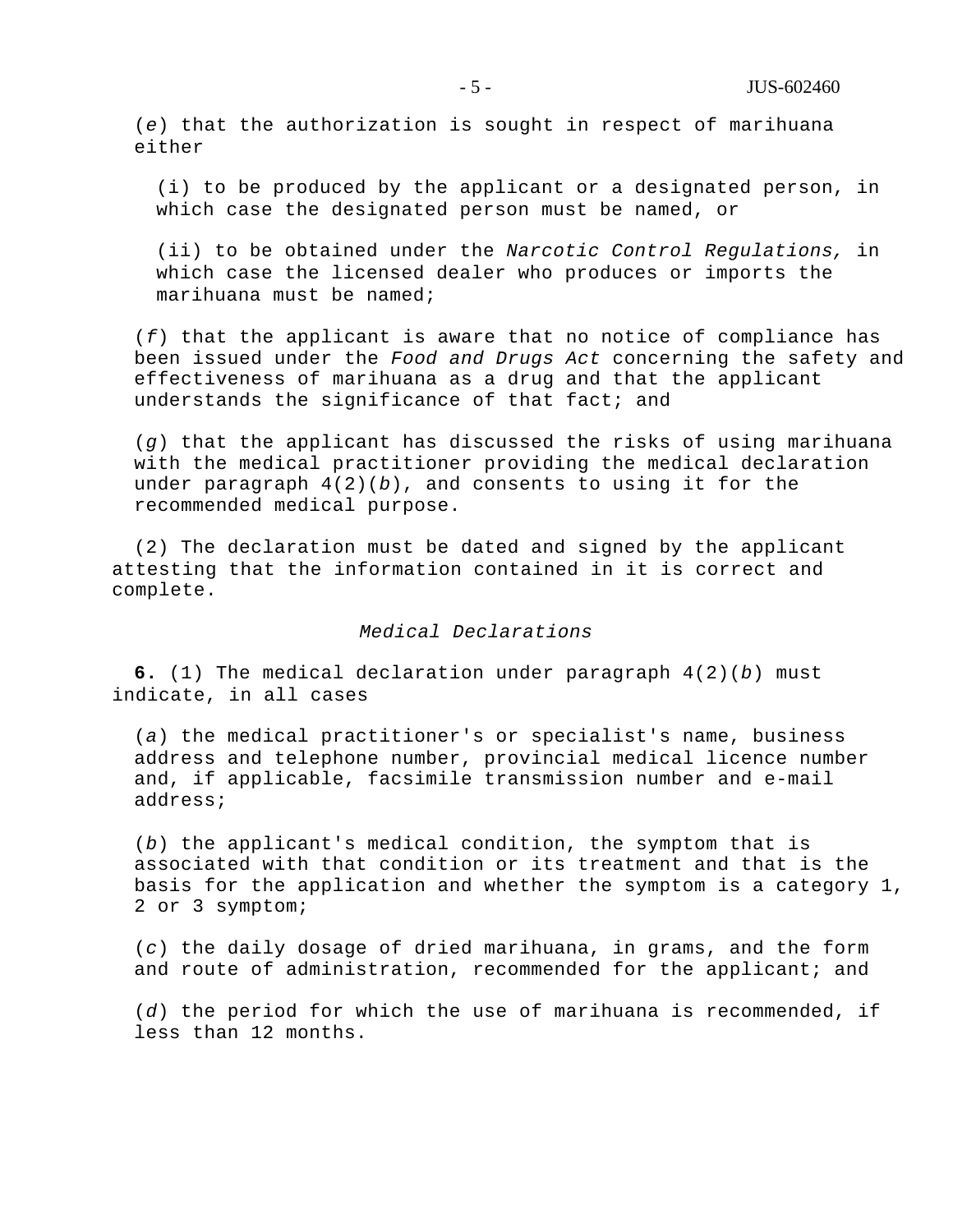(2) In the case of a category 1 symptom, the medical declaration must also indicate that

(*a*) the applicant suffers from a terminal illness;

(*b*) all conventional treatments for the symptom have been tried, or have at least been considered;

(*c*) the recommended use of marihuana would mitigate the symptom;

(*d*) the benefits from the applicant's recommended use of marihuana would outweigh any risks associated with that use; and

(*e*) the medical practitioner is aware that no notice of compliance has been issued under the *Food and Drug Regulations* concerning the safety and effectiveness of marihuana as a drug.

(3) In the case of a category 2 symptom, the medical declaration must also indicate that

(*a*) the specialist practices in an area of medicine, to be named by the specialist in the declaration, that is relevant to the treatment of the applicant's medical condition;

(*b*) all conventional treatments for the symptom have been tried, or have at least been considered, and that each of them is medically inappropriate because

(i) the treatment was ineffective,

(ii) the applicant has experienced an allergic reaction to the drug used as a treatment, or there is a risk that the applicant would experience cross-sensitivity to a drug of that class,

(iii) the applicant has experienced an adverse drug reaction to the drug used as a treatment, or there is a risk that the applicant would experience an adverse drug reaction based on a previous adverse drug reaction to a drug of the same class,

(iv) the drug used as a treatment has resulted in an undesirable interaction with another medication being used by the applicant, or there is a risk that this would occur,

(v) the drug used as a treatment is contra-indicated, or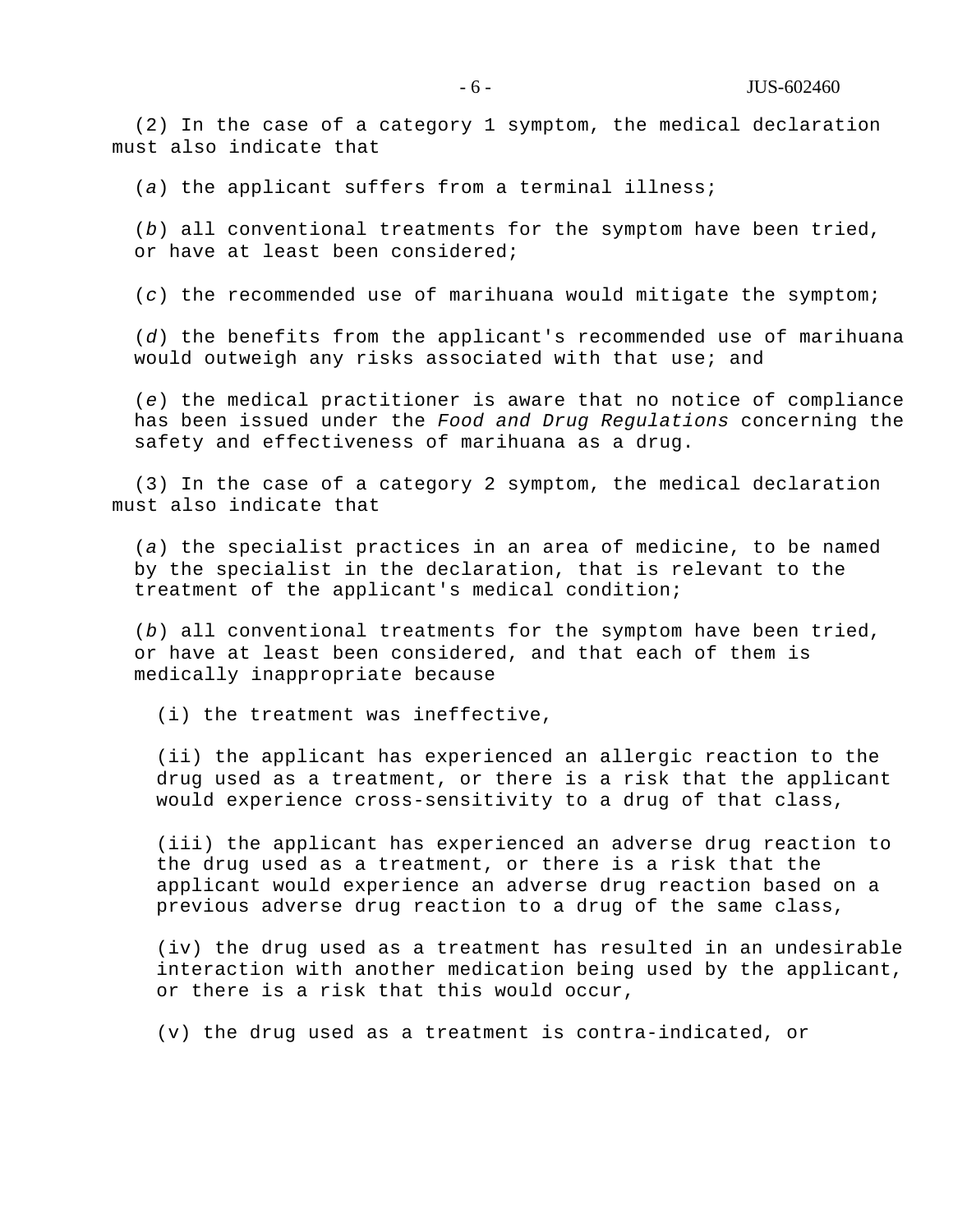(vi) the drug under consideration as a treatment has a similar chemical structure and pharmacological activity to a drug that has been ineffective for the applicant;

(*c*) the recommended use of marihuana would mitigate the symptom;

(*d*) the benefits from the applicant's recommended use of marihuana would outweigh any risks associated with that use, including risks associated with the long-term use of marihuana; and

(*e*) the specialist is aware that no notice of compliance has been issued under the *Food and Drug Regulations* concerning the safety and effectiveness of marihuana as a drug.

(4) In the case of a category 3 symptom, the medical declaration must also indicate

(*a*) the matters referred to in subsection (3); and

(*b*) all conventional treatments that have been tried or considered for the symptom and the reasons, from among those mentioned in paragraph (3)(*b*), why the specialist considers that those treatments are medically inappropriate.

**7.** In the case of a category 3 symptom, the second medical declaration under paragraph 4(2)(*c*) must indicate

(*a*) the specialist's name, business address and telephone number, provincial medical licence number and, if applicable, facsimile transmission number and e-mail address;

(*b*) that the specialist practices in an area of medicine, to be named by the specialist in the declaration, that is relevant to the treatment of the applicant's medical condition;

(*c*) that the specialist is aware that the application is in relation to the mitigation of the symptom identified under paragraph 6(1)(*b*) and that the symptom is associated with the medical condition identified under that paragraph or its treatment;

(*d*) that the specialist has reviewed the applicant's medical file and the information provided under paragraph 6(4)(*b*) and has discussed the applicant's case with the specialist providing that information and agrees with the statements referred to in paragraphs 6(3)(*c*) and (*d*); and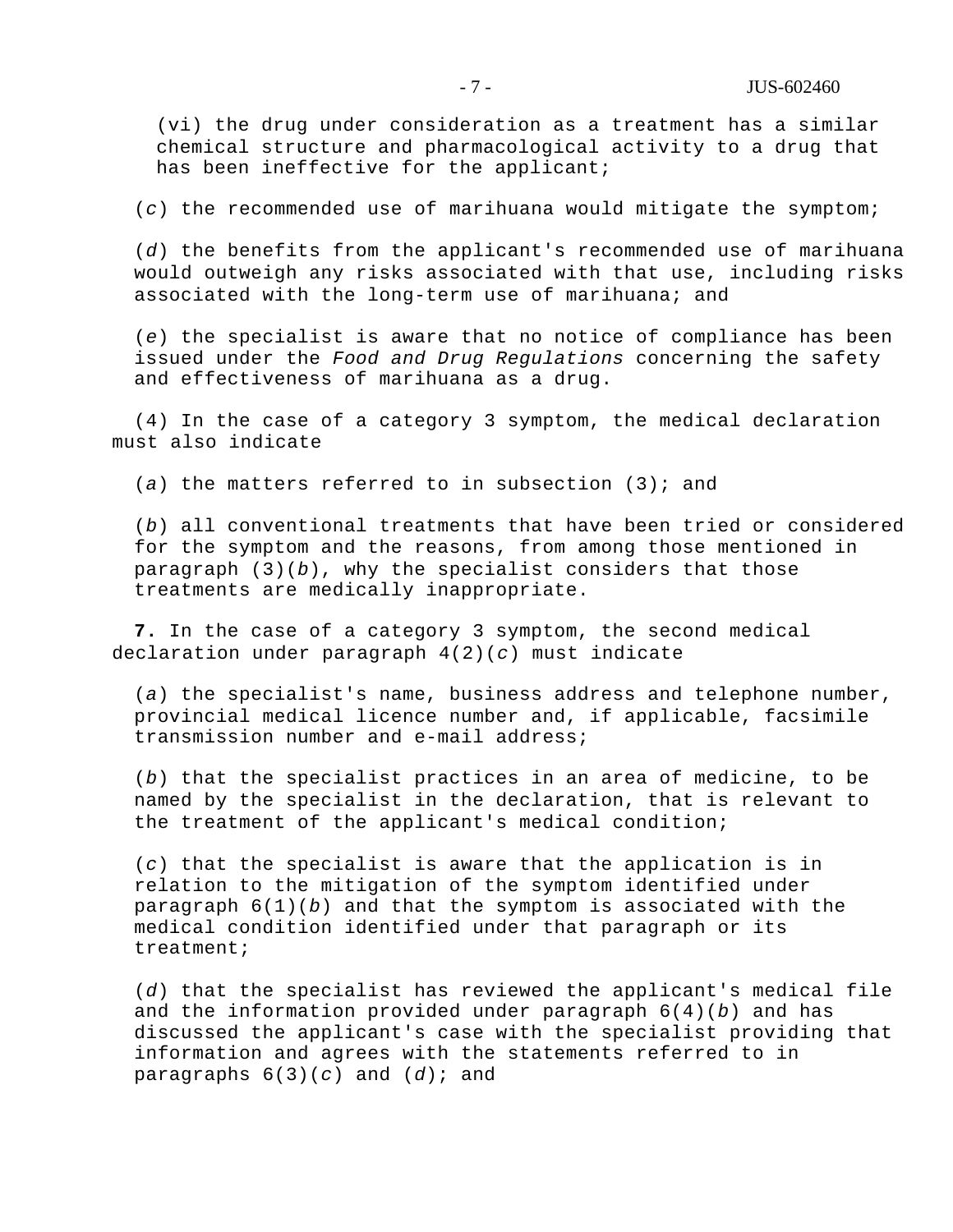(*e*) that the specialist is aware that no notice of compliance has been issued under the *Food and Drug Regulations* concerning the safety and effectiveness of marihuana as a drug.

**8.** A medical declaration under section 6 or 7 must be dated and signed by the medical practitioner or specialist making it and must attest that the information contained in the declaration is correct and complete.

## *Dosage In Excess of 5 Grams*

**9.** If the daily dosage recommended under paragraph 6(1)(*c*) is more than five grams, the medical practitioner or specialist providing the medical declaration under paragraph 4(2)(*b*) must also indicate that

(*a*) the risks associated with an elevated daily dosage of marihuana have been considered, including risks with respect to the effect on the applicant's cardio-vascular, pulmonary and immune systems and psychomotor performance, as well as potential drug dependency; and

(*b*) the benefits from the applicant's use of marihuana according to the recommended daily dosage would outweigh the risks associated with that dosage, including risks associated with the long-term use of marihuana.

#### Photograph

**10.** The photograph required under paragraph 4(2)(*d*) must clearly identify the applicant and must

(*a*) show a full front-view of the applicant's head and shoulders against a plain contrasting background;

(*b*) have dimensions of at least 43 mm  $\times$  54 mm (1 11/16 inches  $\times$  2 1/8 inches) and not more than 50 mm  $\times$  70 mm ( 2 inches  $\times$  2 3/4 inches), and has a view of the applicant's head that is at least 30 mm (1.375 inches) in length;

(*c*) show the applicant's face unobscured by sunglasses or any other object; and

(*d*) be certified, on the reverse side, by a medical practitioner treating the applicant, to be an accurate representation of the applicant.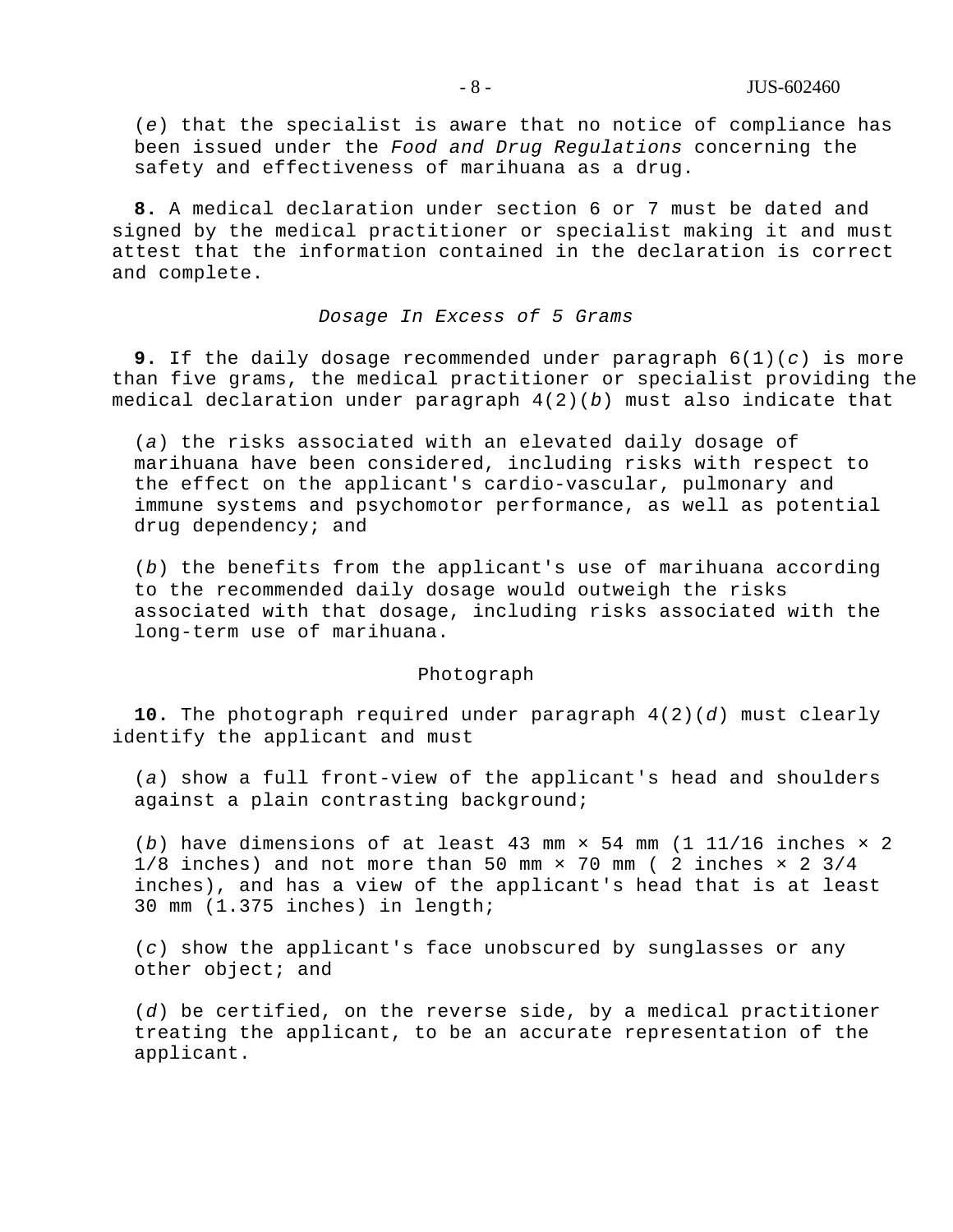#### *Issuance of Authorization to Possess*

**11.** (1) Subject to section 12, if the requirements of sections 4 to 10 are met, the Minister shall issue to the applicant an authorization to possess for the medical purpose mentioned in the application, and shall provide notice of the authorization to the medical practitioner or specialist who made the medical declaration under paragraph 4(2)(*b*).

(2) The authorization shall indicate

(*a*) the name, date of birth and gender of the holder of the authorization;

(*b*) the full address of the place where the holder ordinarily resides;

(*c*) the authorization number;

(*d*) the name and category of the symptom;

(*e*) the medical condition, or its treatment, with which the symptom is associated;

(*f*) the maximum quantity of dried marihuana, in grams, that the holder may possess at any time;

(*g*) the date of issue; and

(*h*) the date of expiry.

(3) The maximum quantity of dried marihuana referred to in paragraph (2)(*f*) or resulting from an amendment under subsection 20(1) or 22(3) is the amount determined according to the following formula:

## $A \times 30$

where A is the daily dosage of dried marihuana, in grams, recommended for the holder under paragraph 6(1)(*c*), 19(1)(*c*) or 22(2)(*b*), whichever applies.

## *Grounds for Refusal*

**12.** (1) The Minister shall refuse to issue an authorization to possess if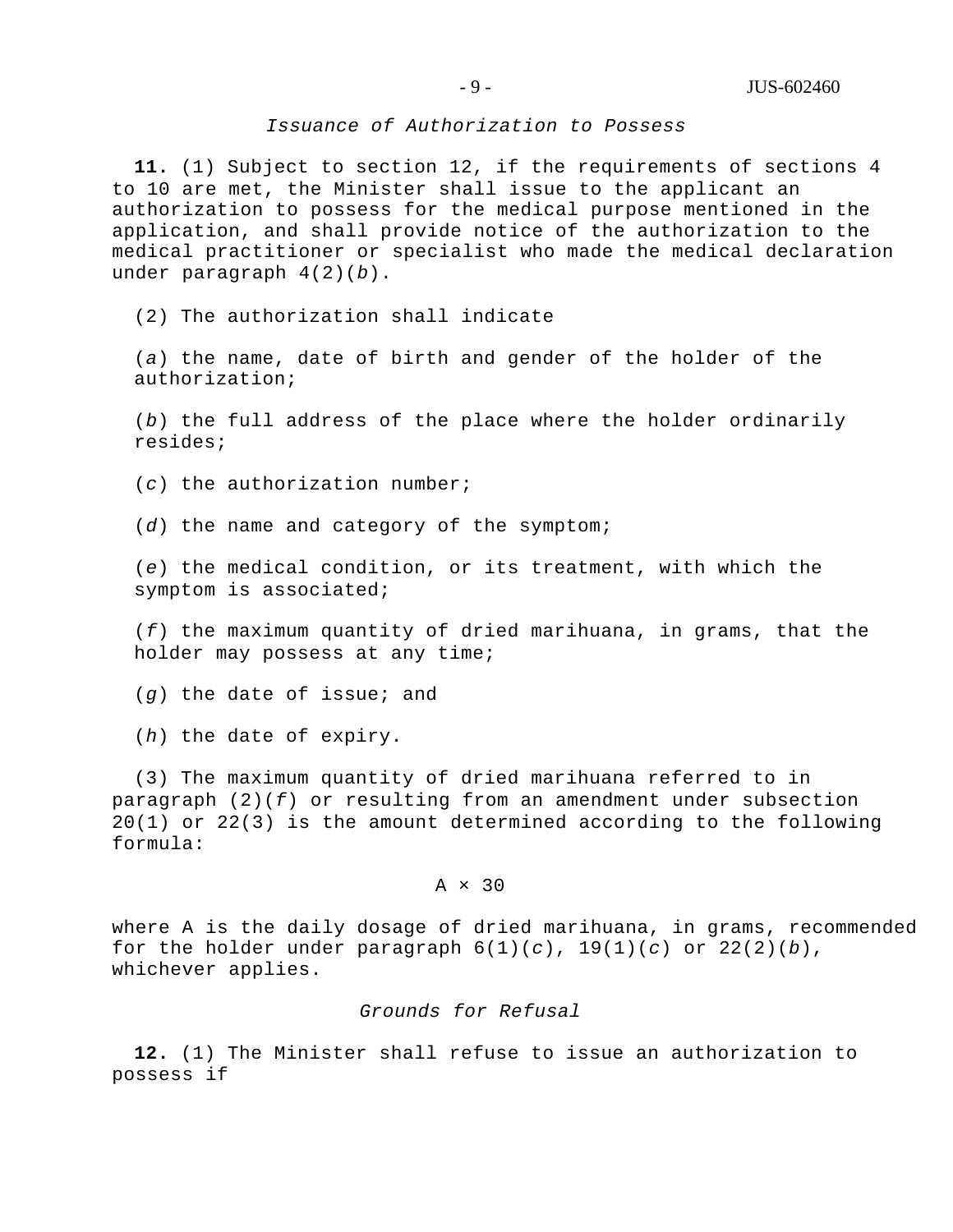(*a*) the applicant is not eligible under section 3;

(*b*) any information, statement or other item included in the application is false or misleading;

(*c*) the application involves a category 3 symptom and either all conventional treatments have not been tried or considered or they are considered to be medically inappropriate for any reason not mentioned in paragraph 6(3)(*b*); or

(*d*) the person mentioned in the authorization application as a licensed dealer under the *Narcotic Control Regulations* does not have a valid licence to distribute marihuana under those Regulations.

(2) If the Minister proposes to refuse to issue an authorization to possess, the Minister shall

(*a*) notify the applicant in writing of the reason for the proposed refusal; and

(*b*) give the applicant an opportunity to be heard.

#### *Expiry of Authorization*

**13.** An authorization to possess expires 12 months after its date of issue or, if a shorter period is specified in the application for the authorization under paragraph  $6(1)(d)$ , at the end of that period.

*Renewal of Authorization to Possess*

**14.** (1) An application to renew an authorization to possess shall be made to the Minister by the holder of the authorization and must include

(*a*) the authorization number; and

(*b*) the material required under sections 4 to 10, excluding, in the case of a category 3 symptom, the second medical declaration mentioned in paragraph 4(2)(*c*).

(2) For the purpose of paragraph (1)(*b*), a photograph referred to in paragraph 4(2)(*d*) is required only with every second renewal application.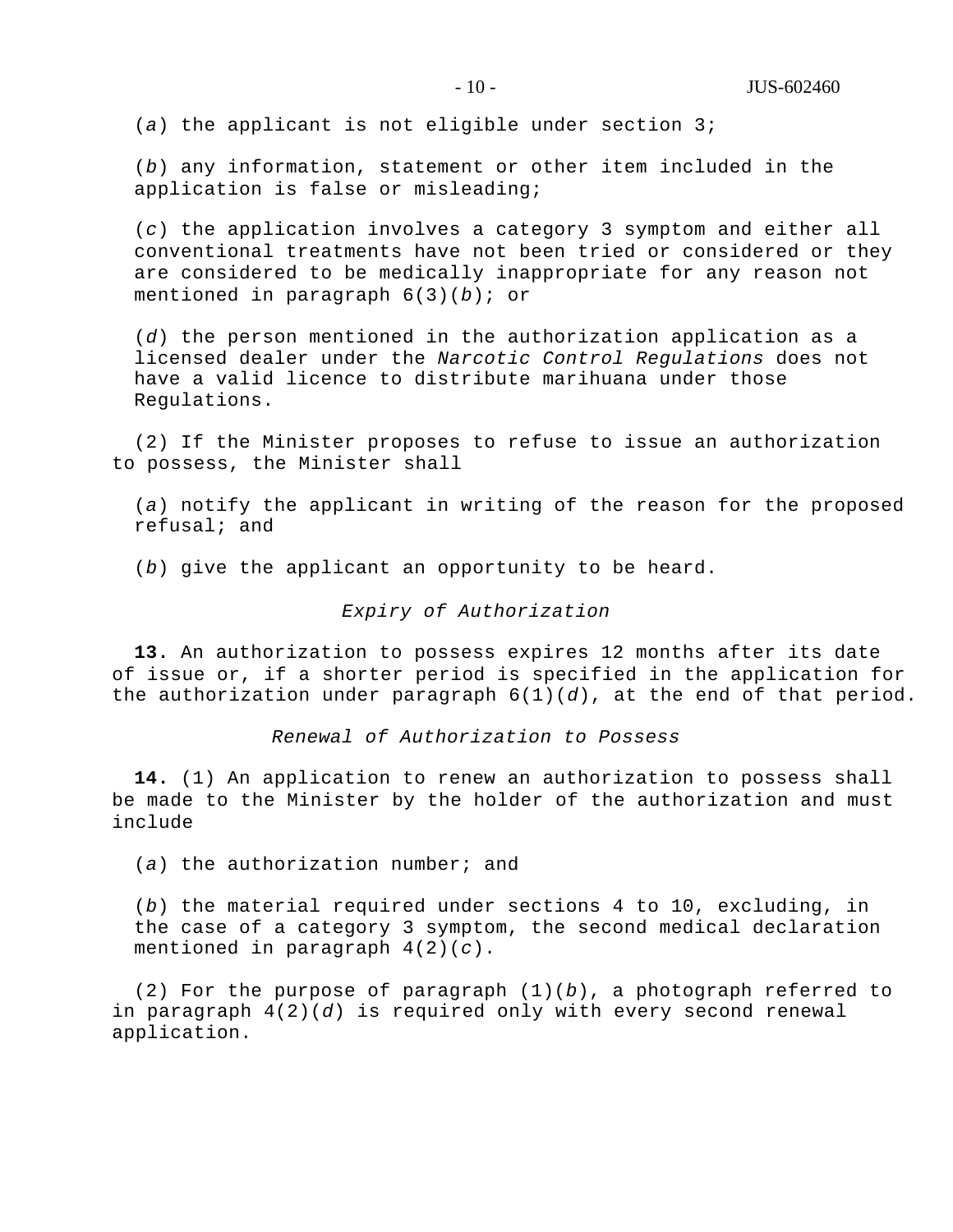**15.** If an authorization to possess for a category 1 symptom has expired and, within 12 months after the expiry, a new application with respect to the category 1 symptom is made by the person who was the holder of the expired authorization, the new application is considered to be an application to renew the expired authorization.

**16.** An authorization to possess for a category 1 symptom may be renewed only once for that symptom; however, an application for an authorization to possess may be made for that symptom as a category 2 or 3 symptom, whichever applies.

**17.** Subject to section 18, if an application complies with section 14, the Minister shall renew the authorization to possess for the medical purpose mentioned in the application.

**18.** The Minister shall refuse to renew an authorization to possess

(*a*) for any reason referred to in section 12; or

(*b*) in the case of an authorization to possess for a category 1 symptom, if the authorization has already been renewed for that symptom.

#### *Amendment of Authorization to Possess*

**19.** (1) An application to amend an authorization to possess shall be made to the Minister by the holder of the authorization when a change occurs with respect to

(*a*) the symptom mentioned in the authorization;

(*b*) the medical condition, or its treatment, with which the symptom is associated; or

(*c*) the recommended daily dosage of dried marihuana, if the new dosage is in excess of five grams.

(2) The application must include

(*a*) the authorization number;

(*b*) the requested amendment and supporting reasons; and

(*c*) the material required under sections 4 to 10.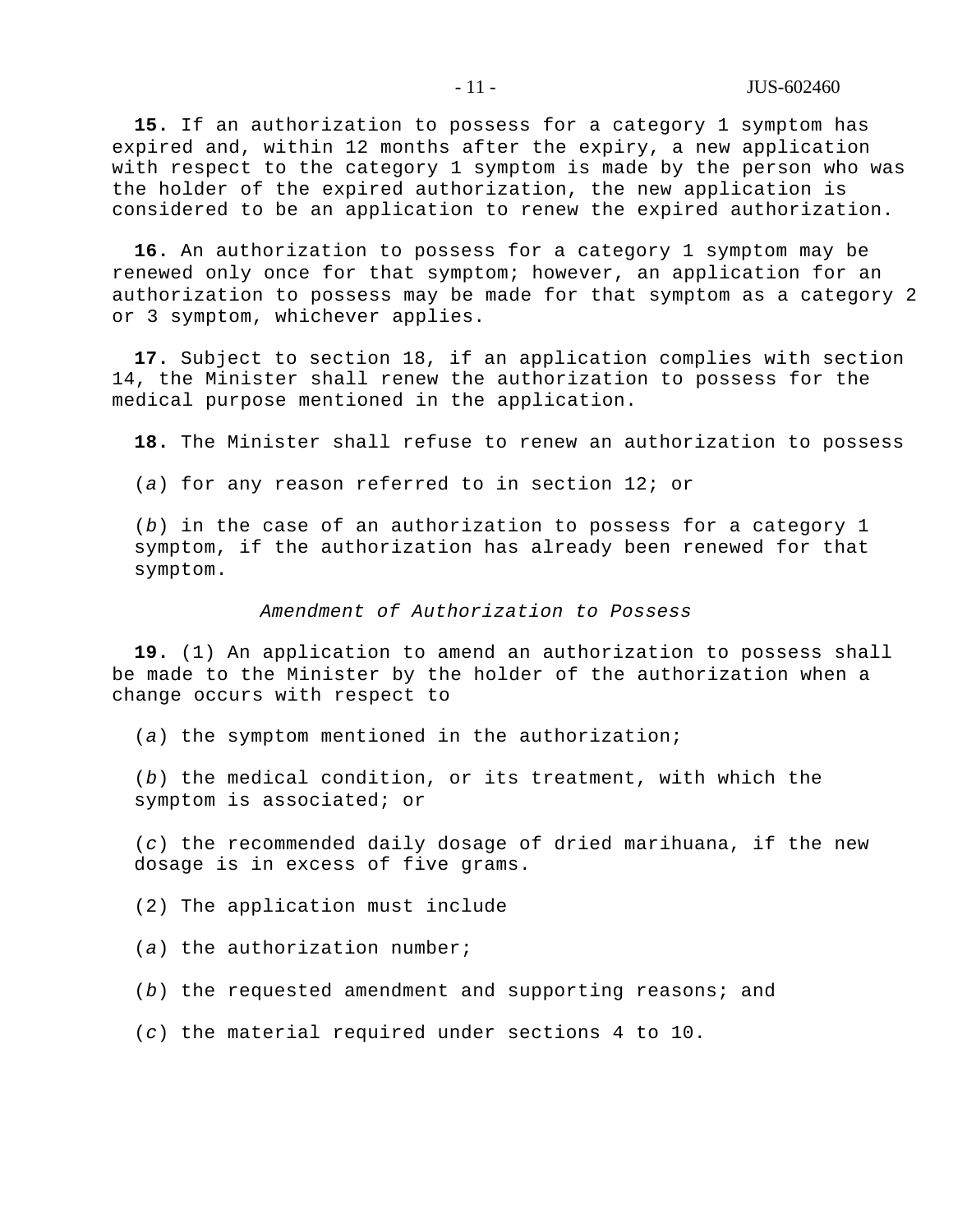**20.** (1) Subject to section 21, if an application complies with section 19, the Minister shall allow the amendment.

(2) If the authorization to possess is amended under subsection (1) with respect to the recommended dosage of dried marihuana, the Minister shall, if applicable, amend the licence to produce that was issued on the basis of the authorization to reflect the change in the maximum number of marihuana plants that the holder may produce and the maximum quantity of dried marihuana that the holder may keep.

**21.** The Minister shall refuse to amend an authorization to possess for any reason referred to in section 12.

#### *Notice of Change of Information*

**22.** (1) The holder of an authorization to possess shall, within 10 days after the occurrence, notify the Minister in writing of a change in

(*a*) the holder's name;

(*b*) the holder's address of ordinary residence and mailing address, if different; or

(*c*) the daily dosage of dried marihuana recommended under paragraph  $6(1)(c)$ , if the new dosage is not in excess of five grams.

(2) The notice of change must be accompanied

(*a*) in the case of a change under paragraph (1)(*a*), by proof of the change;

(*b*) in the case of a change under paragraph (1)(*c*), by a statement, dated and signed by the medical practitioner or specialist of the holder of the authorization, certifying the new daily dosage recommended for the holder; and

(*c*) if a designated-person production licence has been issued on the basis of the authorization, by a statement indicating the name of the designated person who is the holder of the licence.

(3) On receiving a notice that complies with subsection (2), the Minister shall amend the authorization to reflect the change stated in the notice.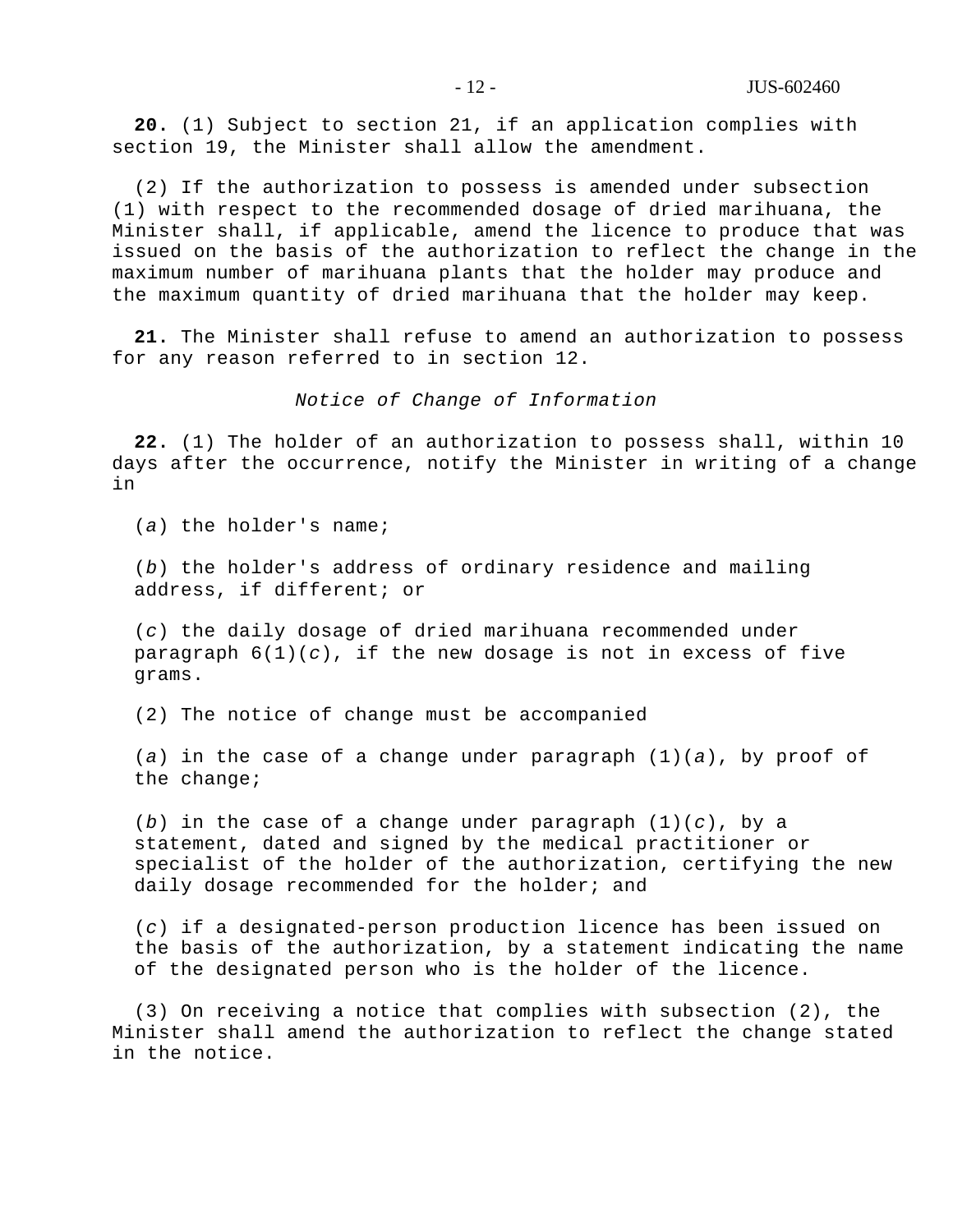(4) If the authorization to possess is amended under subsection (3) with respect to the name or address of the holder of the authorization, the Minister shall, if applicable, amend accordingly the licence to produce that was issued on the basis of the authorization.

(5) If the authorization to possess is amended under subsection (3) with respect to the recommended dosage of dried marihuana, the Minister shall, if applicable, amend the licence to produce that was issued on the basis of the authorization to reflect the change in the maximum number of marihuana plants that the holder may produce and the maximum quantity of dried marihuana that the holder may keep.

#### *Providing Assistance to Holder*

**23.** While in the presence of the holder of an authorization to possess and providing assistance in the administration of the daily dosage of marihuana to the holder, the person providing the assistance may, for the purpose of providing the assistance, possess a quantity of dried marihuana not exceeding the recommended daily dosage for the holder.

#### PART 2

## LICENCE TO PRODUCE

## *Personal-use Production Licence*

#### Authorized Activities

**24.** The holder of a personal-use production licence is authorized to produce and keep marihuana, in accordance with the licence, for the medical purpose of the holder.

#### Eligibility for Licence

**25.** Subject to subsection (2), a person is eligible to be issued a personal-use production licence only if the person is an individual ordinarily resident in Canada who has reached 18 years of age.

(2) If a personal-use production licence is revoked under paragraph 63(2)(*b*), the person who was the holder of the licence is ineligible to be issued another personal-use production licence during the period of 10 years after the revocation,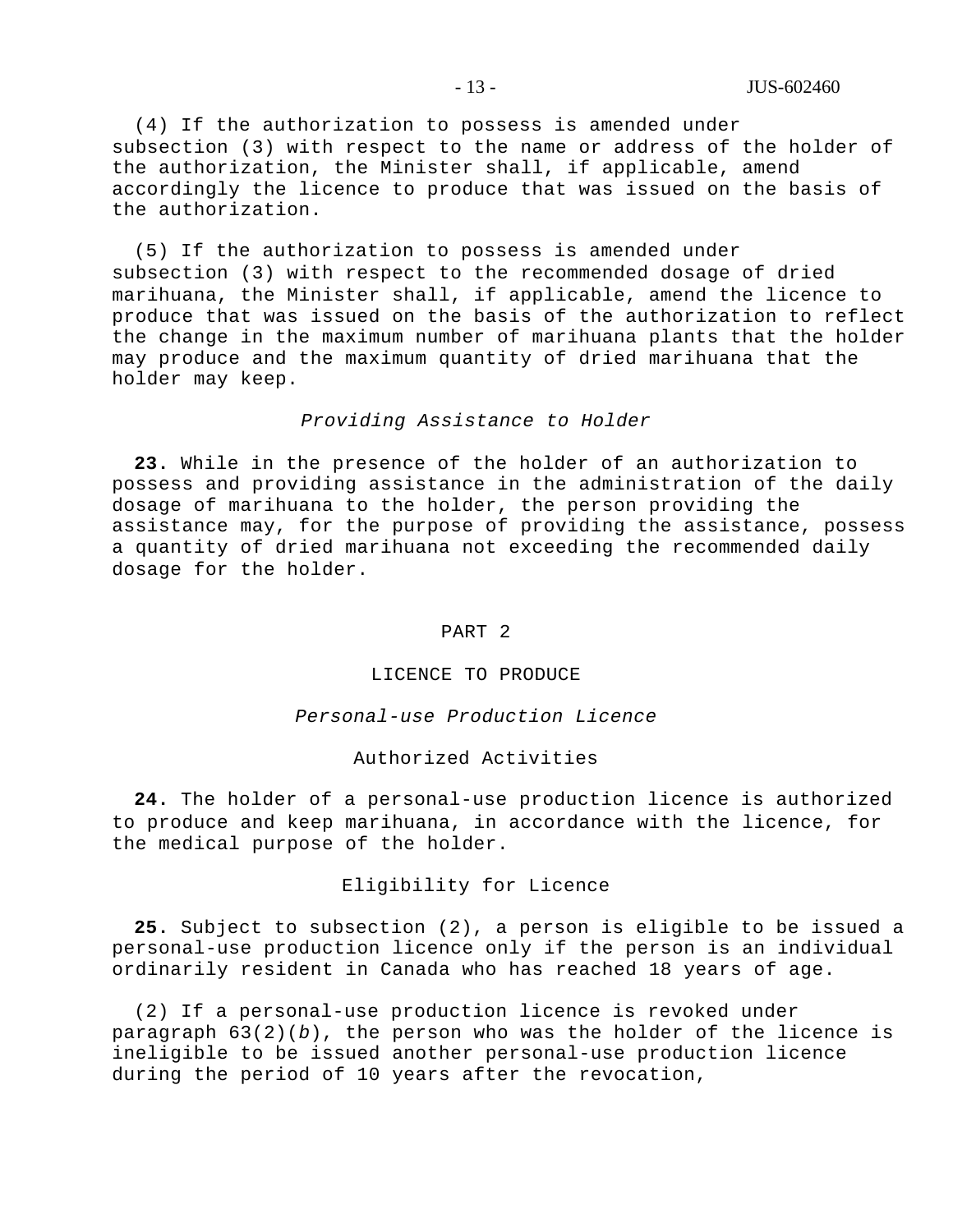Priority of Application for Authorization

**26.** (1) An application for a personal-use production licence shall be considered only if it is made by a person who

(*a*) is the holder of an authorization to possess on the basis of which the licence is applied for; or

(*b*) is not the holder of an authorization to possess but either has applied for an authorization to possess, or is applying for an authorization to possess concurrently with the licence application.

(2) If paragraph (1)(*b*) applies, the Minister must grant or refuse the application for an authorization before considering the licence application.

## Application for Licence

**27.** (1) A person mentioned in subsection 26(1) who is seeking a personal-use production licence shall submit an application to the Minister.

(2) The application must include

(*a*) a declaration of the applicant; and

(*b*) if the proposed production site is not the ordinary place of residence of the applicant and is not owned by the applicant, a declaration made by the owner of the site consenting to the production of marihuana at the site.

(3) The application may not be made jointly with another person.

Applicant's Declaration

**28.** (1) The declaration of the applicant under paragraph 27(2)(*a*) must indicate

(*a*) the applicant's name, date of birth and gender;

(*b*) the full address of the place where the applicant ordinarily resides as well as the applicant's telephone number and, if applicable, facsimile transmission number and e-mail address;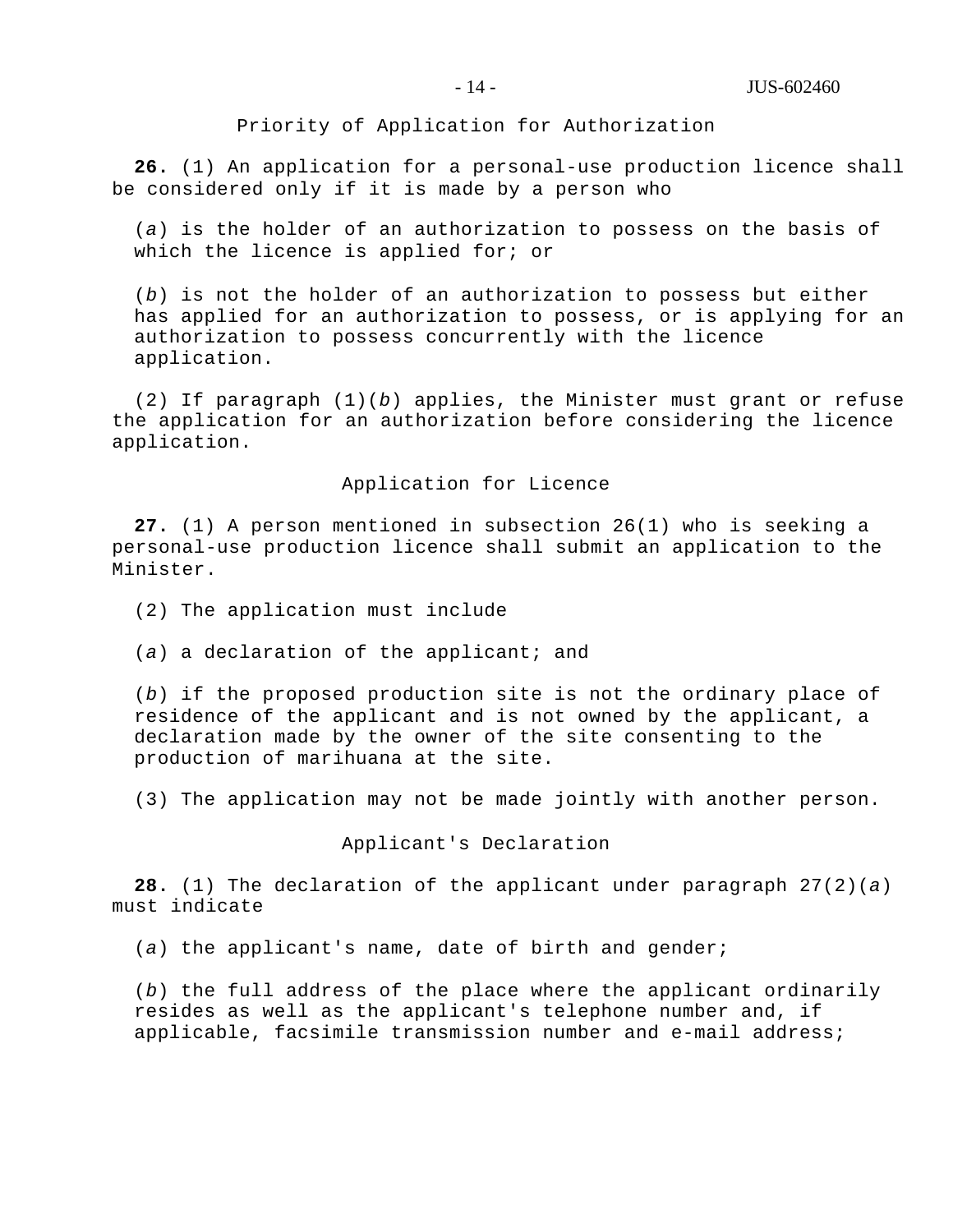(*c*) the mailing address of the place referred to in paragraph (*b*), if different;

(*d*) if the applicant is the holder of an authorization to possess, the number of the authorization;

(*e*) the full address of the site where the proposed production of marihuana is to be conducted;

(*f*) the proposed production area;

(*g*) if the proposed production area involves outdoor production entirely or partly indoor and partly outdoor production, that the production site is not adjacent to a school, public playground, day care facility or other public place frequented mainly by persons under 18 years of age;

(*h*) that the dried marihuana will be kept indoors and indicating whether it is proposed to keep it at

(i) the proposed production site, or

(ii) the ordinary place of residence of the applicant, if different; and

(*i*) a description of the security measures that will be implemented at the proposed production site and the proposed site where dried marihuana will be kept.

(2) The declaration must be dated and signed by the applicant and attest that the information contained in it is correct and complete.

#### Issuance of Licence

**29.** (1) Subject to section 32, if the requirements of sections 27 and 28 are met, the Minister shall issue a personal-use production licence to the applicant.

(2) The licence shall indicate

(*a*) the name, date of birth and gender of the holder of the licence;

(*b*) the full address of the place where the holder ordinarily resides;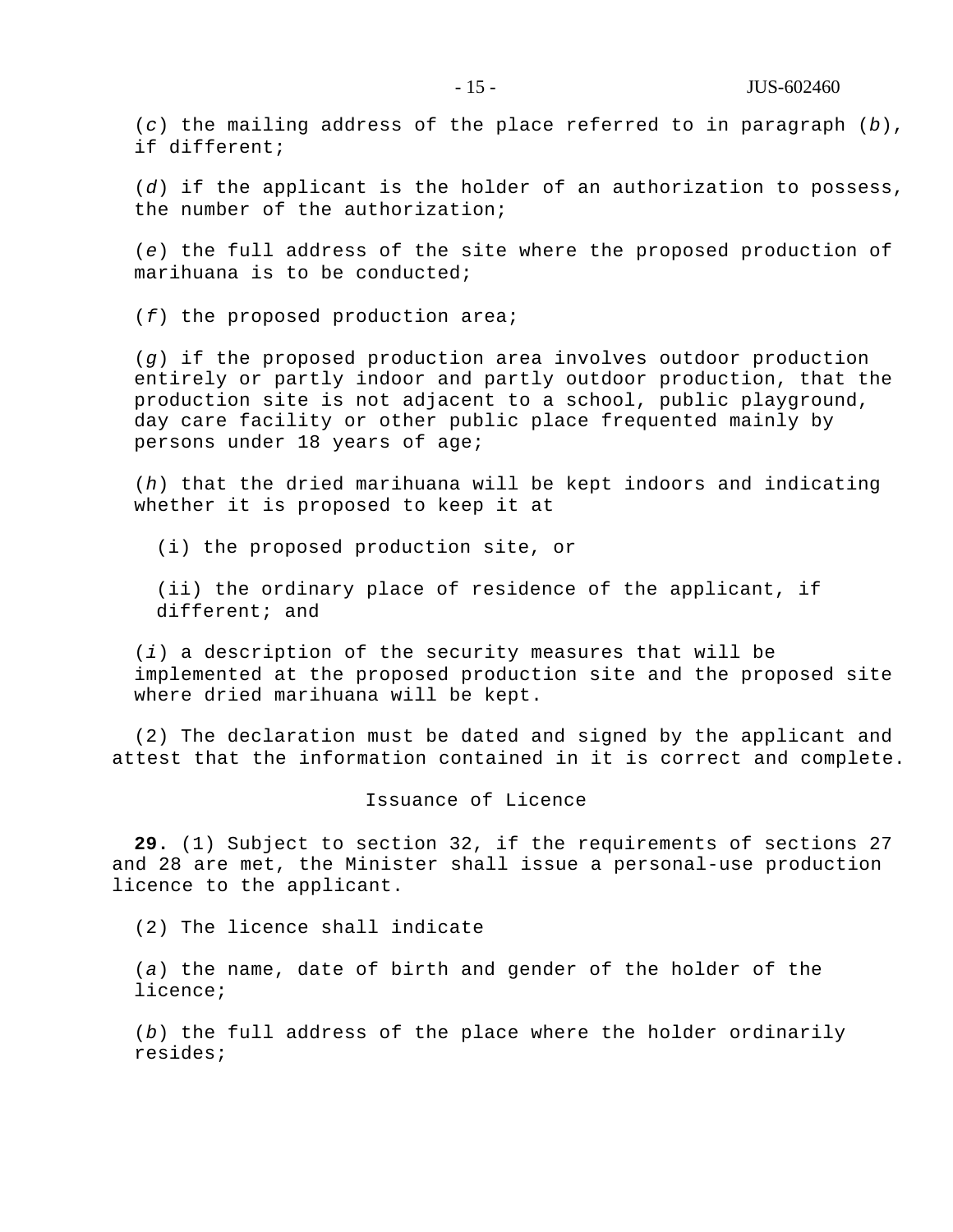(*c*) the licence number;

(*d*) the full address of the site where the production of marihuana is authorized;

(*e*) the authorized production area;

(*f*) the maximum number of marihuana plants that may be under production at the production site at any time;

(*g*) the full address of the site where the dried marihuana may be kept;

(*h*) the maximum quantity of dried marihuana, in grams, that may be kept at the site referred to in paragraph (*g*) at any time;

(*i*) the date of issue; and

(*j*) the date of expiry.

Maximum Number of Plants

**30.** (1) In the formulas in subsection (2),

(*a*) "A" is the daily dosage of dried marihuana, in grams, recommended for the applicant under paragraph  $6(1)(c)$ ,  $19(1)(c)$  or 22(2)(*b*), whichever applies;

(*b*) "C" is a constant equal to 1, representing the growth cycle of a marihuana plant from seeding to harvesting; and

(*c*) "D" is the maximum number of marihuana plants referred to in subsections  $20(2)$  and  $22(5)$  and paragraphs  $29(2)(f)$  and  $40(2)(g)$ .

(2) The maximum number of marihuana plants referred to in paragraph (1)(*c*) is determined according to whichever of the following formulas applies:

(*a*) if the production area is entirely indoors,

 $D = [(A \times 365) \div (B \times 3C)] \times 1.2$ 

where B is 30 grams, being the expected yield of dried marihuana per plant,

(*b*) if the production area is entirely outdoors,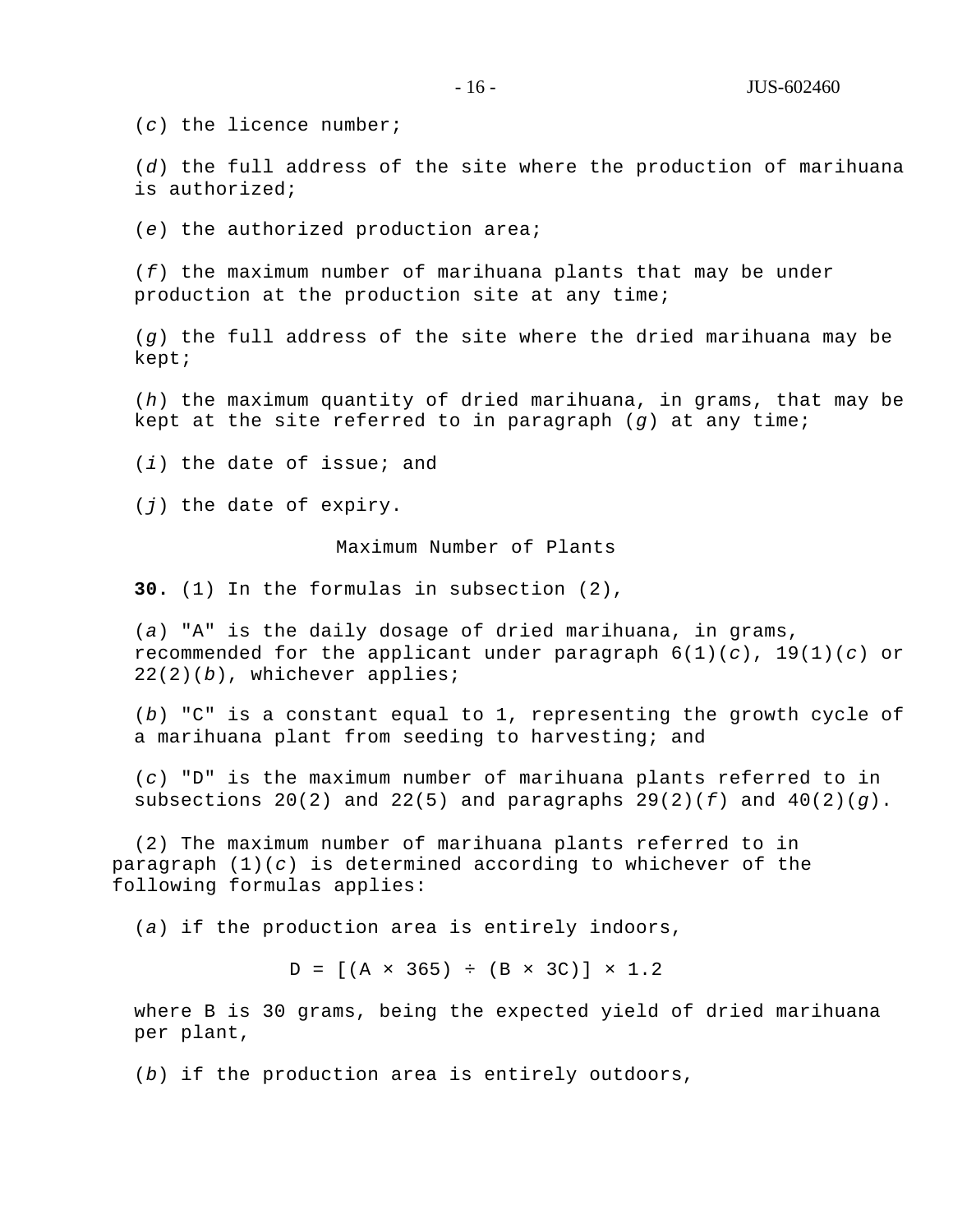$D = [(A \times 365) ÷ (B \times C)] \times 1.3$ 

where B is 250 grams, being the expected yield of dried marihuana per plant; and

(*c*) if the production area is partly indoors and partly outdoors,

(i) for the indoor period

 $D = [(A \times 182.5) \div (B \times 2C)] \times 1.2$ 

where B is 30 grams, being the expected yield of dried marihuana per plant, and

(ii) for the outdoor period

 $D = [(A \times 182.5) \div (B \times C)] \times 1.3$ 

where B is 250 grams, being the expected yield of dried marihuana per plant.

(3) If paragraph (2)(*c*) applies, the maximum number of marihuana plants for both periods of production shall be mentioned in the licence to produce.

(4) If the number determined for D is not a whole number, it shall be rounded to the next-highest whole number.

Maximum Quantity of Dried Marihuana in Storage

**31.** (1) In the formula in this subsection (2),

(*a*) "D" is,

(i) if the production area is entirely indoors or outdoors, the maximum number of marihuana plants that the holder of the licence to produce is authorized to produce, calculated under paragraphs 30(2)(*a*) or (*b*), whichever applies,

(ii) if the production area is partly indoors and partly outdoors, the maximum number of marihuana plants that the holder of the licence to produce is authorized to produce, calculated under subparagraph 30(2)(*c*)(ii); and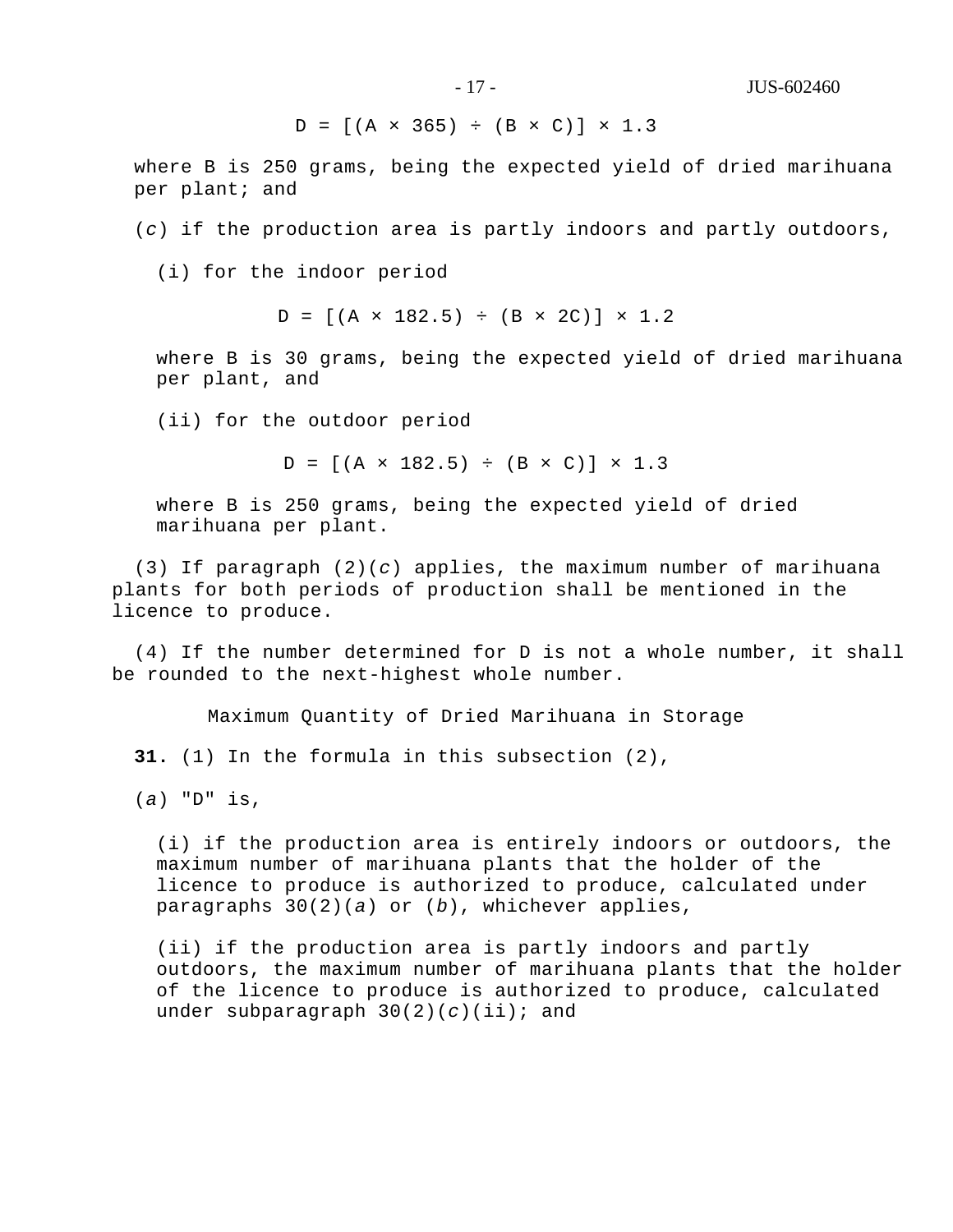(*b*) "E" is the maximum quantity of dried marihuana mentioned in paragraphs 20(2) and 22(5) and in paragraphs 29(2)(*h*) and 40(2)(*i*).

(2) The maximum quantity of dried marihuana referred to in paragraph (1)(*b*) is determined according to whichever of the following formulas applies:

(*a*) if the production area is entirely indoors,

 $E = D \times B \times 1.5$ 

where B is 30 grams, being the expected yield of dried marihuana per plant,

(*b*) if the production area is entirely outdoors,

 $E = D \times B \times 1.5$ 

where B is 250 grams, being the expected yield of dried marihuana per plant, and

(*c*) if the production area is partly indoors and partly outdoors,

 $E = D \times B \times 1.5$ 

where B is 250 grams, being the expected yield of dried marihuana per plant.

# Grounds for Refusal

**32.** The Minister shall refuse to issue a personal-use production licence if

(*a*) the applicant is not a holder of an authorization to possess;

(*b*) the applicant is not eligible under section 25;

(*c*) any information or statement included in the application is false or misleading;

(*d*) the proposed production site would be a site for the production of marihuana under more than three licences to produce; or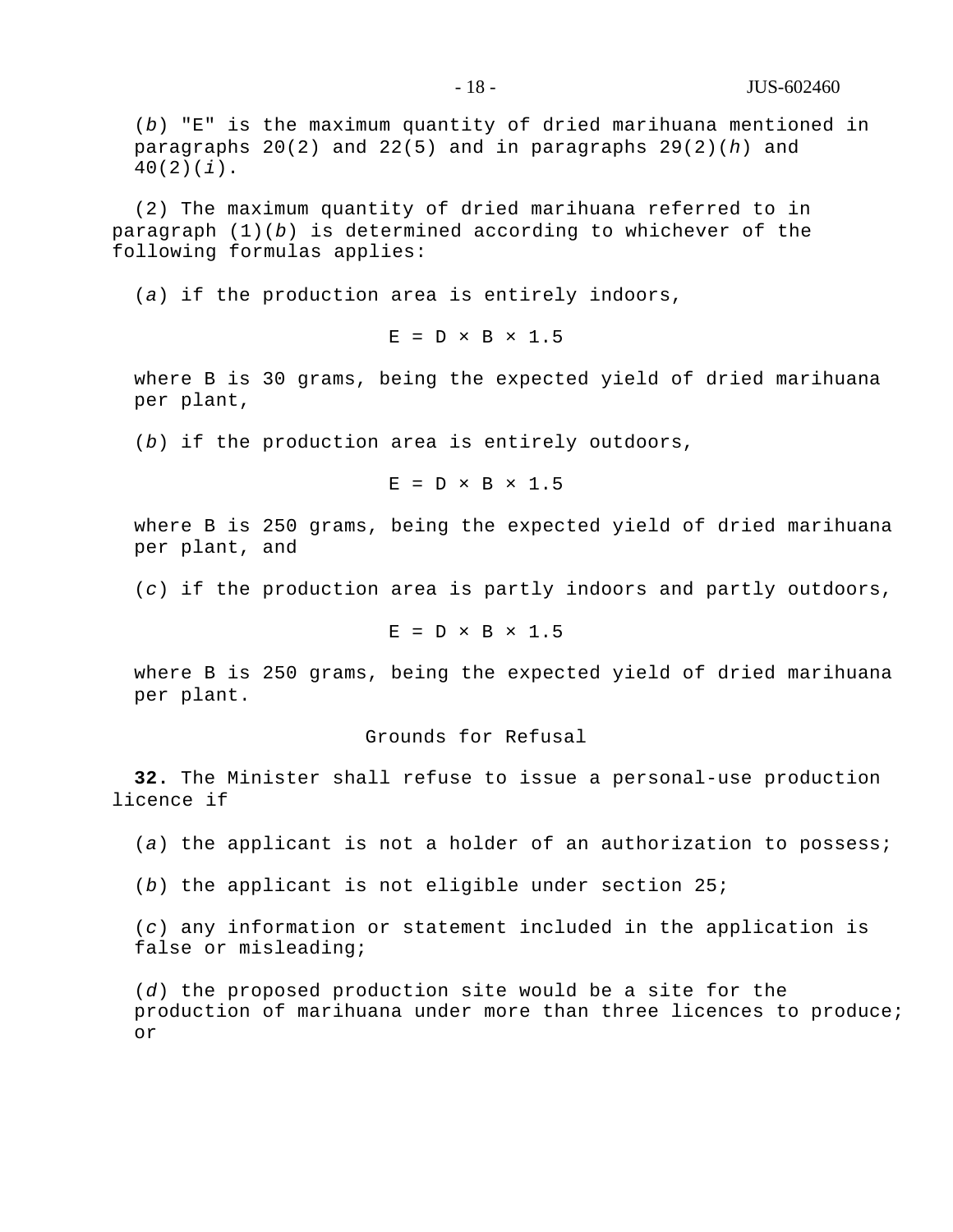(*e*) the applicant would be the holder of more than one licence to produce.

## Expiry of Licence

**33.** A personal-use production licence expires on the earlier of

(*a*) 12 months after its date of issue, and

(*b*) the date of expiry of the authorization to possess held by the licence holder.

## *Designated-person Production Licence*

Authorized Activities

**34.** (1) The holder of a designated-person production licence is authorized, in accordance with the licence,

(*a*) to produce marihuana for the medical purpose of the person who applied for the licence;

(*b*) to possess and keep, for the purpose mentioned in paragraph (*a*), a quantity of dried marihuana not exceeding the maximum quantity specified in the licence;

(*c*) if the production site specified in the licence is different from the site where dried marihuana may be kept, to transport directly from the first to the second site a quantity of marihuana not exceeding the maximum quantity that may be kept under the licence;

(*d*) if the site specified in the licence where dried marihuana may be kept is different from the place where the person who applied for the licence ordinarily resides, to transport directly from that site to the place of residence a quantity of dried marihuana not exceeding the maximum quantity specified in the authorization to possess on the basis of which the licence was issued; and

(*e*) to transfer, give or deliver directly to the person who applied for the licence a quantity of dried marihuana not exceeding the maximum quantity specified in the authorization to possess on the basis of which the licence was issued.

(2) No consideration may be obtained for any activity authorized under subsection (1).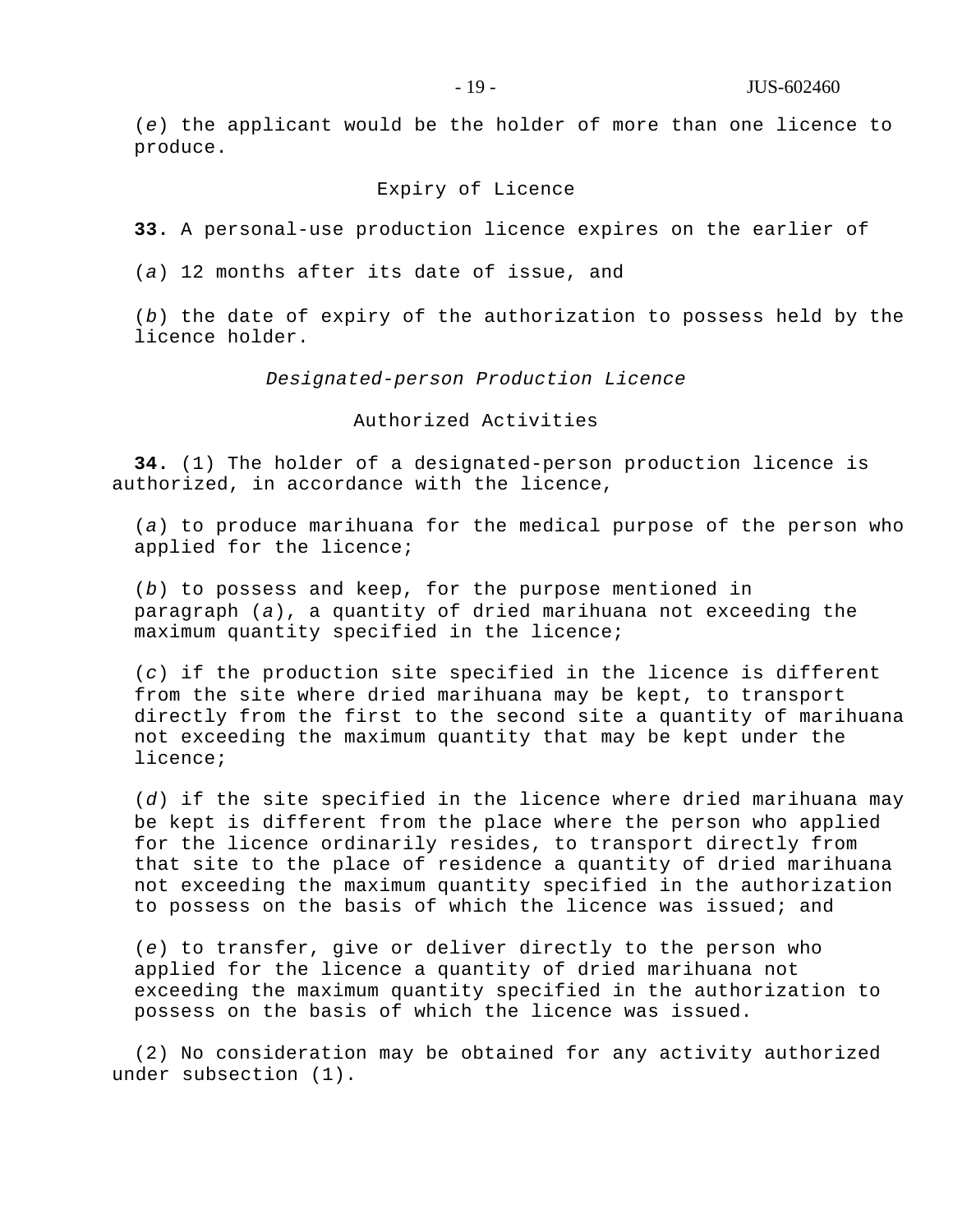## Eligibility for Licence

**35.** A person is eligible to be issued a designated-person production licence only if the person is an individual ordinarily resident in Canada who

(*a*) has reached 18 years of age; and

(*b*) has not been found guilty, within the 10 years preceding the application, of

(i) a designated drug offence, or

(ii) an offence committed outside Canada that, if committed in Canada, would have constituted a designated drug offence.

Priority of Application for Authorization

**36.** (1) An application for a designated-person production licence shall be considered only if it is made by a person who

(*a*) is the holder of an authorization to possess on the basis of which the licence is applied for; or

(*b*) is not the holder of an authorization to possess, but either has applied for an authorization to possess or is applying for an authorization to possess concurrently with the licence application.

(2) If paragraph (1)(*b*) applies, the Minister must grant or refuse the application for an authorization before considering the licence application.

## Application for Licence

**37.** (1) A person mentioned in subsection 36(1) who is seeking to have a designated-person production licence issued to a designated person shall submit an application to the Minister.

- (2) The application must include
- (*a*) a declaration by the applicant;
- (*b*) a declaration by the designated person;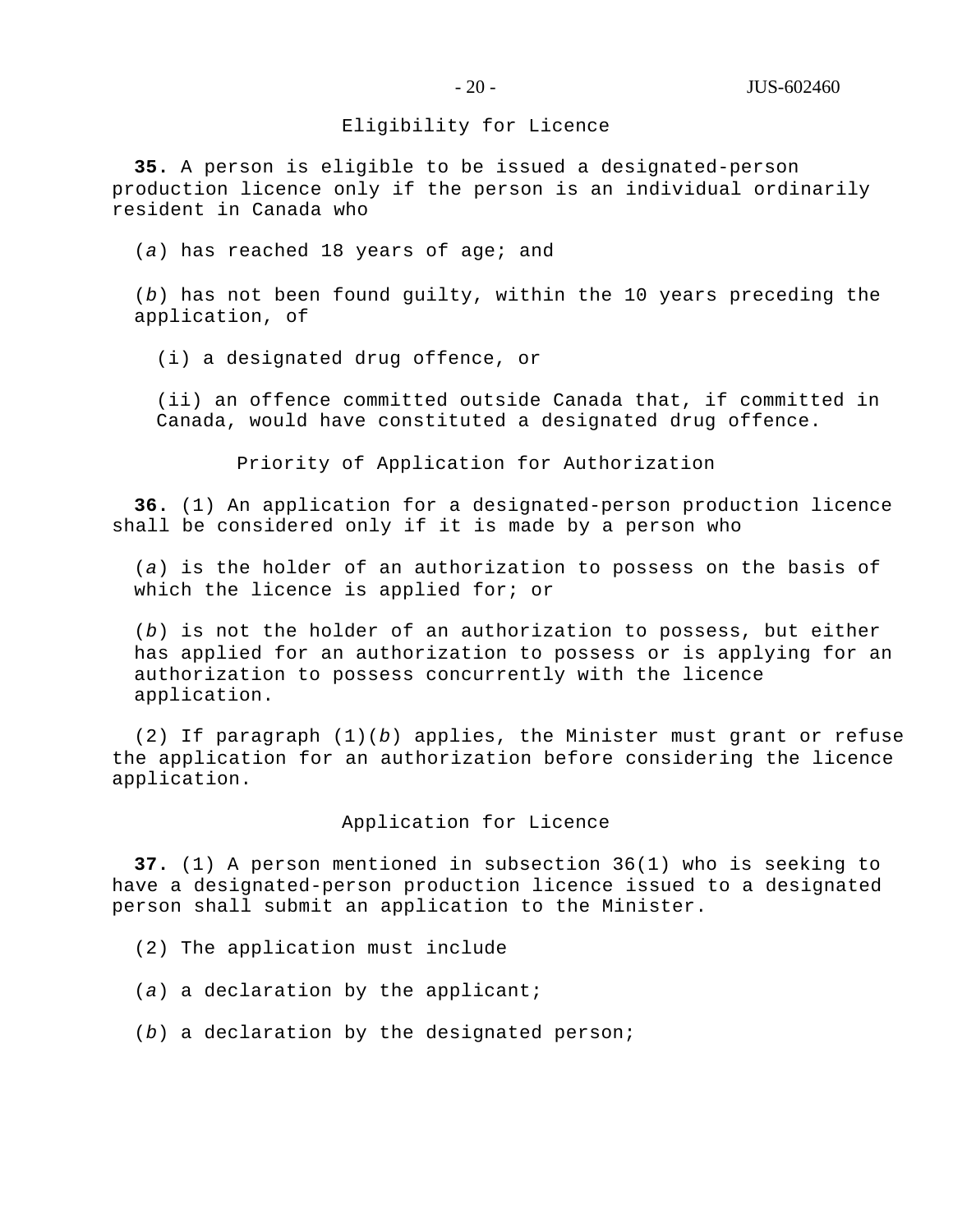(*c*) if the proposed production site is not the ordinary place of residence of the applicant and is not owned by the applicant, a declaration made by the owner of the site consenting to the production of marihuana at the site;

(*d*) a document issued by a Canadian police force establishing that, in respect of the 10 years preceding the application, the designated person does not have a criminal record as an adult for a designated drug offence; and

(*e*) two copies of a current photograph of the designated person that complies with the standards in paragraphs 10(*a*) to (*c*) and is certified by the applicant, on the reverse side, to be an accurate representation of the designated person.

(3) The application may not be made jointly with another person.

Applicant's Declaration

**38.** (1) The declaration of the applicant under paragraph 37(2)(*a*) must

(*a*) include the information referred to in paragraphs 28(1)(*a*) to (*d*);

(*b*) indicate the name, date of birth and gender of the designated person;

(*c*) indicate the full address of the place where the designated person ordinarily resides as well as the designated person's telephone number and, if applicable, facsimile transmission number and e-mail address; and

(*d*) indicate the mailing address of the place referred to in paragraph (*c*), if different.

(2) The declaration must be dated and signed by the applicant and attest that the information contained in the declaration is complete and correct.

Designated Person's Declaration

**39.** (1) The declaration of the designated person under paragraph 37(2)(*b*) must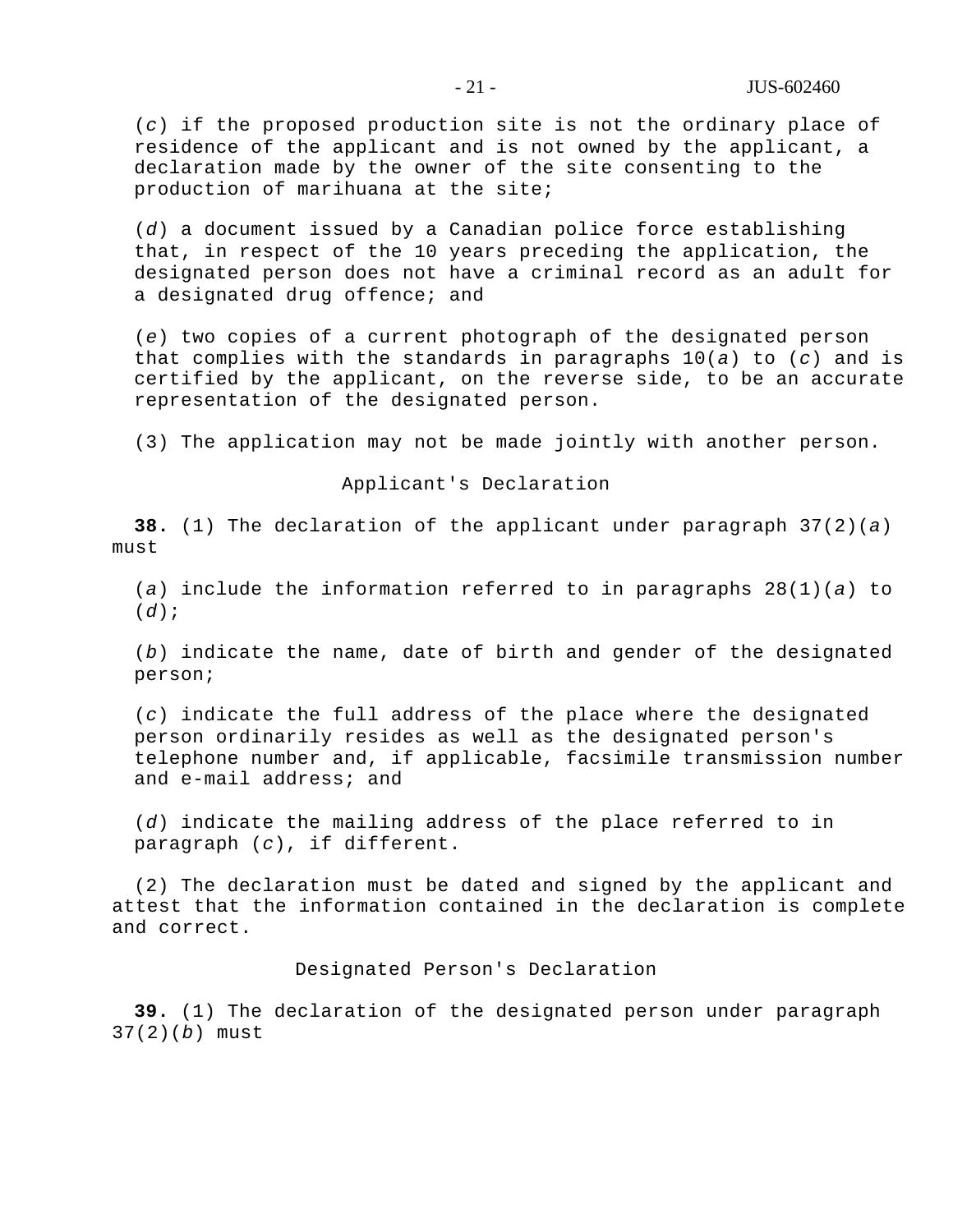(*a*) include the information referred to in paragraphs 28(1)(*e*) to (*g*) and (*i*);

(*b*) indicate that the dried marihuana will be kept indoors and whether it is proposed to keep it at:

(i) the proposed production site, or

(ii) the ordinary place of residence of the designated person, if the proposed production site is not the ordinary place of residence of the applicant; and

(*c*) indicate that, within the 10 years preceding the application, the designated person has not been convicted of

(i) a designated drug offence, or

(ii) an offence that, if committed in Canada, would have constituted a designated drug offence.

(2) The declaration must be dated and signed by the designated person and attest that the information contained in it is correct and complete.

## Issuance of Licence

**40.** (1) Subject to section 41, if the requirements of sections 37 to 39 are met, the Minister shall issue a designated-person production licence to the designated person.

(2) The licence shall indicate

(*a*) the name, date of birth and gender of the holder of the licence;

(*b*) the name, date of birth and gender of the person for whom the holder of the licence is authorized to produce marihuana and the full address of that person's place of ordinary residence;

(*c*) the full address of the place where the holder of the licence ordinarily resides;

(*d*) the licence number;

(*e*) the full address of the site where the production of marihuana is authorized;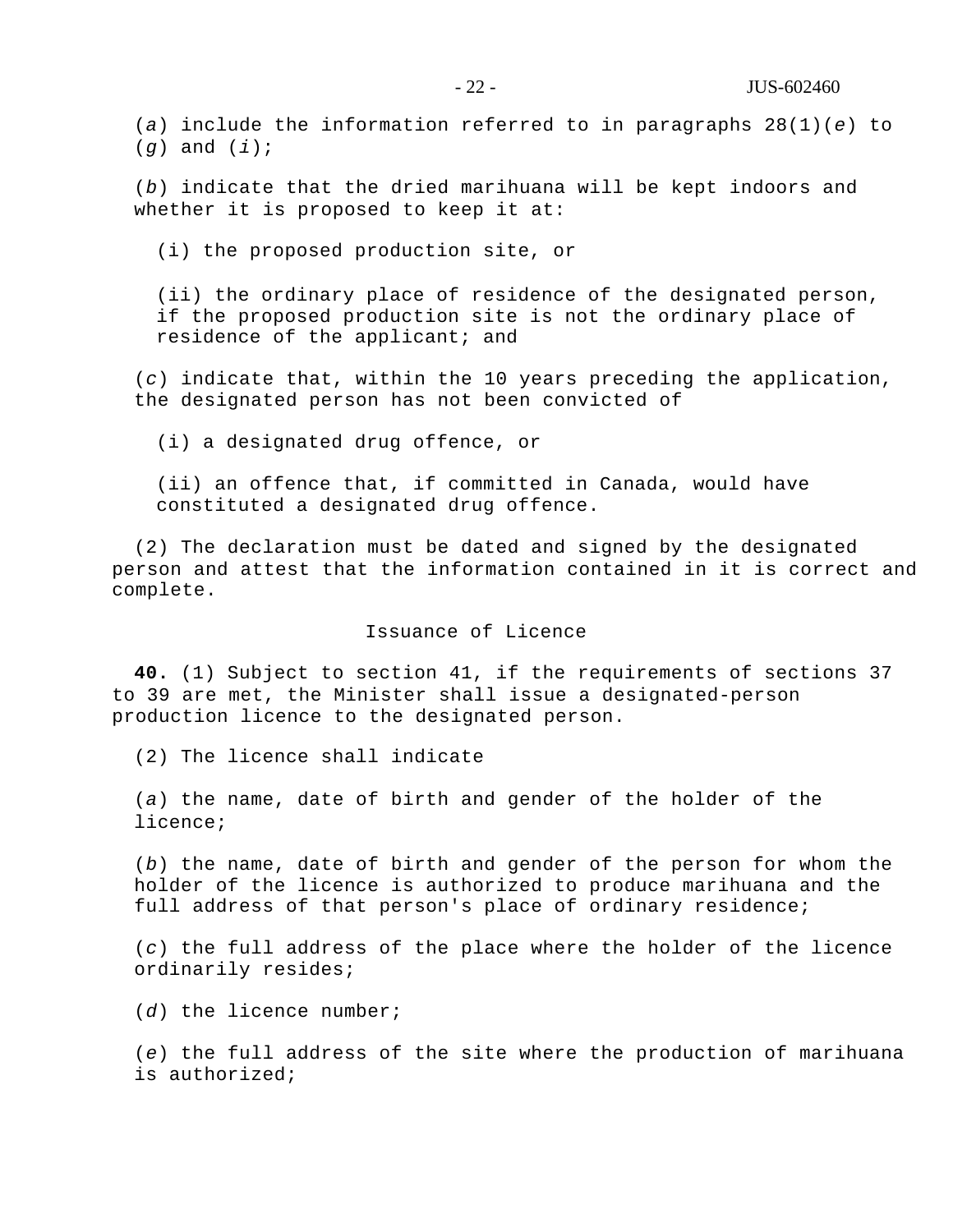(*f*) the authorized production area;

(*g*) the maximum number of marihuana plants that may be under production at the production site at any time;

(*h*) the full address of the site where the dried marihuana may be kept;

(*i*) the maximum quantity of dried marihuana that may be kept at the site authorized under paragraph (*h*) at any time;

(*j*) the date of issue; and

(*k*) the date of expiry.

## Grounds for Refusal

**41.** The Minister shall refuse to issue a designated-person production licence

(*a*) if the designated person is not eligible under section 35;

(*b*) the designated person would be the holder of more than one licence to produce; or

(*c*) for any reason referred to in paragraphs 32(*a*) to (*d*).

## Expiry of Licence

**42.** A designated-person production licence expires on the earlier of

(*a*) 12 months after its date of issue, and

(*b*) the date of expiry of the authorization to possess on the basis of which the licence was issued.

## *General Provisions*

Renewal of Licence to Produce

**43.** An application to renew a licence to produce shall be made to the Minister by the person who applied for the licence and shall include

(*a*) the licence number; and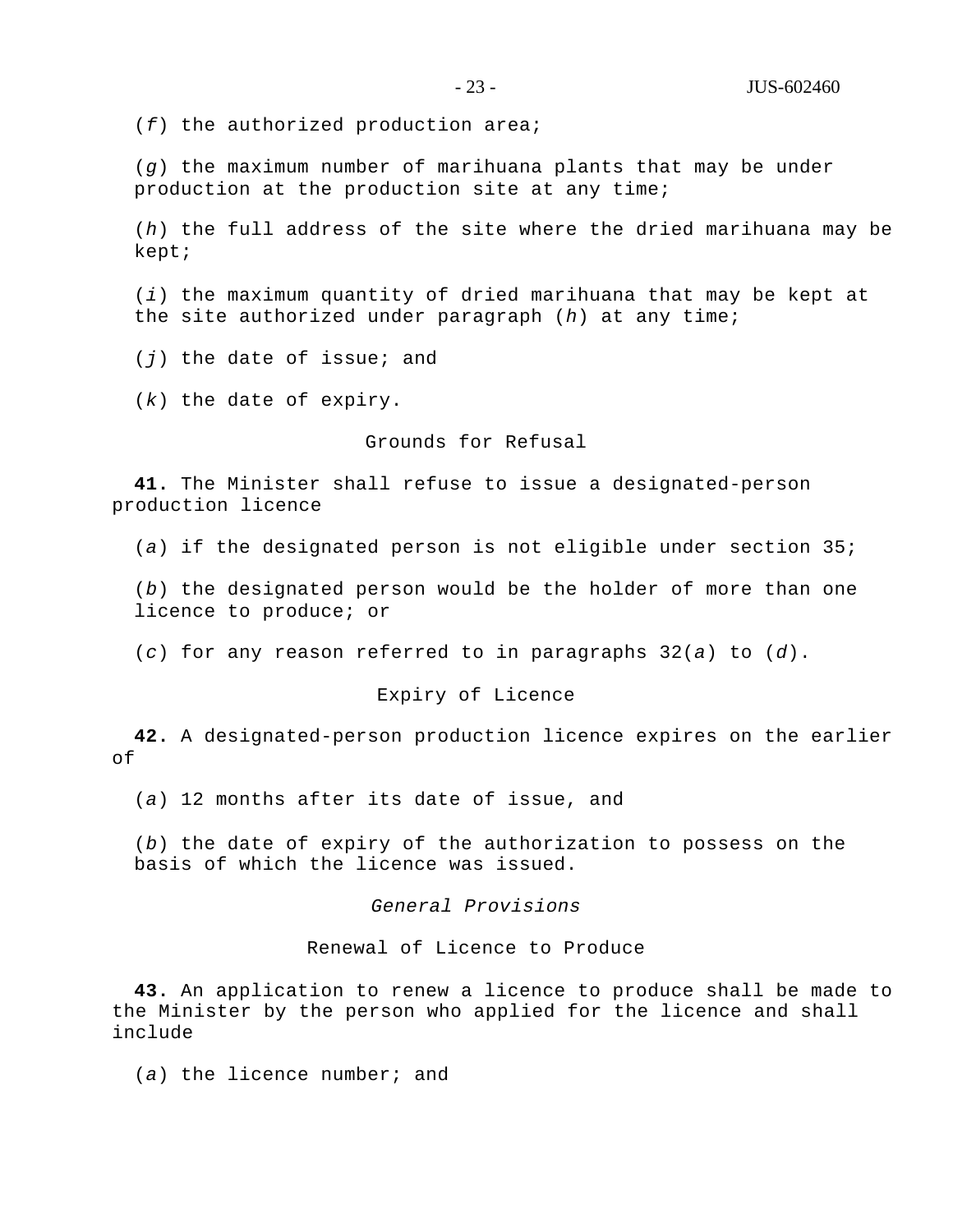(*b*) the material required under sections 27 and 28 or under sections 37 to 39, whichever apply.

**44.** Subject to section 45, if an application complies with section 43, the Minister shall renew the licence to produce.

**45.** The Minister shall refuse an application to renew a licence to produce for any reason referred to in section 32 or 41, whichever applies.

Change of Production Site or Production Area

**46.** (1) A person who applied for a licence to produce shall submit an application to the Minister to amend the licence if the person proposes to change the location of the production site or the production area.

(2) The application under subsection (1) shall include

(*a*) the licence number;

(*b*) in the case of a proposed change of production site, the full address of the proposed new site and supporting reasons for the proposed change;

(*c*) in the case of a proposed change of production area, the proposed new production area and supporting reasons for the proposed change; and

(*d*) the material required under sections 27 and 28 or sections 37 to 39, whichever apply.

**47.** Subject to section 48, if an application complies with subsection 46(2), the Minister shall amend the licence to produce.

**48.** The Minister shall refuse to amend a licence to produce for any reason referred to in section 32 or 41, whichever applies.

Change of Site Where Dried Marihuana Is Kept

**49.** (1) If the holder of a licence to produce proposes to change the location of the site where dried marihuana is kept, the holder shall apply to the Minister in writing, not less than 15 days before the intended effective date of the change.

(2) The application shall indicate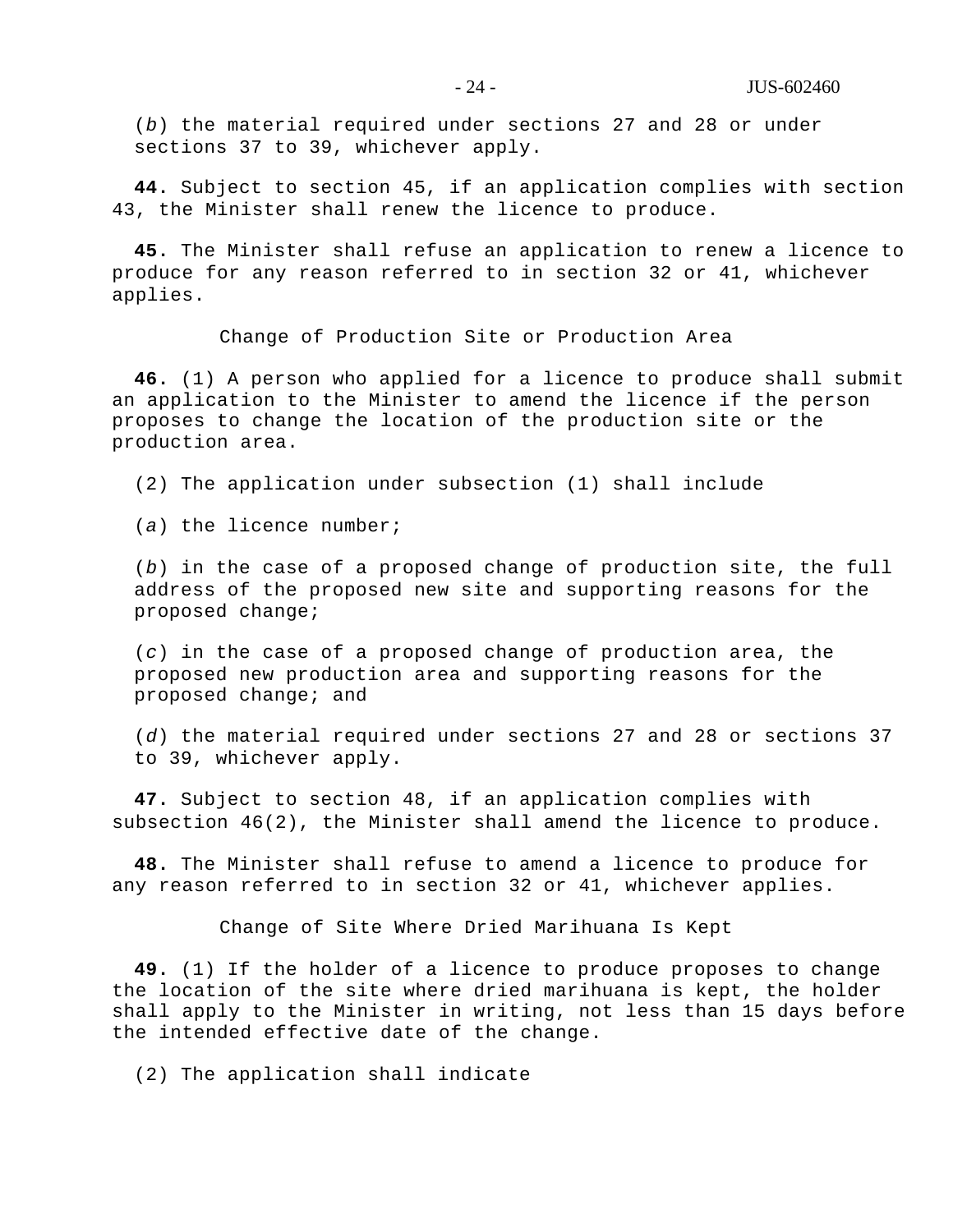(*a*) the new site, selected from among those permitted under paragraph 28(1)(*h*) or 39(1)(*b*), whichever applies; and

(*b*) the intended effective date of the change.

(3) On receipt of an application that complies with subsection (2), the Minister shall amend the licence to reflect the change stated in the application.

Notice of Change of Information

**50.** (1) The holder of a licence to produce shall, within 10 days after the occurrence, notify the Minister in writing of

(*a*) a change in the holder's name; or

(*b*) subject to subsection (2), a change in the holder's address of ordinary residence.

(2) If the holder's address of ordinary residence is also the address of the site for the production of marihuana under the licence, the holder shall make an application under section 46.

(3) A notice under paragraph (1)(*a*) must be accompanied by proof of the change.

(4) On receiving a notice that complies with subsection (3), the Minister shall amend the licence to produce to reflect the change stated in the notice.

#### Marihuana Seed

**51.** (1) The Minister, and any person designated by the Minister under section 57 of the Act, is authorized to import and possess marihuana seed for the purpose of selling, providing, transporting, sending or delivering the seed in accordance with this section.

(2) The persons referred to in subsection (1) may sell, provide, transport, send or deliver marihuana seeds only to

(*a*) the holder of a licence to produce; or

(*b*) a licensed dealer under the *Narcotic Control Regulations*.

#### Restrictions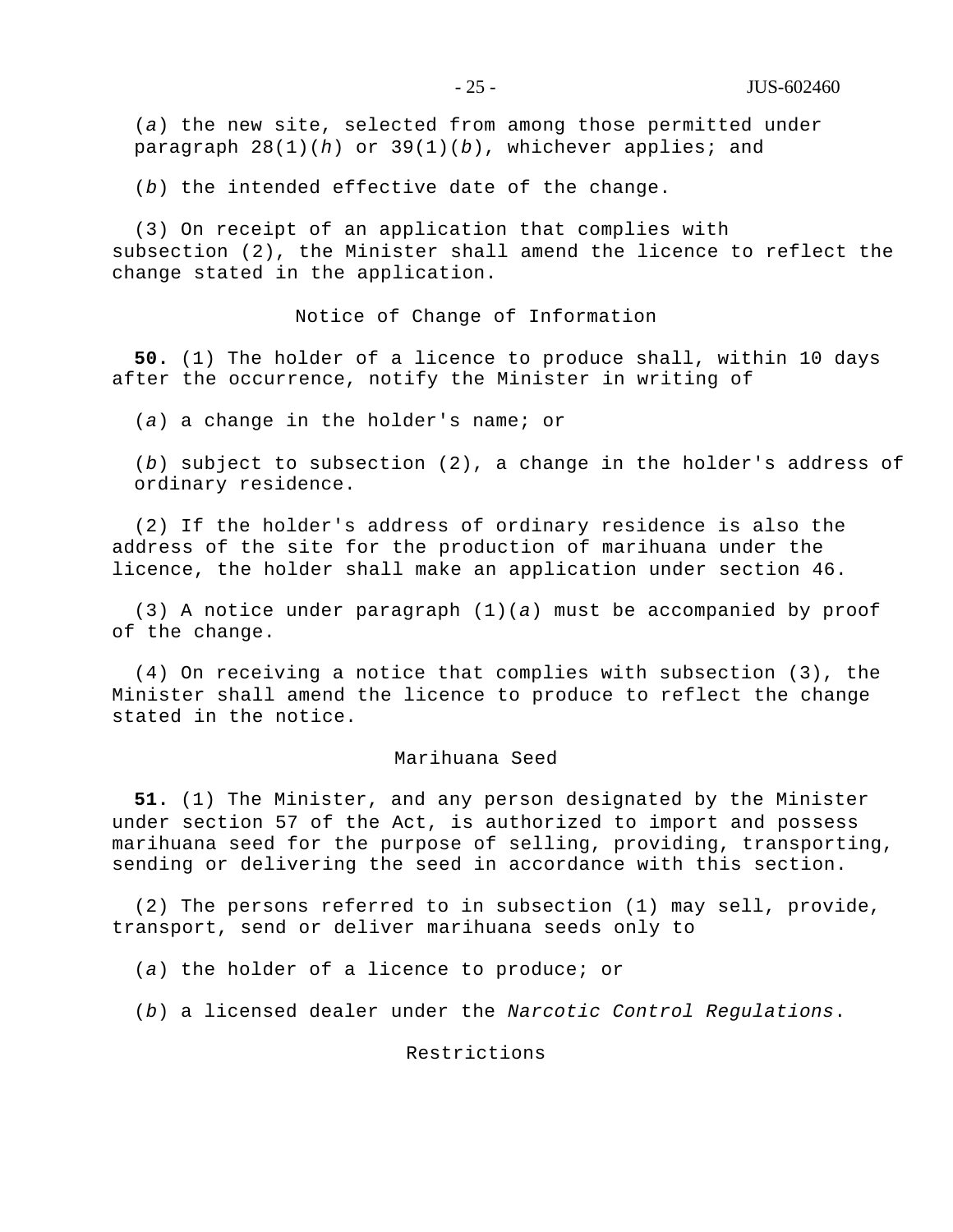**52.** The holder of a licence to produce may produce marihuana only at the production site authorized in the licence and only in accordance with the authorized production area.

**53.** If the production area for a licence to produce permits the production of marihuana entirely outdoors or partly indoors and partly outdoors, the holder shall not produce marihuana outdoors if the production site is adjacent to a school, public playground, day care facility or other public place frequented mainly by persons under 18 years of age.

**54.** The holder of a licence to produce shall not produce marihuana in common with more than two other holders of licences to produce.

**55.** The holder of a licence to produce may keep dried marihuana only indoors at the site authorized in the licence for that purpose.

#### Records

**56.** (1) The holder of a designated-person production licence must, at either the production site or the site where dried marihuana may be kept, maintain records of the following information in respect of the licence:

(*a*) the number of plants grown;

(*b*) the date each plant was planted from seed or by transplant;

(*c*) the date each plant was harvested; and

(*d*) for each plant harvested, the weight in grams of dried marihuana obtained.

(2) The information referred to in subsection (1) shall be retained for at least two years after it is recorded.

(3) On request, the holder of a designated-person production licence must provide the Minister with a copy of any record referred to in subsection (1).

#### Inspection

**57.** (1) To verify that the production of marihuana is in conformity with these Regulations and a licence to produce, an inspector may, at any reasonable time, enter any place where the inspector believes on reasonable grounds that marihuana is being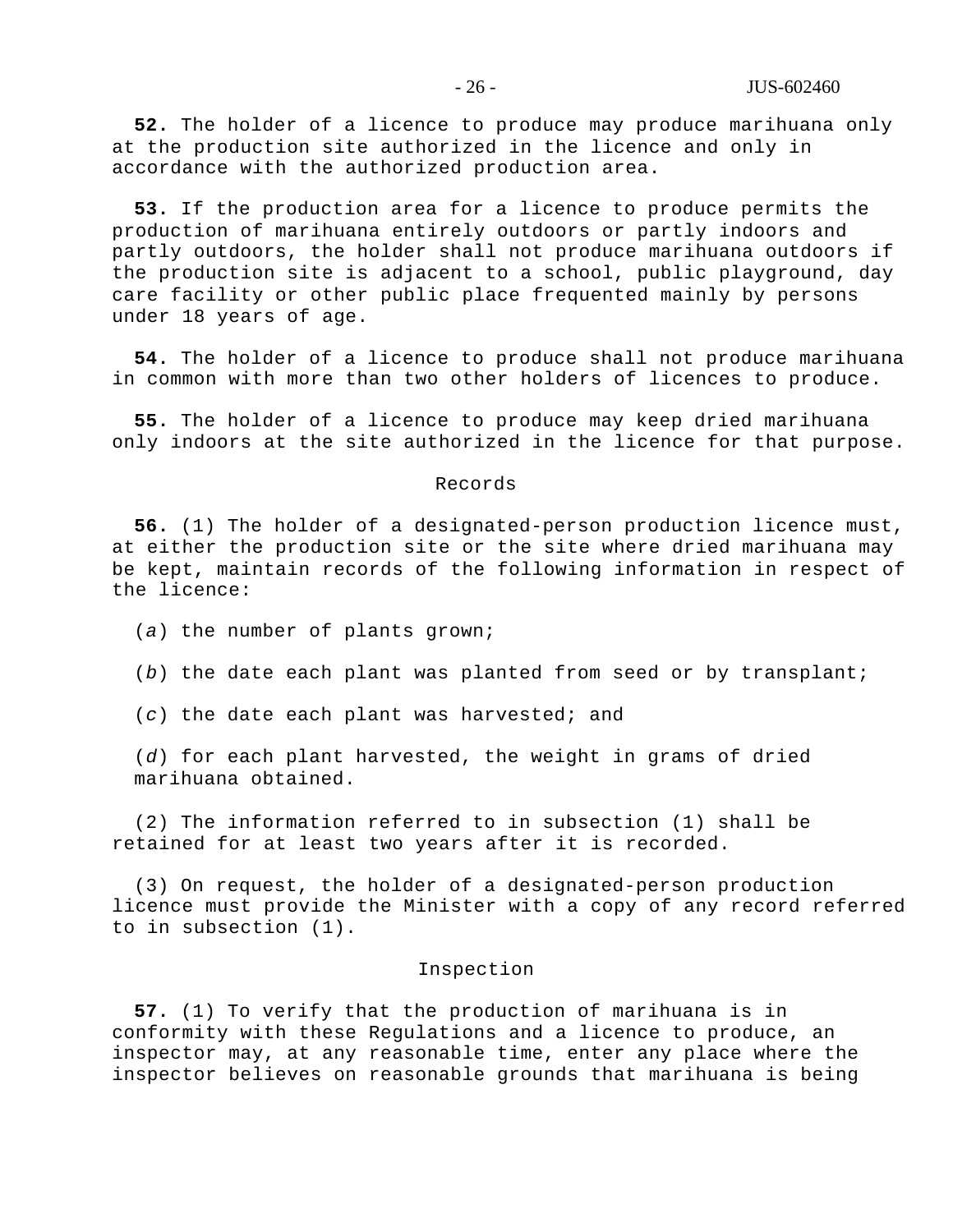produced or kept by the holder of the licence to produce, and may, for that purpose,

(*a*) open and examine any container found there that could contain marihuana;

(*b*) examine anything found there that is used or is capable of being used to produce or keep marihuana;

(*c*) examine any records, electronic data or other documents found there dealing with marihuana, other than records dealing with the medical condition of a person, and make copies or take extracts;

(*d*) use, or cause to be used, any computer system found there to examine electronic data referred to in paragraph (*c*);

(*e*) reproduce, or cause to be reproduced, any document from electronic data referred to in paragraph (*c*) in the form of a printout or other output;

(*f*) take any document or output referred to in paragraph (*c*) or (*e*) for examination or copying;

(*g*) examine any substance found there and, for the purpose of analysis, take samples, as reasonably required; and

(*h*) seize and retain any substance found there, if the inspector believes, on reasonable grounds, that it is necessary.

(2) Despite subsection (1), an inspector may not enter a dwellingplace without the consent of an occupant.

## PART 3

#### OBLIGATIONS CONCERNING DOCUMENTS AND REVOCATION

#### *Showing Documents*

**58.** (1) On demand, the holder of an authorization to possess must show proof of their authority to possess dry marihuana to a police officer.

(2) On demand, the holder of a licence to produce must show the licence to a police officer.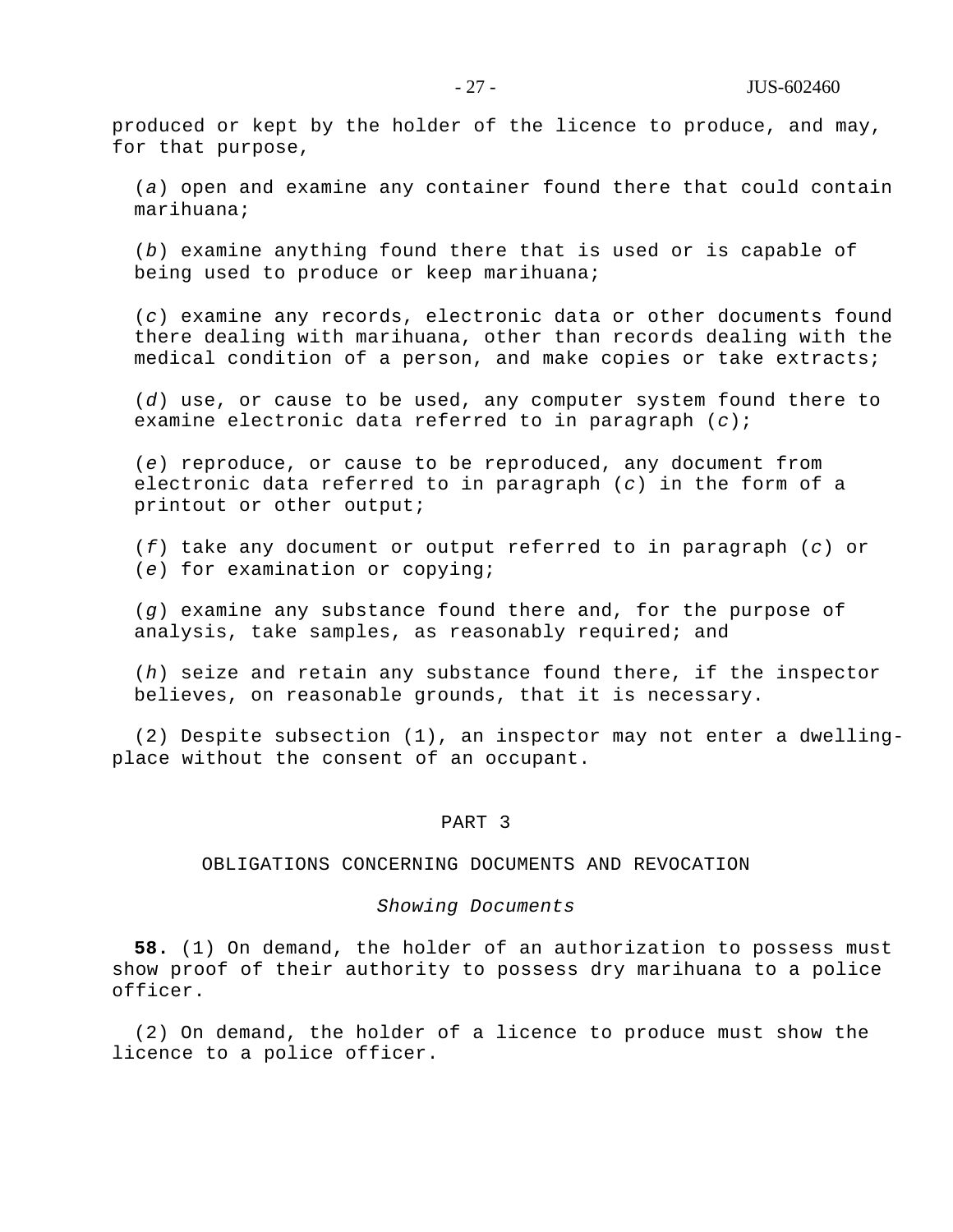#### *Unauthorized Changes*

**59.** No one may add to, delete or obliterate from, or alter in any other way, an authorization to possess or a licence to produce.

## *Return of Documents*

**60.** (1) If an authorization to possess or licence to produce is renewed or amended, the holder of the authorization or licence shall, within 30 days after receiving the new document, return the replaced document to the Minister.

(2) If an authorization to possess or licence to produce expires without being renewed or is revoked, the holder of the authorization or licence shall, within 30 days after the occurrence, return the expired or revoked document to the Minister.

*Security and Reporting Loss or Theft*

**61.** (1) The holder of an authorization to possess or a licence to produce shall maintain measures necessary to ensure the security of the marihuana in their possession as well as the authorization or licence, or both, issued to them.

(2) In the case of the loss or theft of marihuana or of the holder's authorization or licence, the holder of the authorization or licence shall, on becoming aware of the occurrence,

(*a*) within the next 24 hours, notify a member of a police force; and

(*b*) within the next 72 hours, notify the Minister, in writing, and include confirmation that the notice required under paragraph (*a*) has been given.

## *Revocation*

**62.** (1) The Minister shall revoke the authorization to possess and any licence to produce issued on the basis of the authorization, if the holder of an authorization requests that the authorization be revoked.

(2) Subject to section 64, the Minister shall revoke an authorization to possess and any licence to produce issued on the basis of the authorization if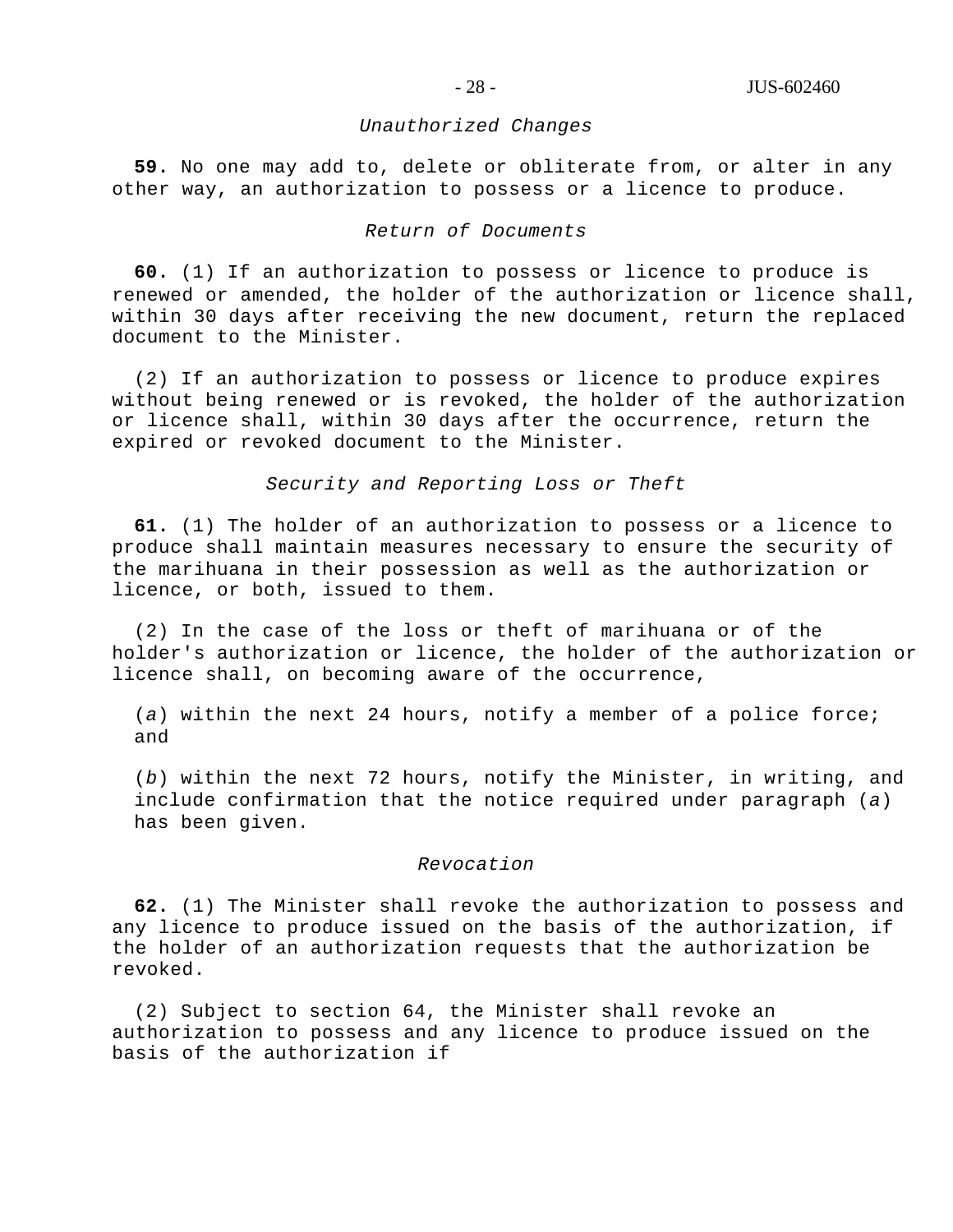(*a*) the holder of the authorization is not eligible under section 3;

(*b*) a medical practitioner for the holder of the authorization advises the Minister in writing that the use of marihuana by the holder is no longer recommended;

(*c*) the authorization was issued on the basis of false or misleading information; or

(*d*) the photograph submitted under paragraph 4(2)(*d*) or section 14 as part of the application for the authorization or renewal is not an accurate representation of the holder of the authorization.

**63.** (1) On request by the holder of a licence to produce, the Minister shall revoke the licence.

(2) Subject to section 64, the Minister shall revoke a licence to produce if

(*a*) the holder is not eligible under section 25 or 35, whichever applies;

(*b*) the holder of a personal-use production licence is found guilty of a designated marihuana offence committed after the date of issue of the licence;

(*c*) the holder of a designated-person production licence is found guilty of a designated drug offence committed after the date of issue of the licence;

(*d*) the holder of a licence to produce marihuana outdoors produces marihuana in contravention of section 53;

(*e*) the photograph submitted under paragraph 37(2)(*e*) or section 43 as part of the application for a designated-person production licence or renewal is not an accurate representation of the designated person; or

(*f*) the licence to produce was issued on the basis of false or misleading information.

**64.** The Minister shall not revoke an authorization to possess or a licence to produce under section 62 or 63 unless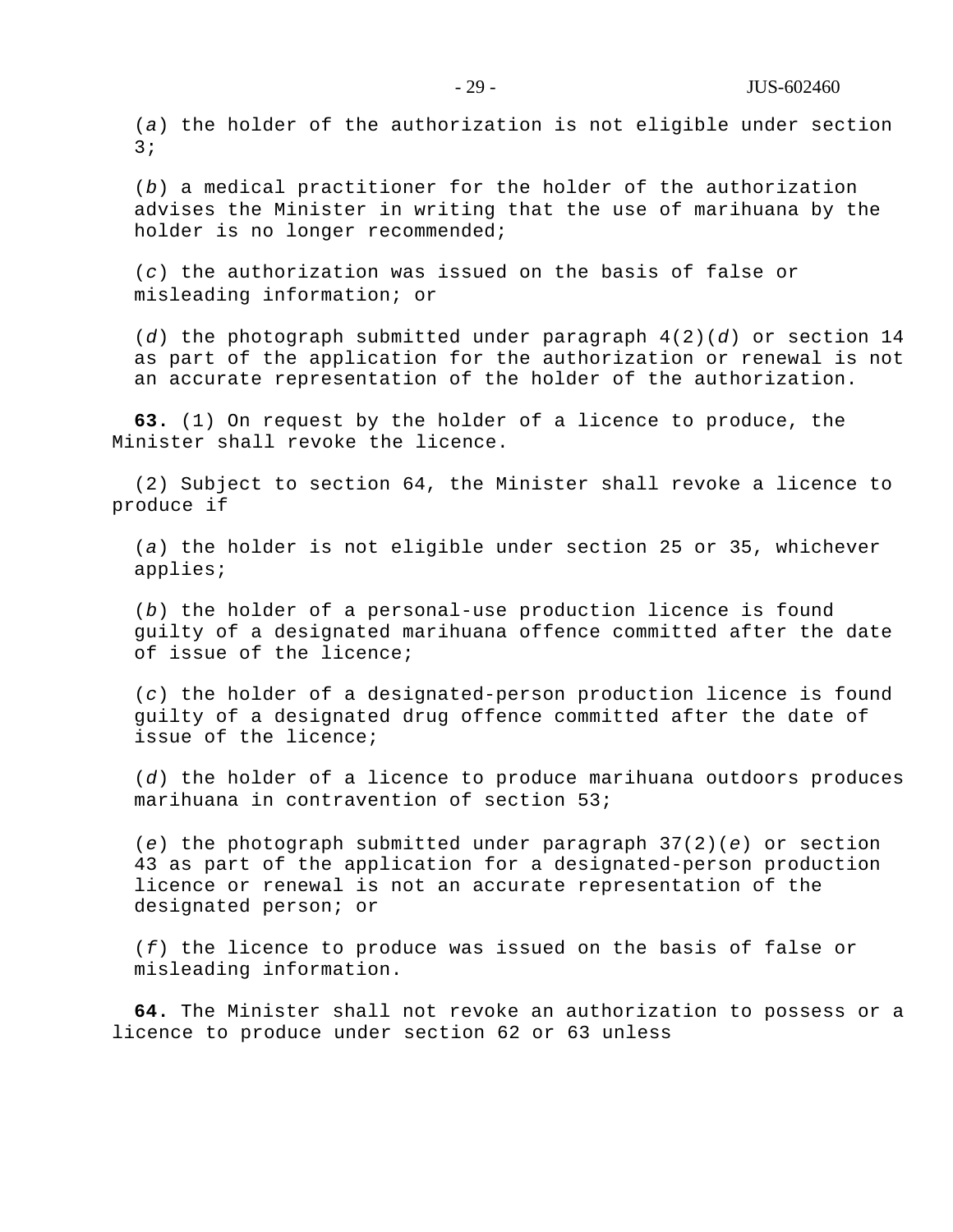(*a*) the Minister has given the holder of the authorization or licence written notice of the reasons for the proposed revocation; and

(*b*) the holder has been given an opportunity to be heard.

## *Destruction of Marihuana*

**65.** (1) If an authorization to possess expires without being renewed or is revoked, the holder shall destroy all marihuana in their possession.

(2) If a licence to produce expires without being renewed or is revoked, the holder of the licence shall discontinue production of marihuana and, subject to section 66, destroy all marihuana in their possession.

(3) Within 10 days after destroying the marihuana, the holder of the authorization or the licence shall notify the Minister, in writing, of the amount of marihuana destroyed.

**66.** (1) If a personal-use production licence expires without being renewed but the holder remains the holder of a valid authorization to possess, the holder is not required to destroy dried marihuana that is not in excess of the maximum quantity permitted under the authorization.

(2) If a designated-person production licence expires without being renewed but the authorization to possess on the basis of which the licence was issued remains valid, the holder of the licence, before destroying marihuana, may immediately transport, transfer, give or deliver directly to the holder of the authorization not more than a quantity of dried marihuana that results in the holder of the authorization being in possession of the maximum quantity permitted under the authorization.

**67.** (1) If a licence to produce is amended under section 47 or at the time of the renewal to reflect an change in the production area, the holder of the licence must destroy any marihuana plants in production under the licence that are in excess of the maximum number of plants that may be produced under the licence, as changed.

(2) If a licence to produce is amended under section 47 or at the time of the renewal to reflect an change in the production area, the holder of the licence must destroy any dried marihuana kept under the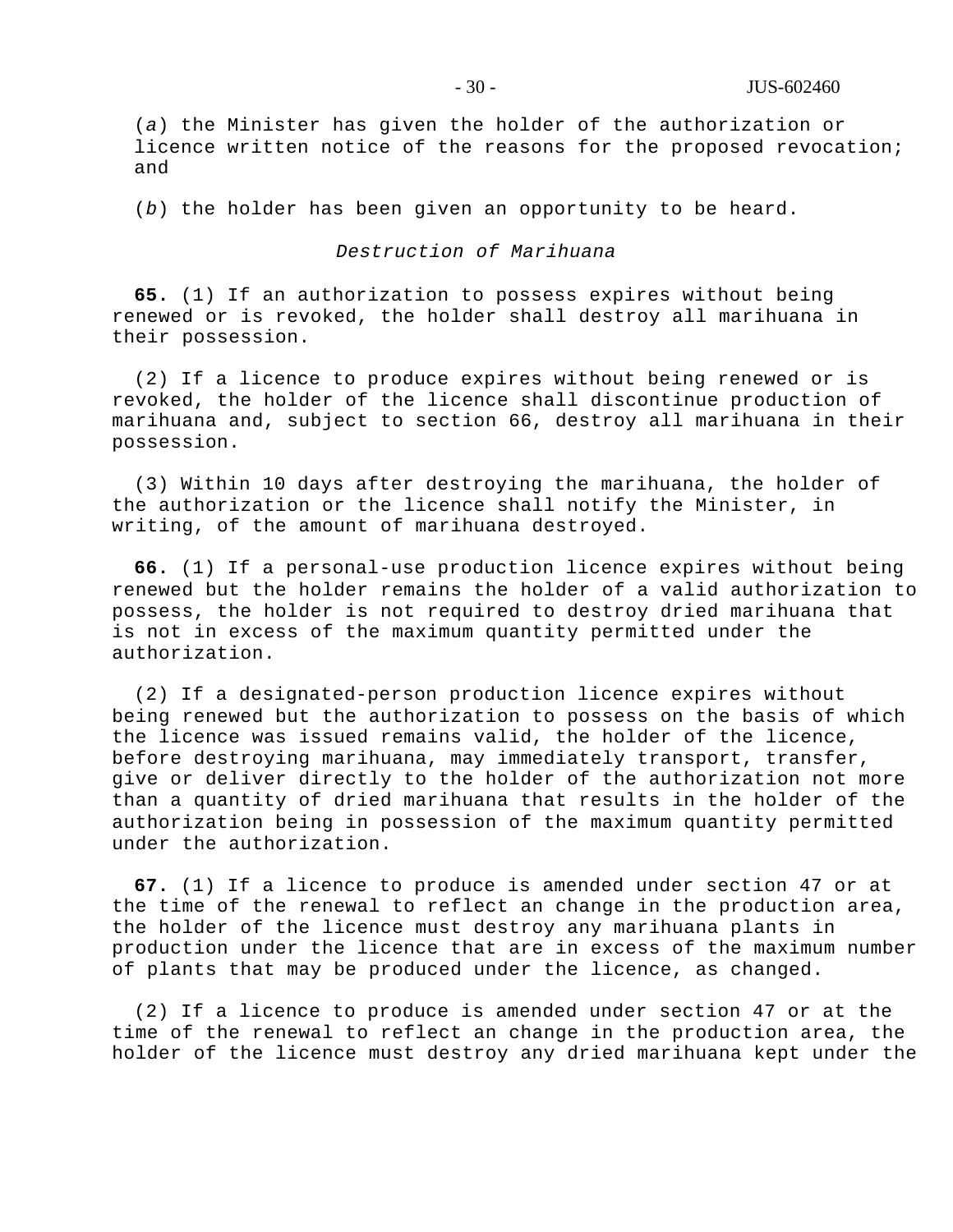licence that is in excess of the maximum quantity of marihuana that may be kept under the licence, as changed.

*Complaints and Disclosure of Information*

**68.** (1) An inspector shall receive and make a written record of any complaint from the public concerning a person who is a holder of an authorization to possess or licence to produce with respect to their possession or production of marihuana.

(2) The inspector shall report to the Minister any complaint recorded under subsection (1).

(3) The Minister may communicate to any police force in Canada or any member of a police force in Canada, any information contained in the report of the inspector, subject to that information being used only for the proper enforcement or administration of the Act or these Regulations.

**69.** The Minister may provide, in writing, any factual information that has been obtained about a medical practitioner under the Act or these Regulations to the licensing authority responsible for the registration or authorization of the person to practise medicine

(*a*) in the province in which the medical practitioner is authorized to practise if

(i) the authority submits to the Minister a written request that sets out the name and address of the medical practitioner, a description of the information being sought and a statement that the information is required for the purpose of assisting a lawful investigation by the authority, or

(ii) the Minister has reasonable grounds to believe that the medical practitioner has

(A) contravened a rule of conduct established by the authority,

(B) been found guilty in a court of law of a designated drug offence, or

(C) made a false statement under these Regulations; or

(*b*) in a province where the medical practitioner is not authorized to practise, if the authority submits to the Minister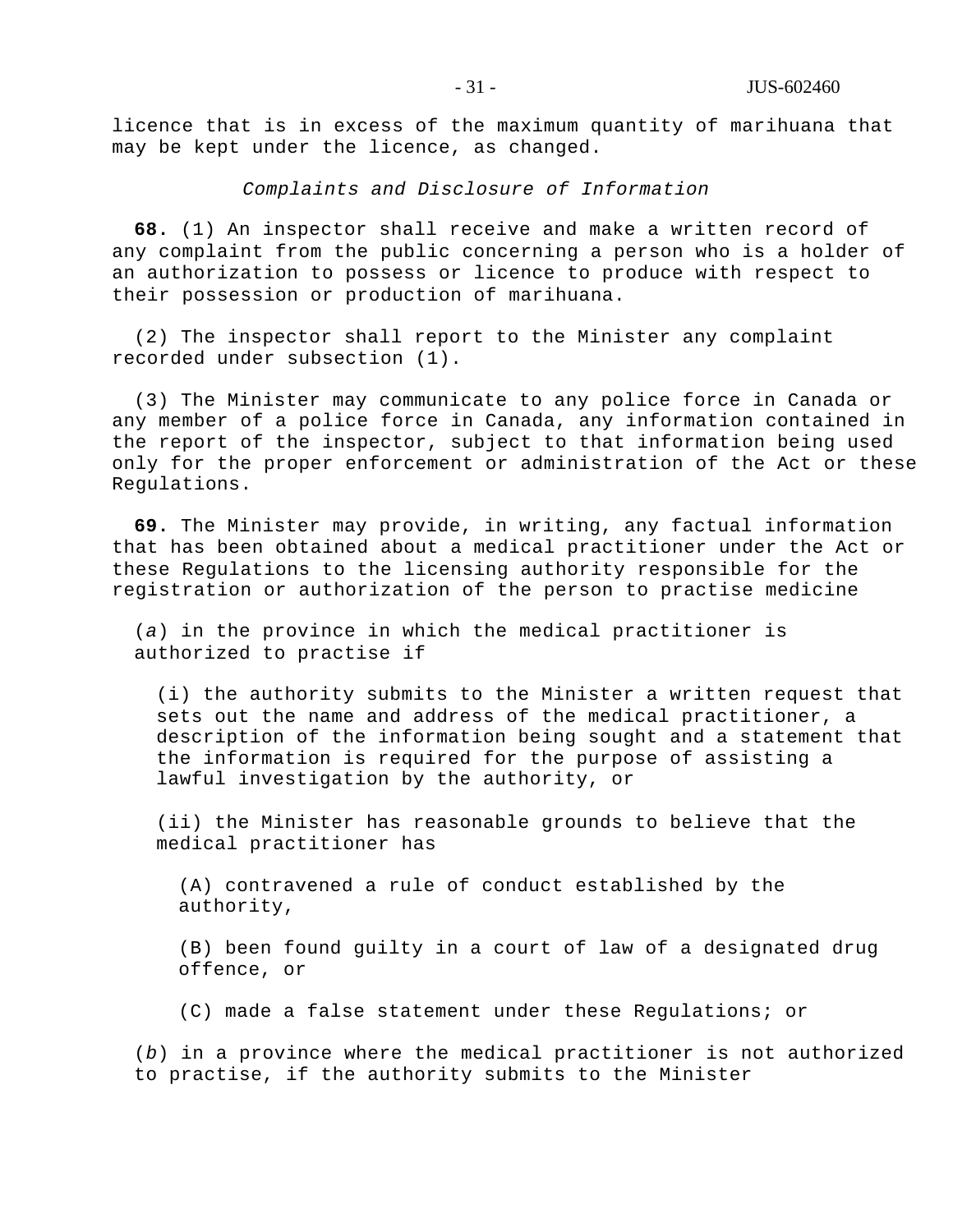(i) a written request for information that sets out

(A) the name and address of the medical practitioner, and

(B) a description of the information being sought, and

(ii) documentation that shows that the medical practitioner has applied to that authority to practise in that province.

#### PART 4

#### SUPPLY BY A MEDICAL PRACTITIONER

**70.** A medical practitioner who has obtained marihuana from a licensed dealer under subsection 24(2) of the *Narcotic Control Regulations* may sell or furnish the marihuana to the holder of an authorization to possess under the practitioner's care.

#### NARCOTIC CONTROL REGULATIONS

# **71. Paragraph 53(1) of the** *Narcotic Control Regulations***<sup>1</sup> is replaced by the following:**

**53.** (1) No practitioner shall administer, prescribe, give, sell or furnish a narcotic to any person or animal except as authorized under this section or the *Marihuana Medical Access Regulations*.

#### TRANSITIONAL PROVISION

**72. If, on the coming into force of these Regulations, a person is, for a medical purpose, exempt under section 56 of the Act from the application of subsection 4(1) and, if applicable, section 7 of the Act in respect of marihuana, the person is, by virtue of this section, exempt from those provisions for a period of six months after the date of expiry for the section 56 exemption, on the same terms and conditions as those contained in the section 56 exemption**

 $1^1$  C.R.C., c. 1041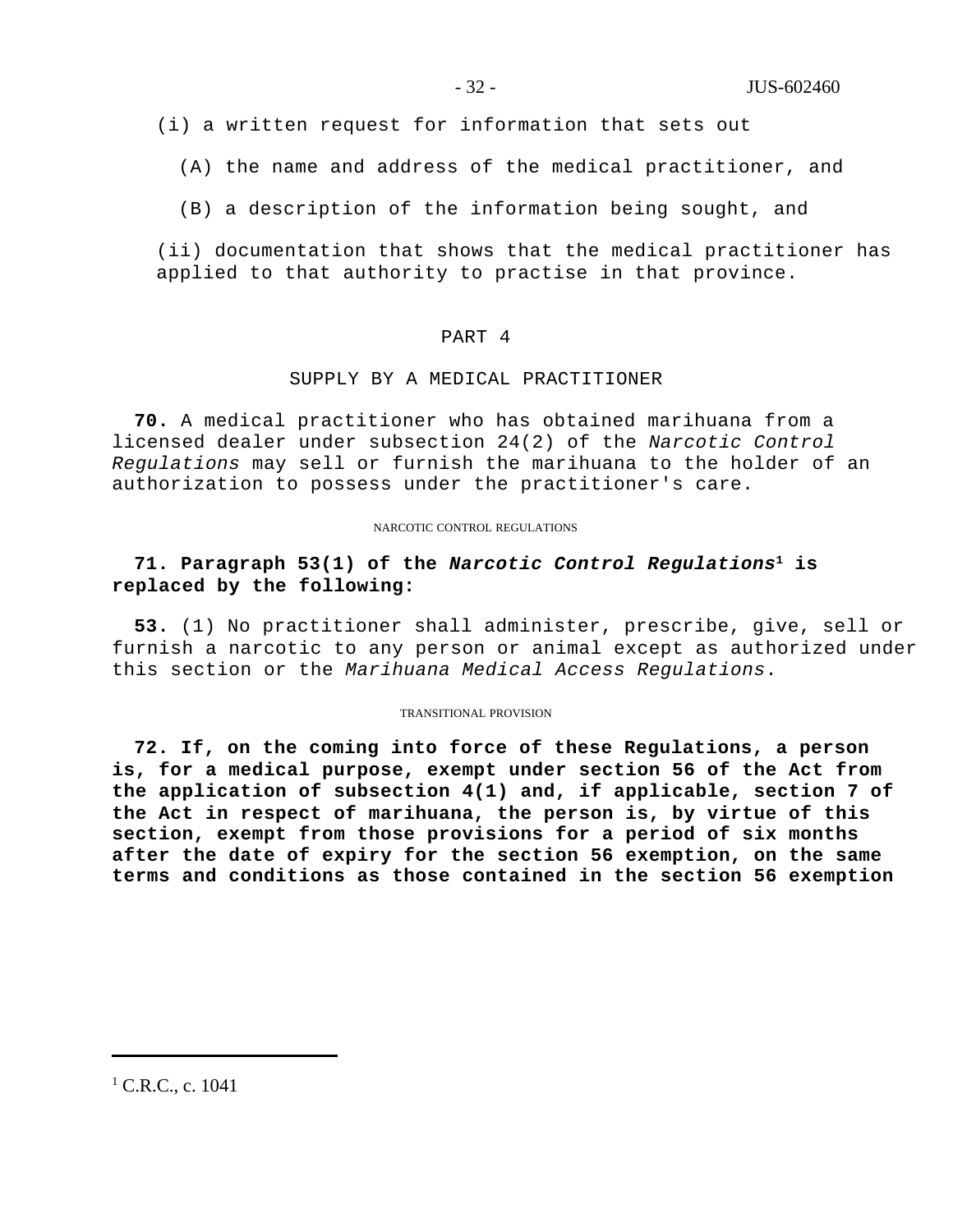**except for any term or condition pertaining to the expiry date of the exemption.**

#### COMING INTO FORCE

**73. These Regulations come into force on July 30, 2001.**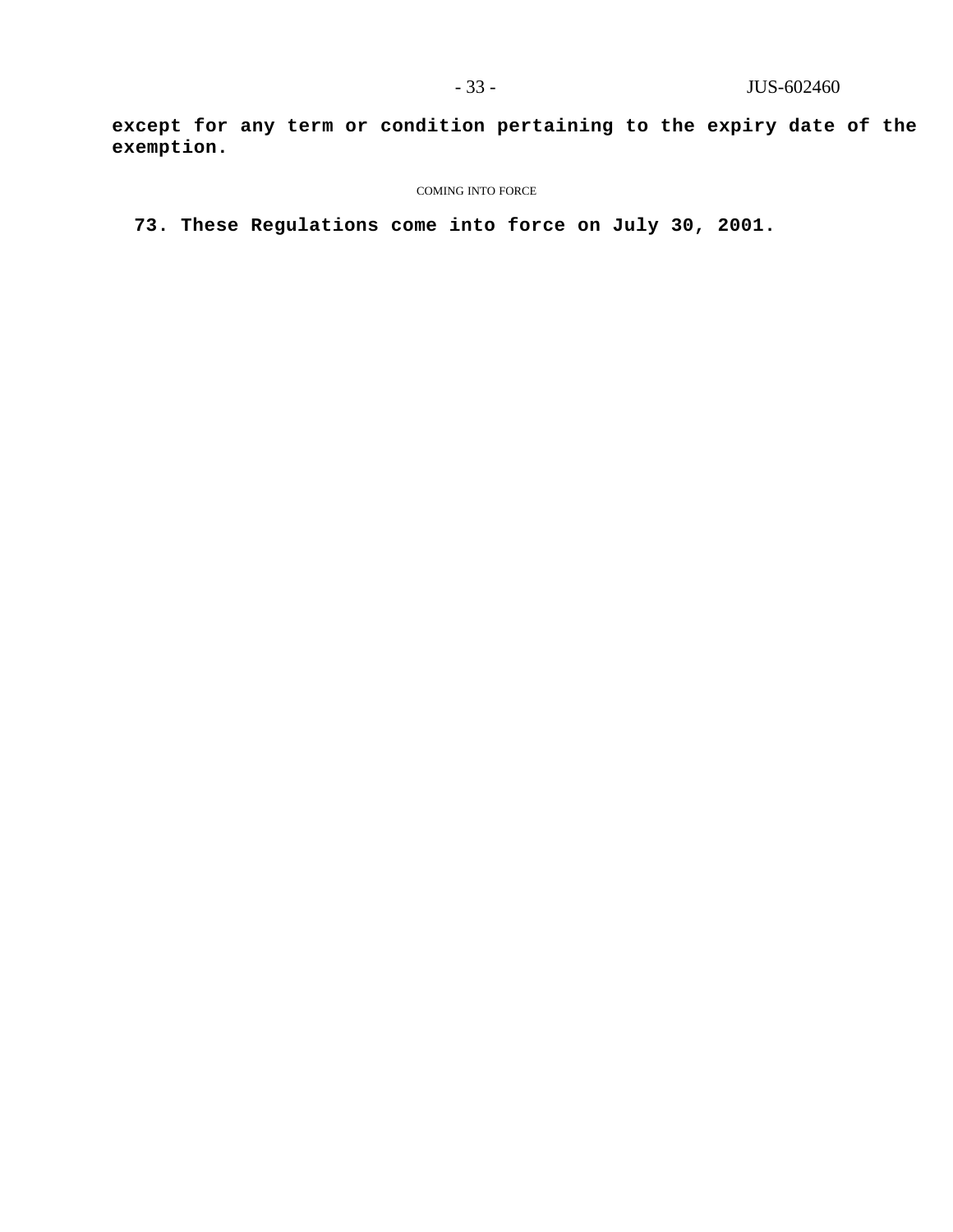# SCHEDULE

# *(Section 1)*

CATEGORY 2 SYMPTOMS

| Column 1                                                                                                                      | Column <sub>2</sub>                                         |
|-------------------------------------------------------------------------------------------------------------------------------|-------------------------------------------------------------|
| Medical Condition                                                                                                             | Symptom                                                     |
|                                                                                                                               |                                                             |
| Cancer, AIDS, HIV infection Severe nausea                                                                                     |                                                             |
|                                                                                                                               | Cancer, AIDS, HIV infection Cachexia, anorexia, weight loss |
| Multiple sclerosis, spinal cord Persistent muscle spasms<br>injury or disease                                                 |                                                             |
| Epilepsy                                                                                                                      | Seizures                                                    |
| Cancer, AIDS, HIV infection, Severe pain<br>multiple sclerosis, spinal cord<br>injury or disease, severe form of<br>arthritis |                                                             |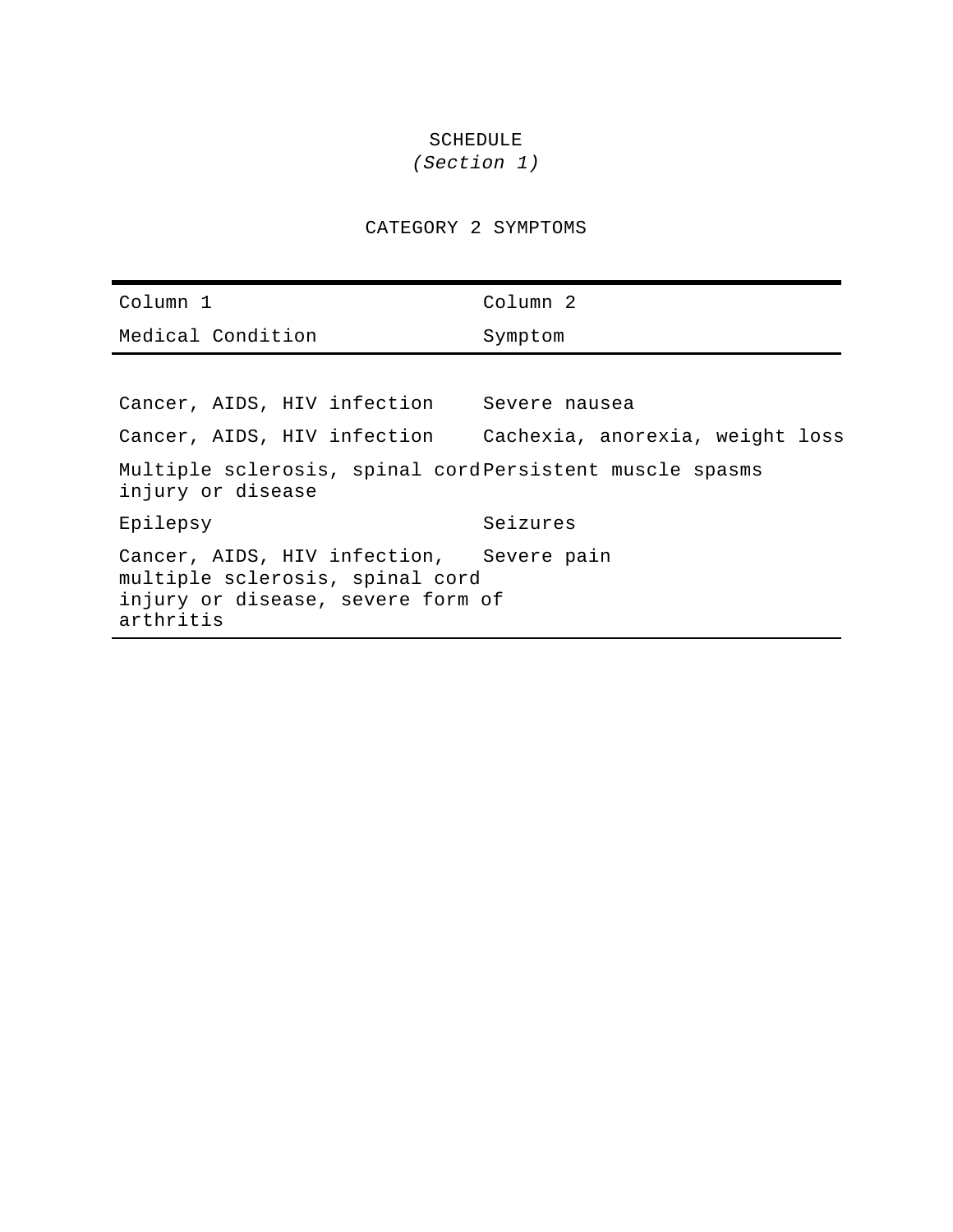#### **REGULATORY IMPACT ANALYSIS STATEMENT**

(This statement is not part of the Regulation)

## *Description*

 The *Marihuana Medical Access Regulations* (Regulations) provide seriously ill Canadian patients with access to marihuana while it is being researched as a possible medicine. These Regulations have been developed in recognition of a need for a more defined process than the one currently used under section 56 of the *Controlled Drugs and Substances Act* (CDSA) for these Canadian patients.

 On July 31, 2000, the Court of Appeal for Ontario rendered its decision in the case of Terrance Parker who uses marihuana to help control his epilepsy. The Court dealt exclusively with the issue of medical use of marihuana. The Court upheld a 1997 lower court decision to stay the charges against Mr. Parker on constitutional grounds and raised issues related to the section 56 exemption process of the CDSA, such as the broad discretion given by the law to the Minister of Health to grant exemptions, transparency of the process, and what constitutes medical necessity.

 As a result, the Court declared the prohibition of marihuana in the CDSA to be unconstitutional and of no force and effect. The declaration of invalidity was suspended for a year, however, to avoid leaving a gap in the regulatory scheme.

 Subsequent to this Court decision, Health Canada announced on September 14, 2000, its intention to develop a new regulatory approach for Canadians to access marihuana. This new approach would bring greater clarity to the process for those Canadians who may request the use of marihuana to alleviate symptoms.

 The new Regulations clearly define the circumstances and the manner in which access to marihuana for medical purposes will be permitted. These Regulations appropriately and efficiently address concerns raised in the Parker decision concerning the process currently used under section 56 of the CDSA. These Regulations apply only to marihuana.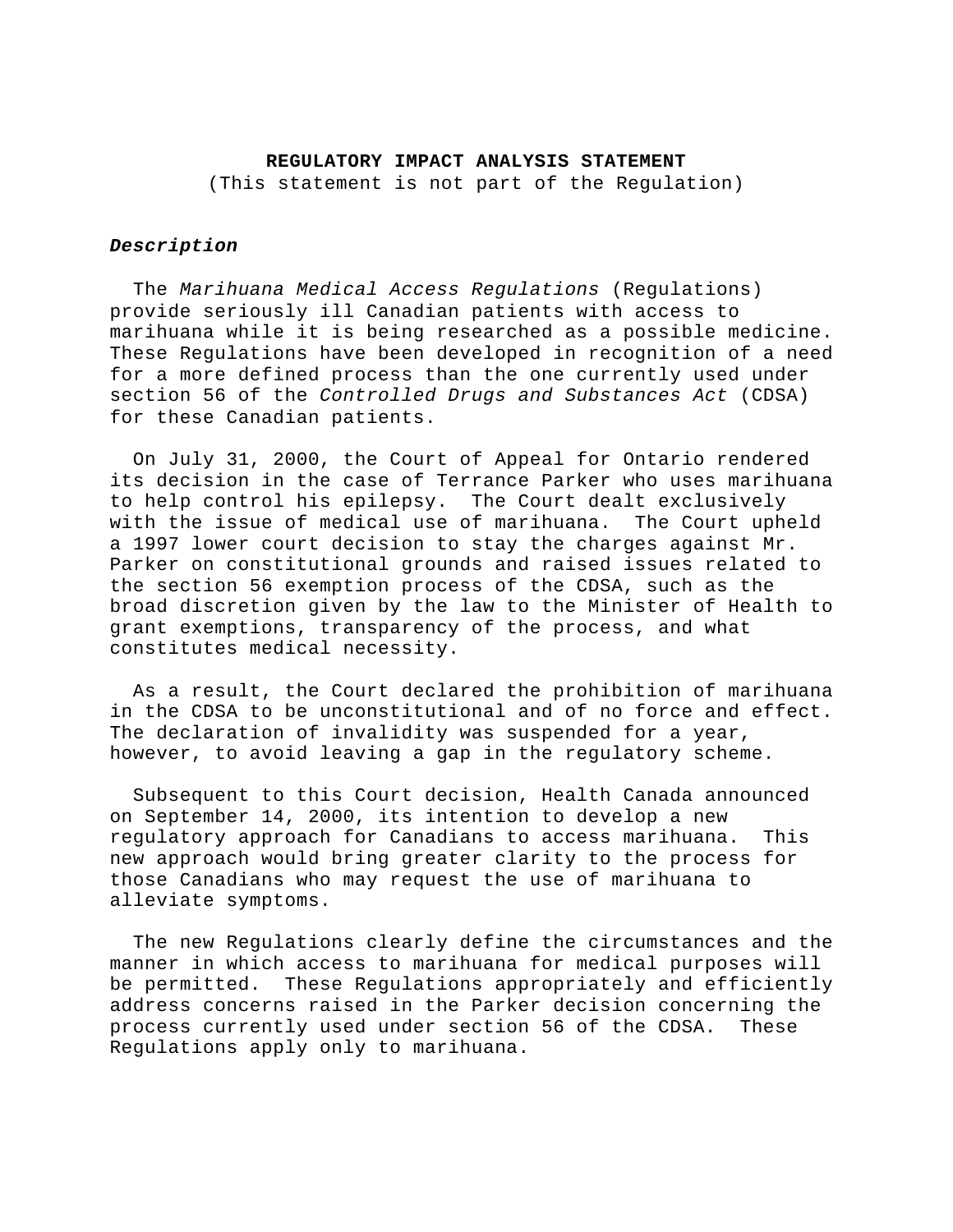#### **Legislative Framework**

## **International**

 The United Nations (UN) has developed a system for the global control of narcotic drugs and psychotropic substances through a series of drug control Conventions. The UN *Single Convention on Narcotic Drugs, 1961, as amended by the 1972 Protocol Amending the Single Convention on Narcotic Drugs* (1961 Convention), the UN *Convention on Psychotropic Substances, 1971* (1971 Convention) and the UN *Convention against Illicit Traffic in Narcotic Drugs and Psychotropic Substances, 1988* (1988 Convention) set out a system of controls relating to the international production and distribution of narcotic drugs and psychotropic substances.

 Under the 1961 Convention, parties have agreed to enact legislation that strictly controls the cultivation and distribution of opium poppy, coca and marihuana plants, and the production and distribution of other narcotics. All production, distribution and use of any substance listed under this convention must be limited to scientific or medical purposes.

 Under the 1971 Convention, psychoactive substances are to be subjected to controls similar to those that apply under the 1961 Convention. THC (delta-9-tetrahydrocannabinol) and other isolated marihuana derivatives, known as cannabinoids, are listed under this Convention.

 Under the 1988 Convention, parties must cooperatively take action to control illicit cultivation, production and distribution of drugs of abuse. This includes the cultivation of marihuana.

#### **Canada**

#### *Controlled Drugs and Substances Act*

 The *Controlled Drugs and Substances Act* (CDSA) prohibits possession, double doctoring, trafficking, possession for the purpose of trafficking, importation, exportation and possession for the purpose of exporting and production of substances included in schedules to the CDSA. These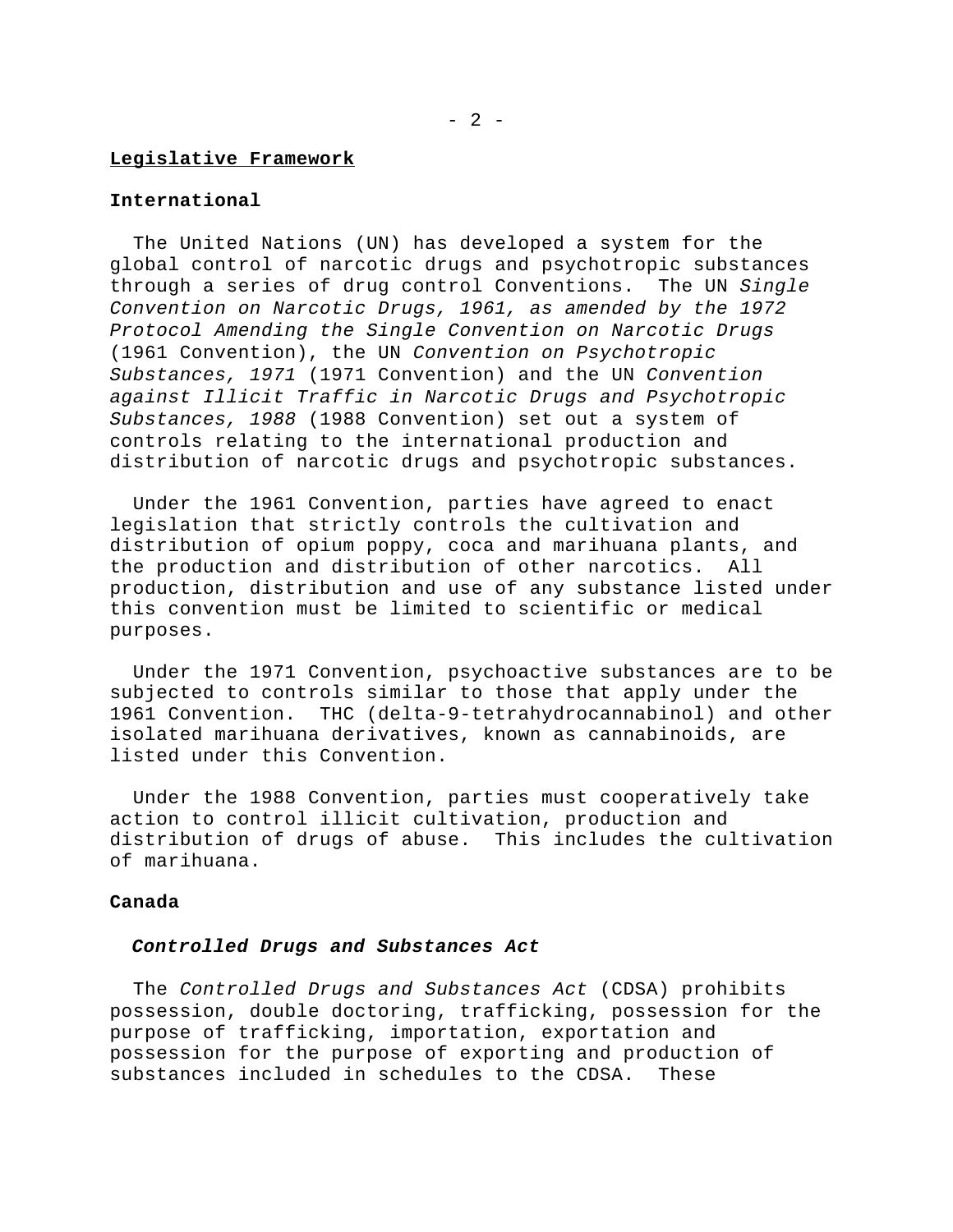activities are illegal unless authorized in Regulations made under the CDSA.

The Regulations currently in force under the CDSA:

- govern the activities of producers, distributors, importers, exporters, researchers and health care professionals relating to controlled drugs and substances used for scientific or medical purposes and, in the case of hemp, for industrial purposes;
- require all dealers to be licensed to produce, distribute, import and export controlled drugs and substances;
- regulate the distribution of controlled drugs and substances by pharmacists, practitioners and hospitals and outline the records that must be kept to account for the distribution of these drugs.

 One set of these Regulations, the *Narcotic Control Regulations,* regulates the legal distribution of "narcotic" drugs such as opium, codeine, morphine, heroin, cocaine, and *Cannabis* (marihuana).

#### *Food and Drugs Act and Regulations*

 Drugs are approved for sale in Canada under the *Food and Drugs Act* and *Regulations*. The *Food and Drug Regulations* provide controls respecting the safety, efficacy and quality of products offered for sale in Canada as well as the importation, distribution and sale of approved drugs.

 Marihuana has not been reviewed for safety or effectiveness and has therefore not been approved for sale as a drug in Canada or any other country. Most scientific experts assert that marihuana's future as a drug lies primarily in its pharmacologically active components, the cannabinoids. These chemicals can be isolated, subjected to scientific scrutiny and potentially developed as standardized pharmaceutical drug products.

 Within the full set of approved pharmaceutical treatments available to patients there are two commercially available drugs related to marihuana: MARINOL®, which contains chemically synthesized THC; and CESAMET®, a synthetic cannabinoid. In Canada, both drugs are approved for the treatment or management of severe nausea and vomiting associated with cancer chemotherapy and may be prescribed by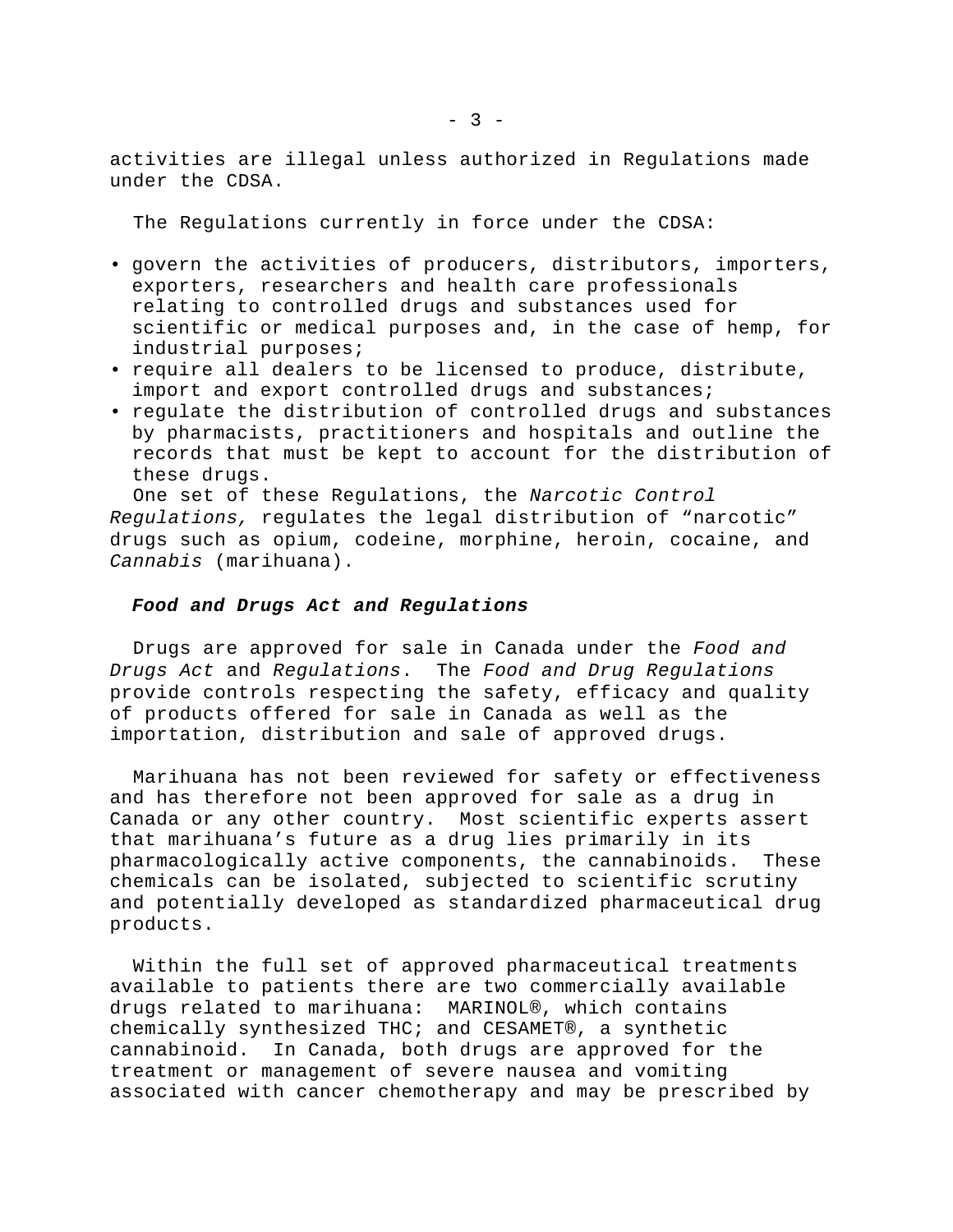physicians. MARINOL® has also been approved for the treatment of anorexia associated with weight loss in patients with AIDS. Both drugs are taken orally and must be prescribed by a physician.

## **Marihuana for Medical Purposes**

## **Therapeutic Claims and Uses**

 Claims of potential therapeutic benefit of marihuana are usually for symptomatic relief rather than for curative relief. The main claimed therapeutic uses are:

- **Nausea and vomiting**: For the relief of nausea and vomiting associated with cancer and AIDS therapies.
- **Wasting syndrome**: To stimulate appetite and produce weight gain in AIDS and cancer patients.
- **Multiple sclerosis:** For the relief of muscle pain and spasms.
- **Epilepsy:** To help reduce the frequency of epileptic seizures.

 Much of the evidence of the potential therapeutic effects of smoked marihuana is heavily anecdotal. Scientific studies supporting the safety and efficacy of marihuana for therapeutic use are often inconclusive.

#### **Adverse Health Effects**

 The potential health risks associated with the use of marihuana for medical purposes have not been adequately examined. The main known adverse health effects for smoked marihuana include:

- **Dependance:** There is clinical and epidemiological evidence that some heavy marihuana users experience problems in controlling marihuana use. A distinctive marihuana withdrawal syndrome has been identified, although it is mild and short-lived.
- **Psychomotor skills**: Marihuana reduces the ability to perform tasks requiring concentration and coordination such as driving a car.
- **Respiratory:** Marihuana causes lung damage similar to that caused by tobacco smoke. These long-term risks must be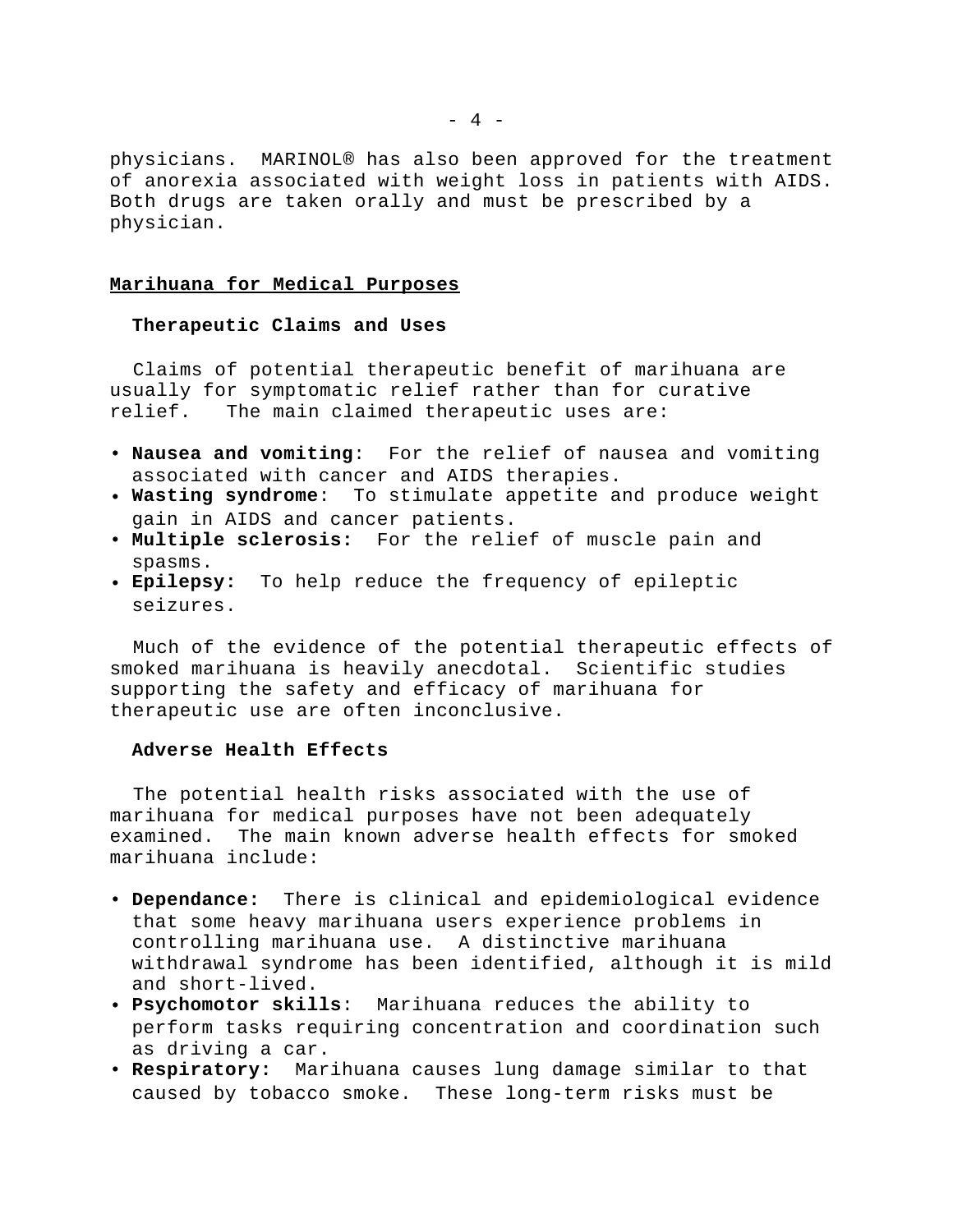considered in long term use by patients with chronic diseases. They may be of lesser concern where short-term use of marihuana is being proposed.

- **Cardiovascular:** Marihuana increases heart rate and blood pressure.
- **Immune system:** Though the complete effects of marihuana on immune function remain unknown, it is suspected that marihuana may have an adverse effect on the immune system.

 Research into the use of marihuana for medical purposes may eventually bring new pharmaceutical products to market that contain marihuana components. Until that time however, patients, particularly those with serious medical conditions where conventional treatments may offer little hope of relief, are demanding access to marihuana for personal medical use.

#### **International Perspective**

 Currently, marihuana is not approved as a drug in any country in the world. Some countries and U.S. States are actively reviewing their policies and laws concerning the medical use of marihuana. Several have already allowed or are considering allowing some form of access to marihuana for medical purposes.

 What follows are examples of initiatives currently under way relating to permitting certain medical uses of marihuana and the production and distribution of marihuana for medical purposes, as well as research projects attempting to validate the various medical claims being made for marihuana.

#### **United States**

 In the United States, several individual states have enacted legislation whereby patients who suffer from certain serious or debilitating medical conditions may be granted authorization to possess marihuana for personal medical use. Patients may also be permitted to grow marihuana for this purpose, since there would otherwise be no legitimate supply.

 To date, eight states, including Oregon, Hawaii and Alaska, have enacted laws which authorize the legal possession and medical use of marihuana, even though these laws may conflict with current federal laws.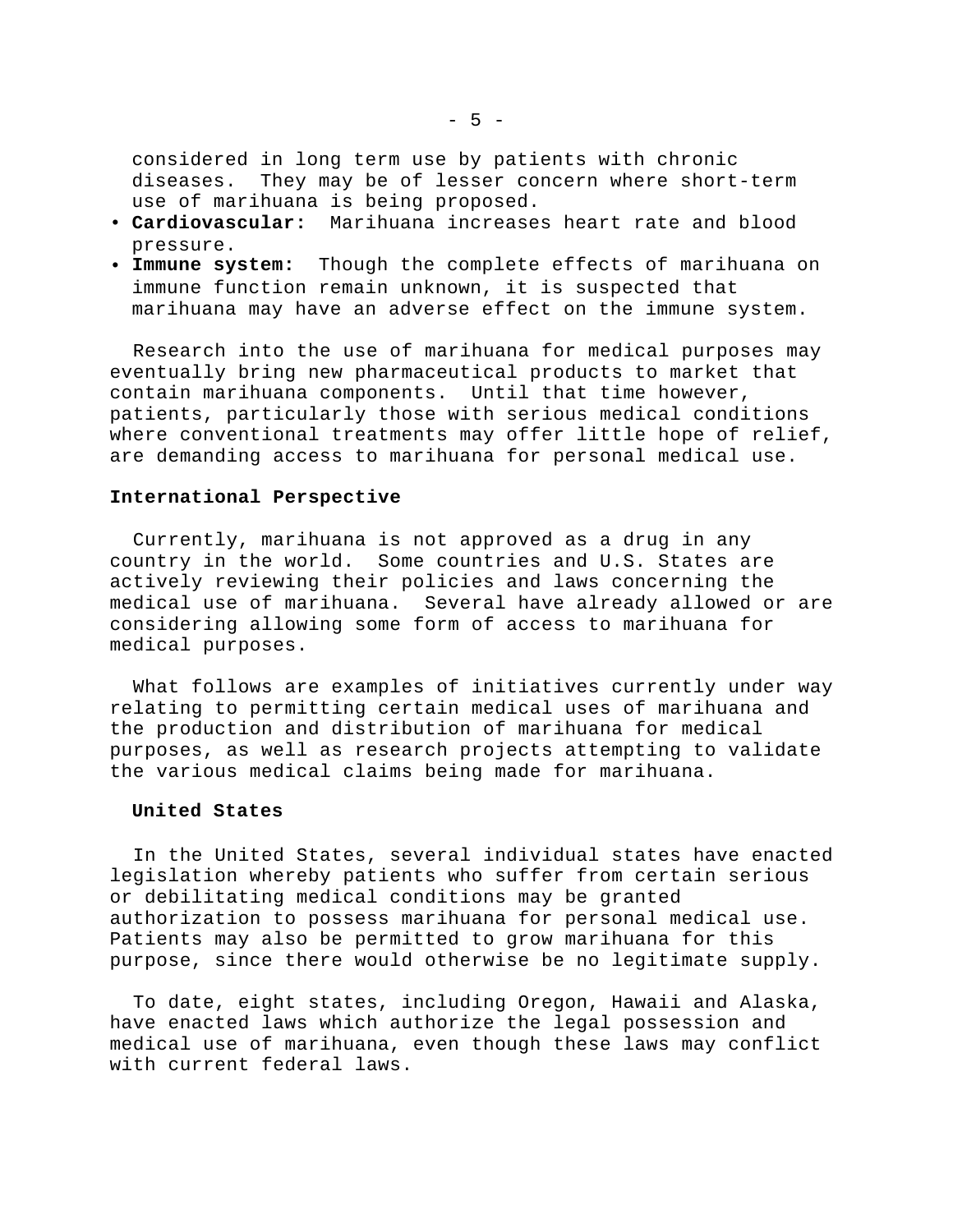In January 1997, the White House Office of National Drug Control Policy (ONDCP) asked the Institute of Medicine (IOM) to conduct a review of the scientific evidence to assess the potential health benefits and risks of marihuana and its constituent cannabinoids. That review began in August 1997 and culminated with a report issued in 1999, *Marijuana and Medicine - Assessing the Science Base.* This report provided a summary of current scientific knowledge on the potential medical use of marihuana and is being used to guide medical research not only in the U.S. but around the world.

 More recently, on April 18, 2001, the U.S. Drug Enforcement Agency published its denial of a petition to reschedule marihuana. The notice includes a lengthy review of the research; it states that since marihuana has no established medical use, and its harmful and addictive effects are well documented, it will remain a Schedule 1 drug, illegal to manufacture, distribute or dispense in the U.S.

 On May 14, 2001, the U.S. Supreme Court ruled that marihuana's classification as an illegal drug is valid in an unanimous (8-0) decision *(United States v. Oakland Buyers Co-operative)*. The judges wrote that, "the statute reflects a determination that marijuana has no medical benefits worthy of an exemption (outside the confines of a government-approved research project)," and noted that Congress has decided that marihuana "has no currently accepted medical use."

 While this ruling means that the manufacture and distribution of marihuana continues to be illegal in the U.S., which includes the activities of buyers clubs, co-operatives, compassion clubs and so called "pot pharmacies," it does not directly address or quash state laws or initiatives which permit patients to grow, possess and use marihuana for medical purposes.

#### **Australia**

 The medical use of marihuana is currently prohibited in all states and territories of Australia. However, the government of New South Wales (NSW) commissioned a report, which was completed in August 2000, to advise the NSW government on whether to allow patients with certain medical conditions to use cannabis (marihuana). The government of NSW also sought input on how best to allow the medical use of marihuana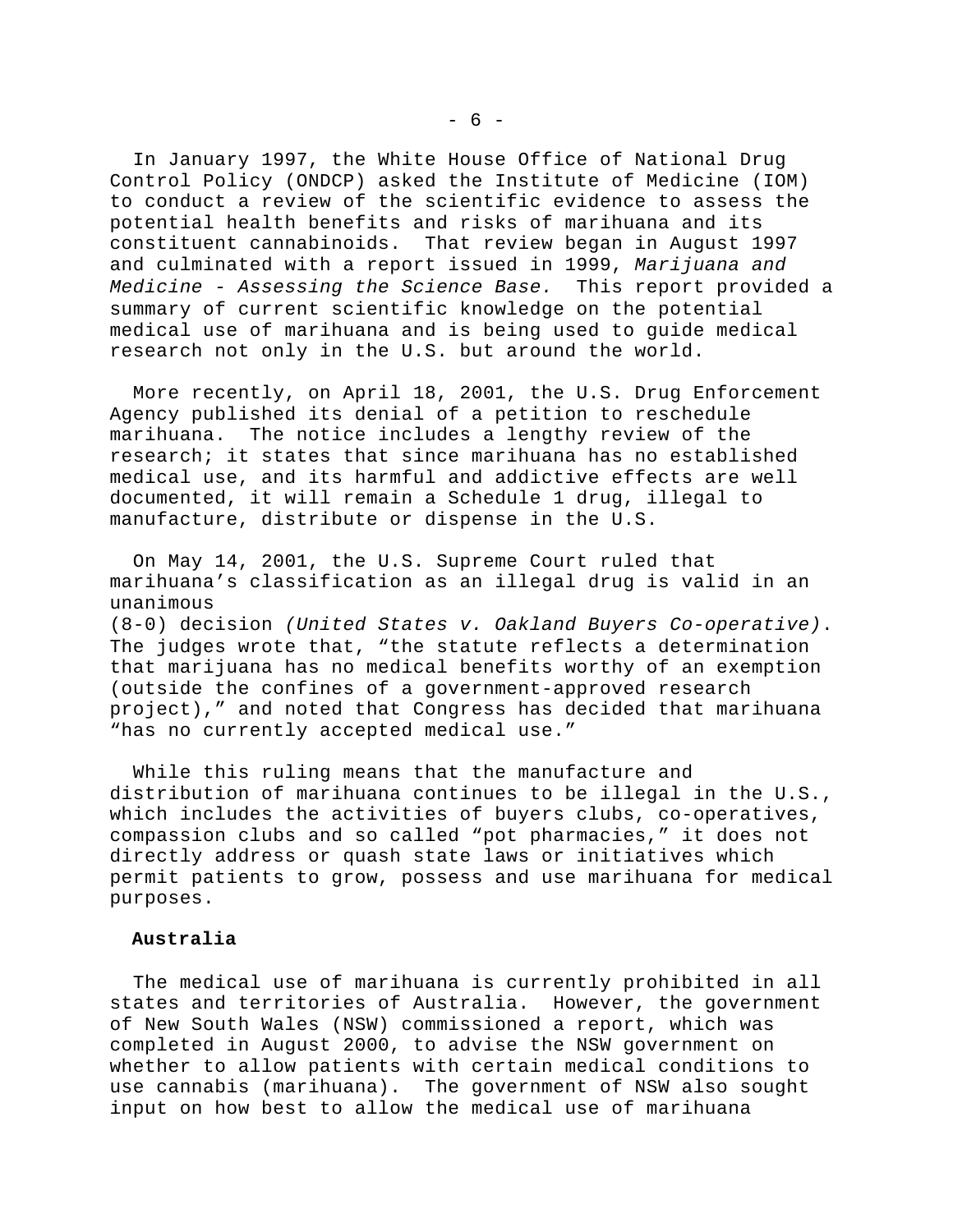without promoting the recreational use of the drug. The Working Party on the Use of Cannabis for Medical Purposes made specific recommendations for consideration by the government. These recommendations are now under consideration by the NSW government as it assesses the feasibility of using marihuana for medical purposes.

### **Netherlands**

 In December 2000, the Ministry of Health, Welfare and Sport of the Netherlands announced its intention to establish an Office of Medicinal Cannabis on January 1, 2001. The goals of this office are to determine whether marihuana may be useful as a medicine. The office will also be the regulator for the production of cannabis for medical research purposes.

#### **Canada**

 In June 1999, Health Canada published a document entitled *Research Plan for Marihuana for Medicinal Purposes: A Status Report*. This document set out a research plan for determining the risks and benefits of the use of marihuana for medical purposes. It included the following elements:

- a research agenda composed of projects to address the issues of the safety and efficacy of smoked marihuana and of cannabinoids;
- a mechanism (i.e. section 56 of the CDSA) for medical access to marihuana outside of the research projects; and,
- activities to develop a Canadian source of research-grade marihuana.

 Since the publication of that document, Health Canada has made significant progress on each element of the research plan. Research projects are being developed, a contract has been awarded for the establishment of a domestic source of research-grade marihuana and approximately 250 exemptions allowing patients to possess and produce marihuana for their personal medical purposes have been granted. These Regulations replace the current exemption process with a formal and more transparent process.

#### **Proposed Regulatory Approach**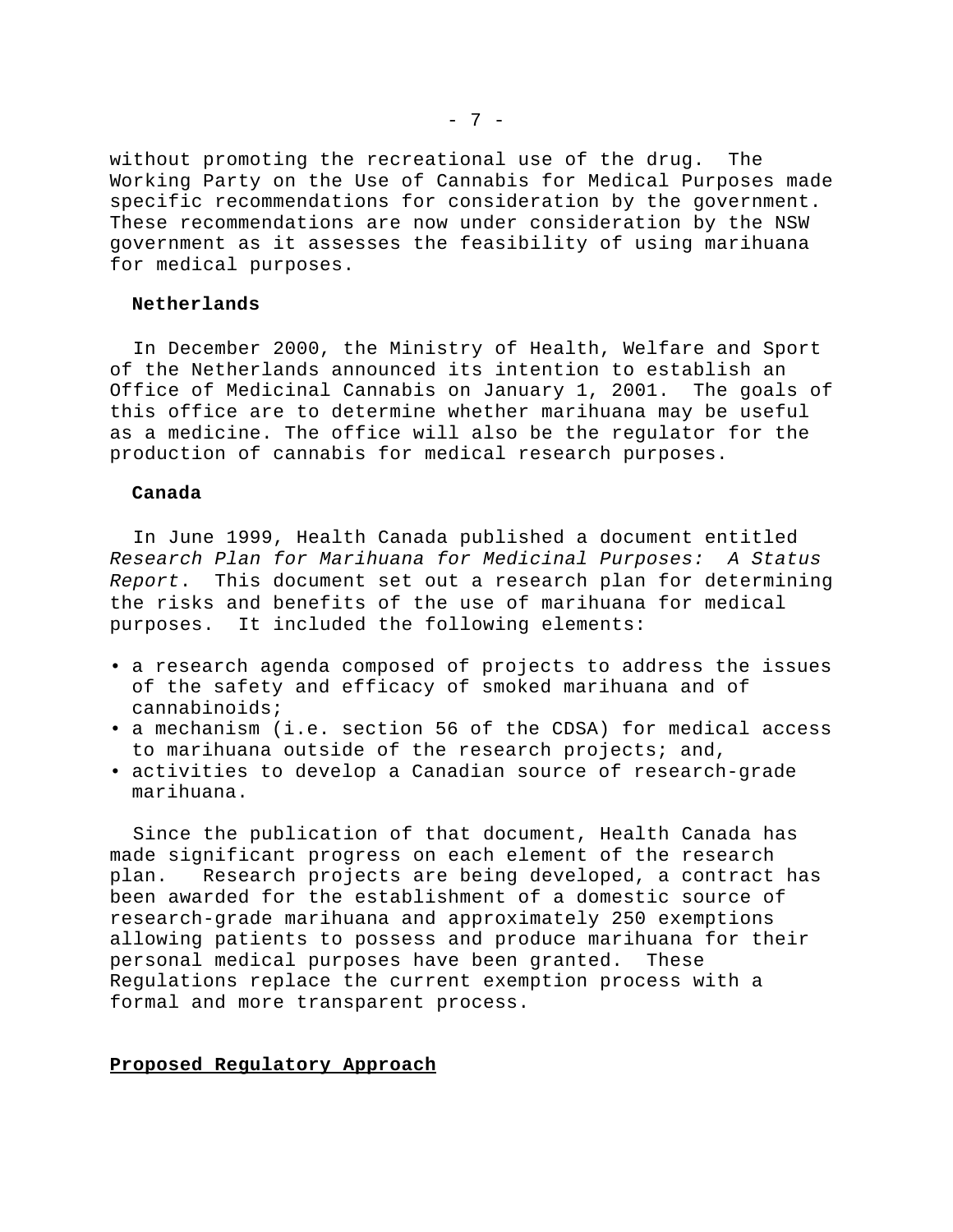Due to the health risks associated with the smoked form in particular, and due to the lack of evidence supporting the claimed health benefits, access to marihuana will be granted under these Regulations in special medical circumstances only: serious medical conditions, including terminal diseases, where conventional treatments may not provide adequate symptomatic relief.

 The necessity to employ marihuana in any specific patient's case is deemed to be best determined by the medical practitioner as it is for the majority of drugs that are used therapeutically.

 These Regulations contain two main components: "authorizations to possess" and "licences to produce."

#### **Authorization to Possess**

- An authorization to possess marihuana for medical purposes will be issued by Health Canada. The application requirements to obtain an authorization to possess will depend on the category under which the request is made. The requirements will range from minimal, in the case of terminal illness situations, to more substantive for nonterminal illness cases where little or no conclusive scientific evidence exists.
- All applications will be submitted by the patient, but must include a declaration from the patient's medical practitioner. Depending on the category under which the application is being made, support from a medical specialist may be required. These Regulations set out three categories.
- Category 1 is for patients who have terminal illnesses with a prognosis of death within 12 months. In this situation, the Regulations provide a less demanding process to obtain the authorization to possess because the risks associated with long-term use are not a major consideration. The Regulations will allow for one renewal under this category should the prognosis be inaccurate. Any subsequent renewals would have to be made under another category.
- Category 2 is for patients who suffer from specific symptoms associated with some serious medical conditions (examples include weight loss in patients with AIDS/HIV in a non-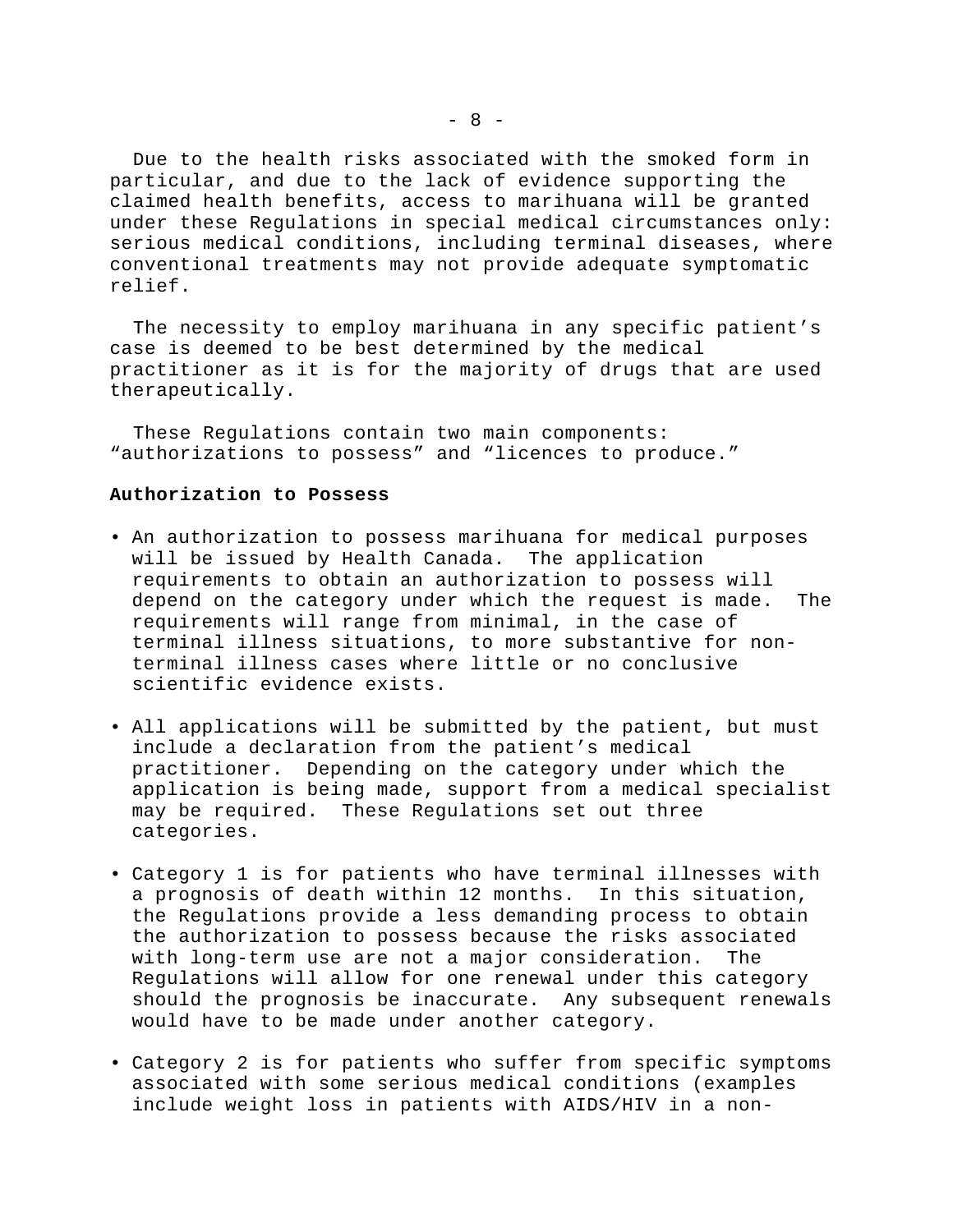terminal situation; persistent muscle spasms in multiple sclerosis). These symptoms are listed in a schedule to the Regulations. Symptoms associated with serious medical conditions in this category have been selected based on the outcome or conclusions of scientific and medical reports from medical organizations that have performed a review of available scientific literature (for example the IOM report previously mentioned). These reports confirm the existence of a certain amount of inconclusive scientific evidence to indicate a potential benefit but raise caution on the known risks of using a smoked form, particularly with respect to long term use. Seizures associated with epilepsy has been added to the list of symptoms in the schedule to the Regulations in view of the findings in the Parker case. Though the application under this category is to be submitted by the patient, specific statements from a medical specialist are required in support of the application. These statements include, among other things, that conventional treatments have been tried or at least considered and found not medically appropriate for the reasons outlined in the Regulations.

- Category 3 is for patients who have symptoms associated with medical conditions other than those in the other two categories. For this category, although the application will be submitted by the patient, specific statements from two medical specialists are required in support of the application. This is necessary since less conclusive scientific evidence exists supporting the use of marihuana in the treatment of symptoms associated with medical conditions not included in Category 2. All conventional therapies should have been tried or at least considered and found not medically appropriate for the reasons outlined in the Regulations. The list of therapies tried or considered will have to be submitted with the reasons as to why they were found medically inappropriate.
- For all three categories, the authorization to possess marihuana for a medical purpose will specify a maximum quantity of marihuana equal to a 30-day treatment supply at any given time. Quantity of supply will be continuously refurbished by quantities produced under the licence to produce. The daily dosage that determines the 30-day treatment supply is provided by the physician and will be subject to additional requirements when proposed dosage exceeds a quantity of 5 grams per day.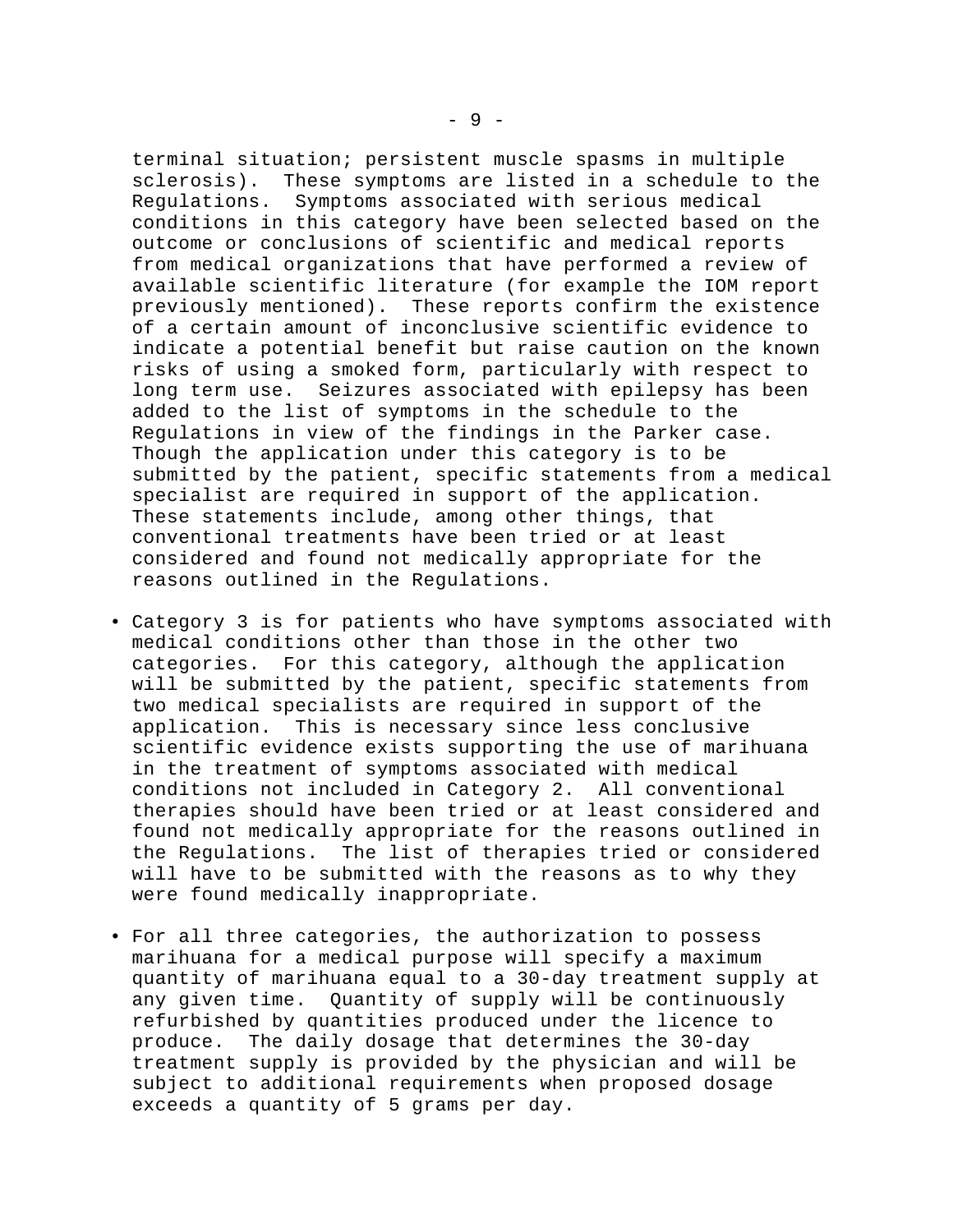### **Licence to Produce**

- A licence to produce marihuana will be issued to either the patient or a representative that the patient designates in the application. A representative cannot be designated by more than one patient. One site may, however, be used for the production of marihuana under a maximum of three separate licences. The licence will authorize and specify the production of a maximum number of plants, and whether they will be grown outdoors or indoors. This will allow flexibility when choosing a growing location and will accommodate the different yields produced by indoor and outdoor growing methods. The number of plants will be dependent upon the patient's daily dosage identified by the physician.
- The licence will also allow for storage and, in the case of a designated person, transportation of marihuana to the patient if the production is conducted at a site other than the patient's residence.
- The licence holder, whether the patient or his/her designated person, must take reasonable precautions to protect his/her plants and the dried marihuana in storage from loss or theft. The type of precautions to be taken are not specified in the Regulations, but will be left to the reasonable discretion of the licence holder.
- A criminal record check will be requested from the person designated by a patient to produce marihuana on his/her behalf. The proposed designated person will not be eligible if he/she has been found guilty of a designated drug offence in the previous ten years. This requirement is not imposed on the patient.

## **Other Provisions**

• The disclosure to police of information concerning the holder of an authorization to possess and the holder of a licence to produce will require the voluntary consent of the holder of the authorization or licence to produce. The Regulations allow for referral to police of complaints received by Health Canada inspectors. Furthermore, provisions also exist to disclose information on medical practitioners to provincial licensing authorities of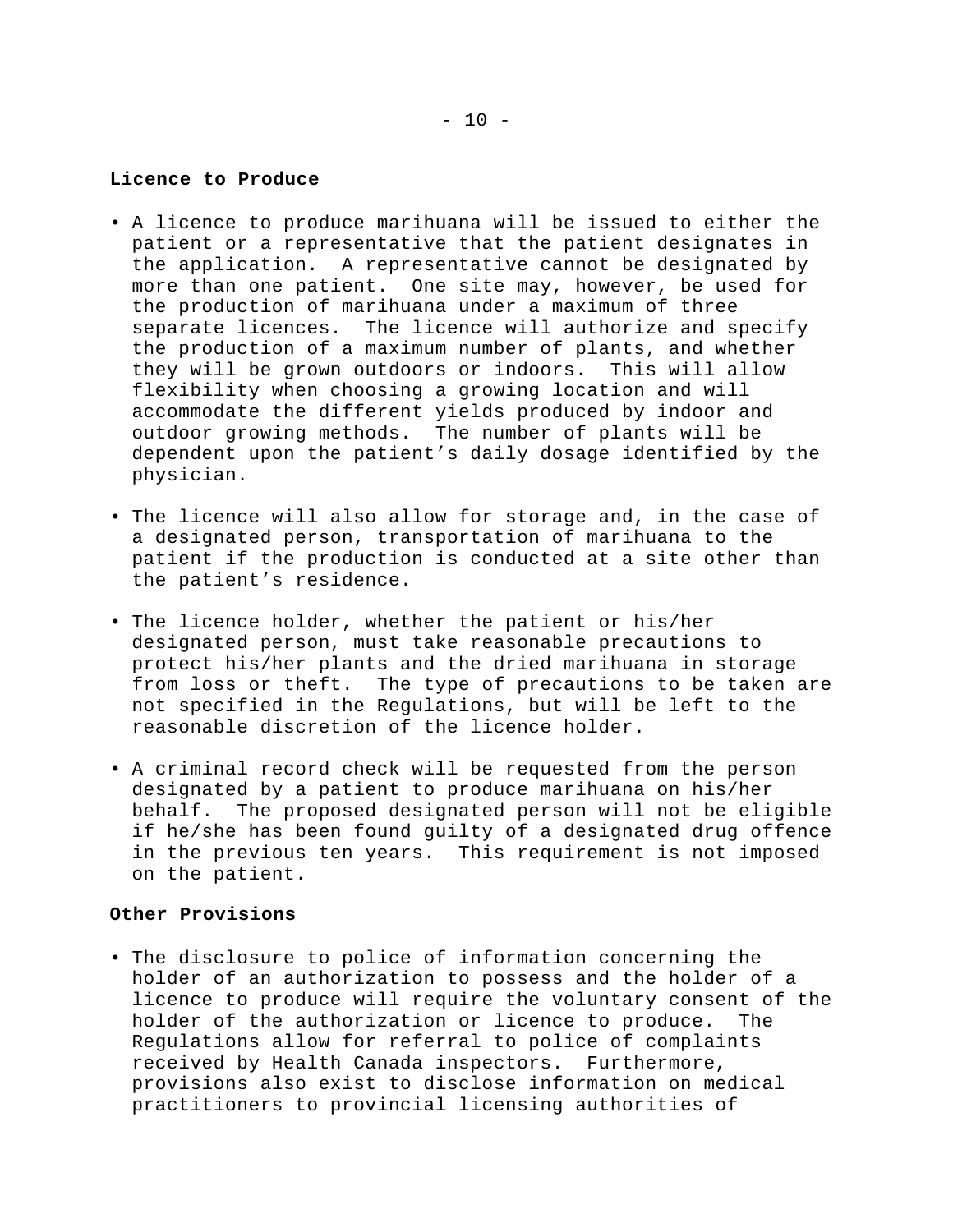medicine when requested for a lawful investigation by these authorities.

- Transitional provisions will extend the section 56 exemptions in effect at the time the Regulations come into force for an extra(6 months). As well, the coming into force date for these Regulations will be changed from July 15, to July 30, 2001, to allow the maximum amount of time for patients and physicians to become familiar with the new requirements.
- Instead of making the related regulatory amendments to the *Narcotic Control Regulations* (NCR) as described in the proposed Regulations which were pre-published in *Canada Gazette, Part I*, upon further consideration, it is deemed more appropriate to include the necessary provisions within the *Marihuana Medical Access Regulations* (MMAR) and make minimal changes to the NCR*.* These provisions allow for the potential supply of marihuana to an authorized person where the marihuana is obtained legally under the NCR or MMAR.

## *Alternatives Considered*

 The options outlined below provide an overview of the regulatory alternatives that were considered prior to the selection of option 1 as detailed in this Regulatory Impact Analysis Statement (RIAS).

*Option 1***:** Develop new Regulations under the CDSA, distinct from the *Narcotic Control Regulations*, providing a system of special authorizations and licences permitting individual patients to possess and produce marihuana for the relief of symptoms associated with serious medical conditions or the treatment of these conditions.

*Pros*: Easier for the public to consult and understand as stand-alone Regulations; control measures of the new regulatory scheme will deal exclusively with the issues relating to access to marihuana for medical purposes; the resulting Regulations will be less complicated than attempting to incorporate these measures in existing Regulations; the regulatory regime could be established within the time available.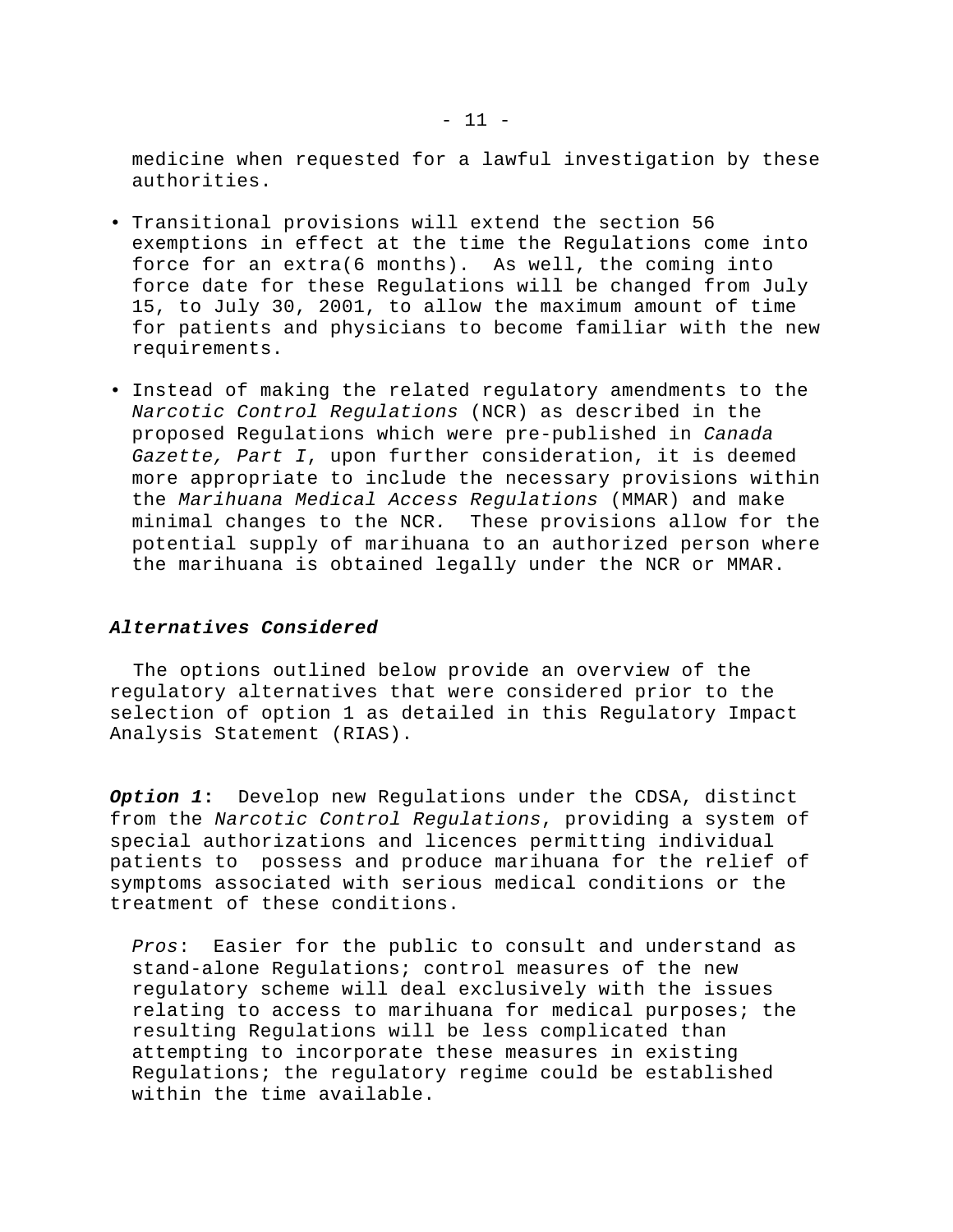*Cons*: Creates two sets of Regulations under the CDSA that apply to marihuana; linkages required between Regulations create slight risk of confusion on some aspects.

*Option 2***:** Amend existing *Narcotic Control Regulations* (NCR) to provide a system of special authorizations and licences to permit individual patients to possess and produce marihuana for the relief of symptoms associated with serious medical conditions or the treatment of these conditions.

*Pros*: All Regulations relating to marihuana would be within one set of regulations.

*Cons*: Necessary modifications to address marihuana for medical use would require extensive consultation to modernise the whole regulatory framework to accommodate the new provisions; time required to accomplish all this exceeds time available to implement new approach; the structure of the NCR does not easily lend itself to the addition of the proposed scheme; the amended NCR could become too complicated.

*Option 3***:** Amend the CDSA to include a part dealing with access to marihuana for medical purposes.

*Pros*: Provides greater flexibility in the design and drafting of the regulatory scheme.

*Cons*: Cannot be completed within the time available; Regulatory schemes are not usually included in the Act itself; more difficult to amend when necessary to adapt to new information.

 Each option was assessed against the following screening criteria. These criteria or considerations represent required outcomes or characteristics of the new regulatory approach for marihuana for medical purposes. The regulatory approach must:

- meet the mandatory requirements of all international drug control Conventions, to the extent possible, in consideration of the *Canadian Charter of Rights and Freedoms*;
- be developed and implemented by July 31, 2001;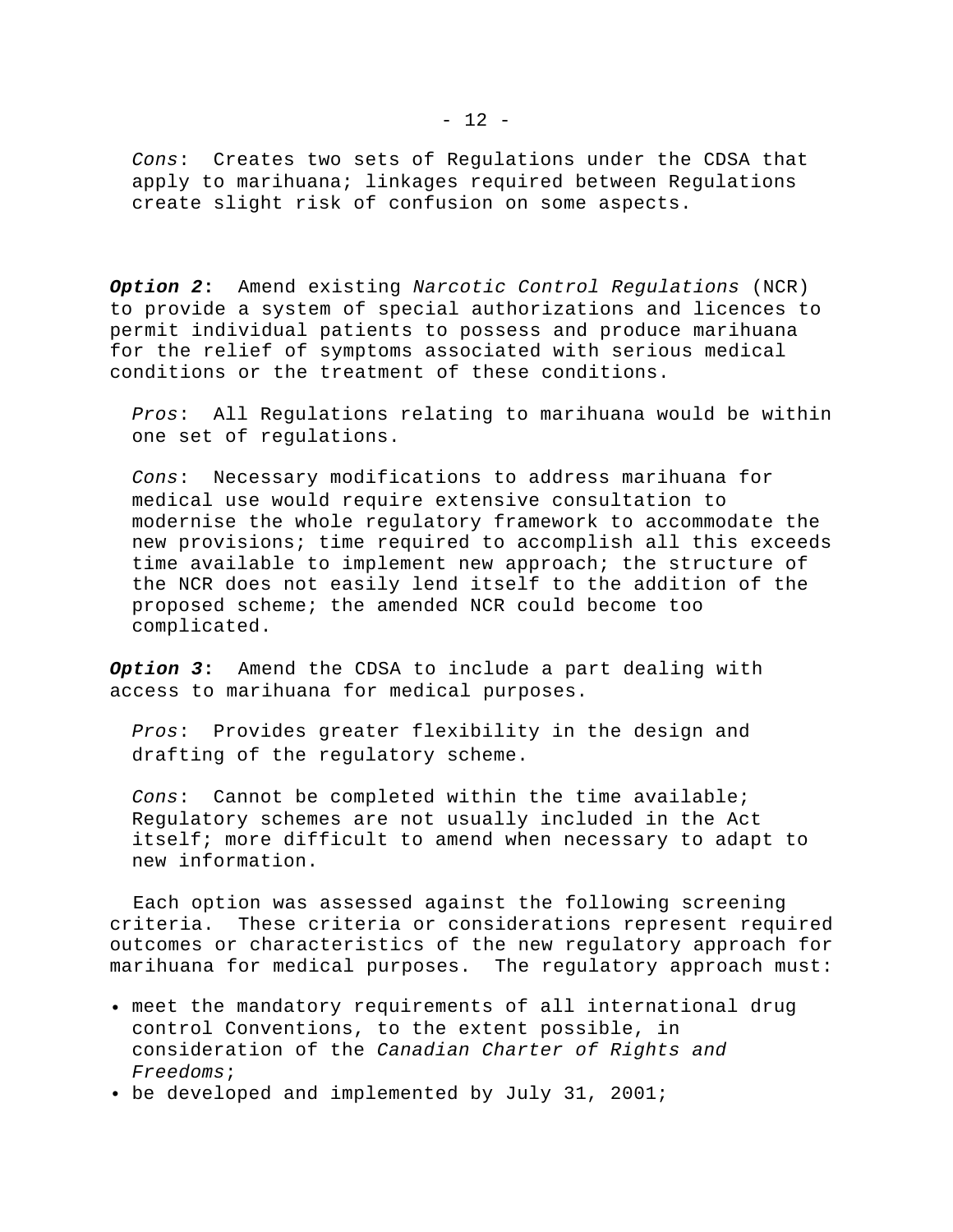- be clear and easy to implement, administer and enforce;
- not unduly restrict the availability of marihuana to patients who may receive health benefits from its use; and
- minimize any increase in regulatory burden on patients, medical practitioners, medical licensing authorities, and enforcement agencies.

 Option 1 was determined to be the preferred option as it is the only option that meets all of the screening criteria for selection. It will create the most comprehensive and transparent process.

## *Benefits and Costs*

 Health Canada's exemption process operating under section 56 of the CDSA has been in place since May 1999. The new regulatory approach has been developed based on experience gained over the past two years. Under the new regulatory scheme, patients and medical practitioners who are already familiar with the requirements under the current system are offered a more transparent and less discretionary regulatory mechanism under which legitimate patients may obtain permission to possess and grow marihuana for their own medical purposes.

 A Business Impact Test was not conducted on this proposal. That the activities allowing possession and production of marihuana for medical purposes are already being performed by Health Canada. Accordingly, the added cost and delay to conduct a Business Impact Test is deemed not to be warranted.

 The cost of administering the current section 56 exemption process is borne by Health Canada, as the regulator. Similarly, the costs of the new authorization and licensing program will, at least initially, be borne by Health Canada. The costs of administering the new regulatory system will be reassessed following its implementation. No cost-recovery initiative would be contemplated without further consultation with stakeholders.

 These regulations are expected to impact on the following sectors:

#### **Public**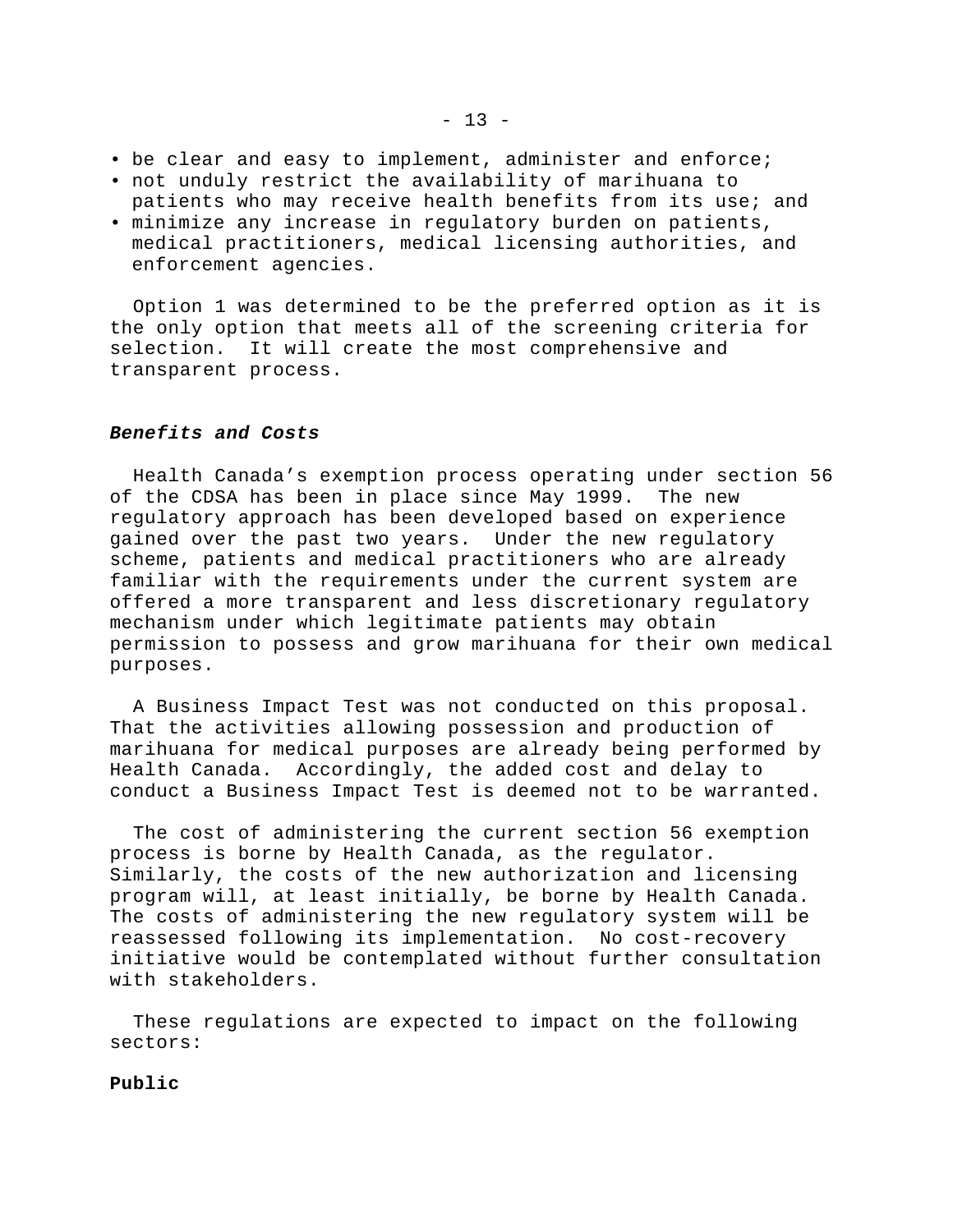Canadian patients, who suffer from serious medical conditions including terminal illnesses, whose symptoms may be relieved through the use of marihuana may qualify for authorization to possess marihuana and may also be granted a licence to produce marihuana for their own medical use. In addition, if a patient is not able to produce the marihuana, an alternate may be designated to perform this function on his/her behalf, again under licence. The regulatory framework defines what activities are permitted. Since patients will be permitted to possess and produce marihuana it may occur that these activities will be performed where they may conflict with the rights of others. Patients may need to be cautioned to avoid, for example, smoking marihuana in public places, near children or any place where others might be exposed to the second-hand smoke without prior consent.

## **Licensed Dealers**

 These Regulations will not impact on licensed dealers of controlled substances.

#### **Pharmaceutical Industry**

 These Regulations will not impact the Canadian pharmaceutical industry in general, since only personal possession and production are addressed.

## **Practitioners**

 Activities of practitioners will be affected by these Regulations. There will be some increase in administrative activity for medical practitioners resulting from the necessity to provide a supporting medical declaration as part of the application.

 In certain cases, additional statements or evidence may need to be submitted to support the application. This is due in part to the fact that the medical benefits of using marihuana in the treatment of symptoms associated with certain medical conditions have not been scientifically proven. The other reason is that the health risks associated with the use of marihuana, particularly in smoked form, make it essential for a medical practitioner to be involved in making this medical decision. In certain cases, the statements must be supplied by a medical specialist.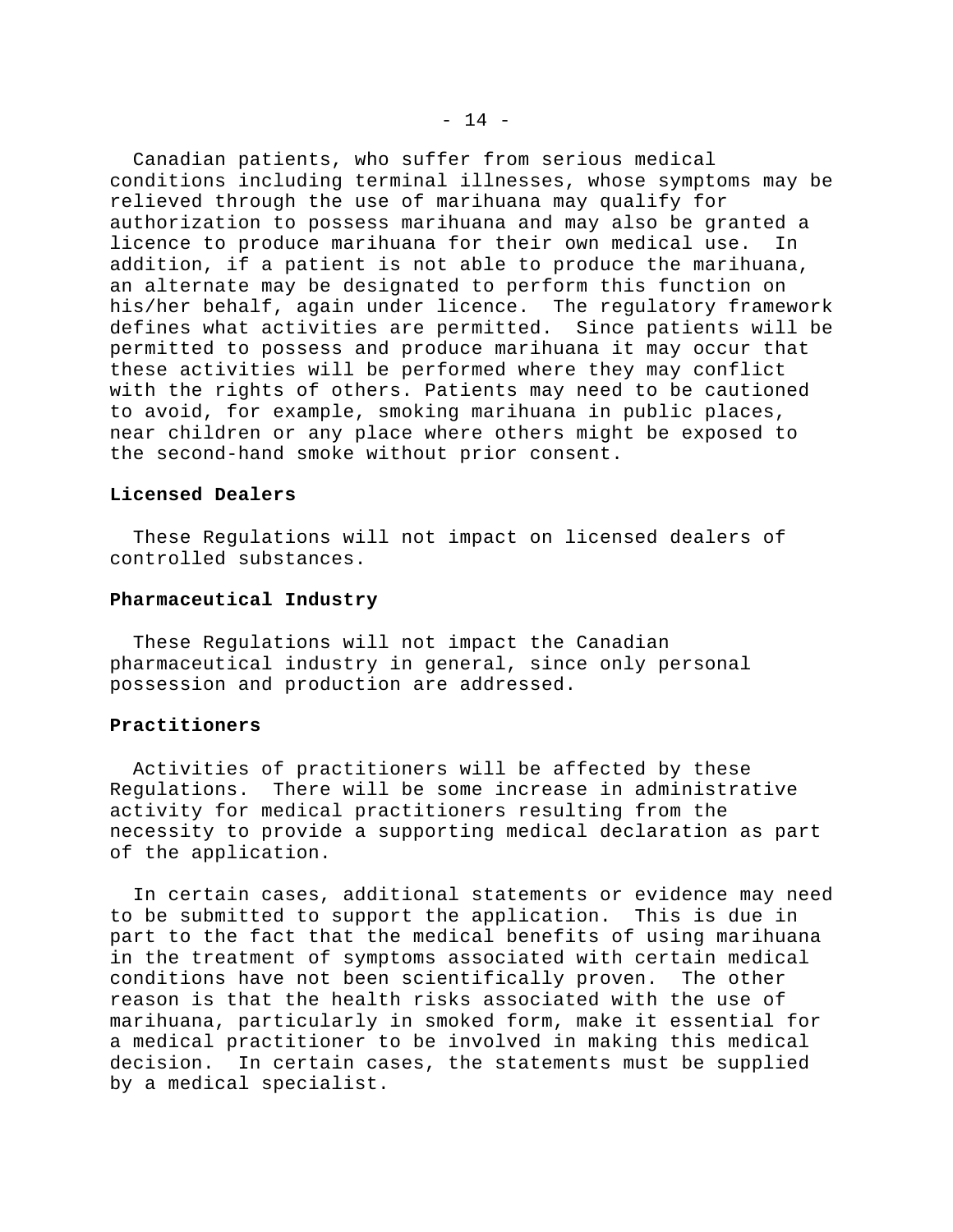## $- 15 -$

## **Pharmacists**

 Activities of pharmacists will not be affected by these Regulations. The potential involvement of pharmacists, either at the retail or hospital level, in the distribution of marihuana to patients who hold authorizations to possess marihuana will be contemplated in the future. Pharmacists could eventually play a key role in the distribution of marihuana products as they do today for pharmaceutical drugs.

## **Hospitals**

 Activities of hospitals should not be significantly affected by these Regulations.

 A patient holding an authorization to possess and/or licence to produce marihuana may reside in a hospital or other health care institution. The decision to allow a patient to possess and/or grow marihuana within the institution remains the decision of that institution.

## **Correctional Institutions**

 As is the case for hospitals, the decision to allow an inmate to possess and/or grow marihuana within the penitentiaries, jails and other correctional institutions remains the decision of each institution.

#### **Researchers**

 These Regulations do not affect the activities of researchers.

#### **Canada Customs and Revenue Agency**

 These Regulations do not permit a patient to import or export marihuana for medical or any other purpose. Existing provisions under the CDSA continue to apply as before, prohibiting any person from importing or exporting marihuana. Although patients who hold authorizations to possess marihuana may attempt to take marihuana out of the country, this activity remains illegal. Customs officials may experience some increase in incidents involving marihuana. Clear guidelines to patients will be necessary to avoid such problems.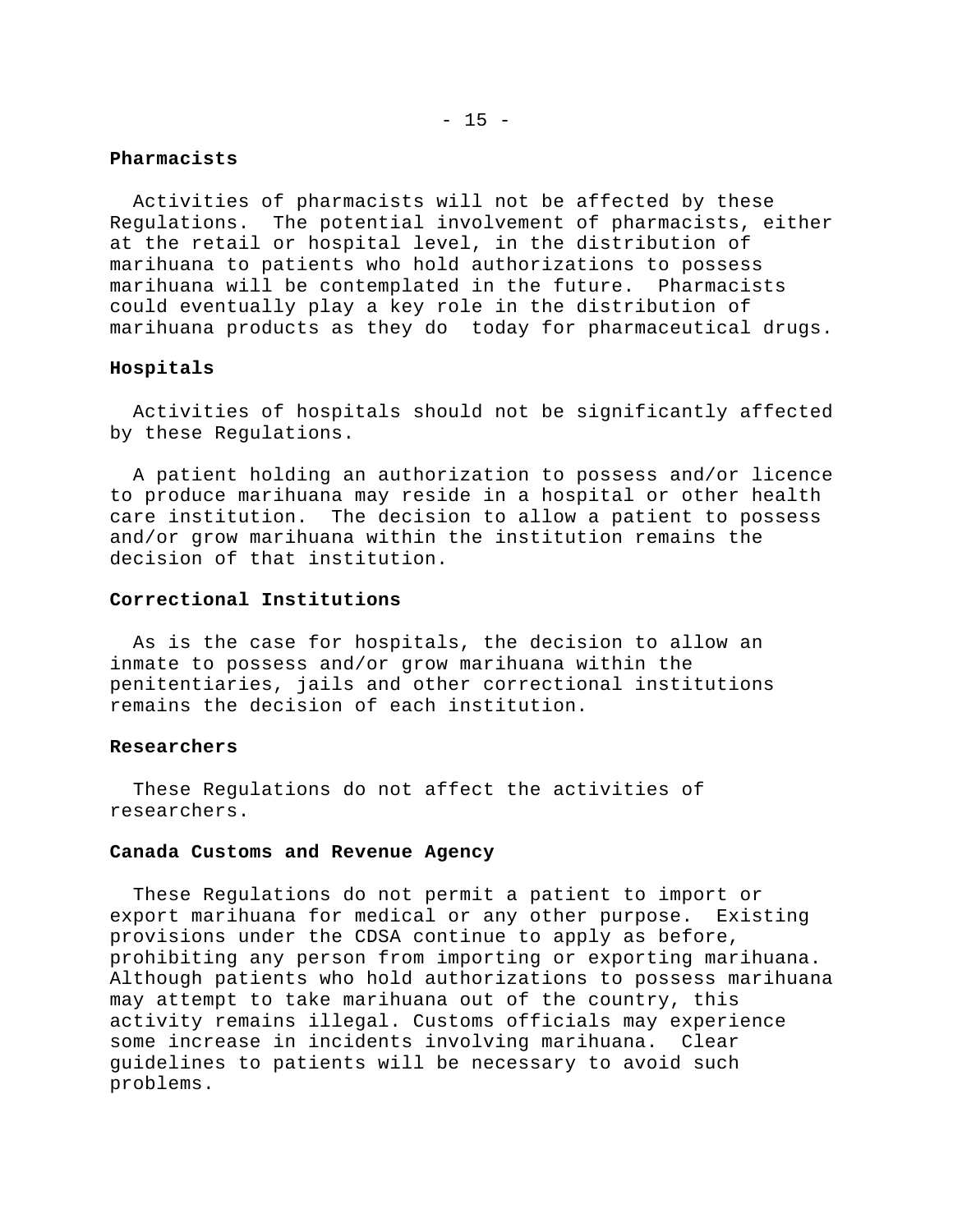#### **Law Enforcement Agencies**

 Police forces recognize that a regulatory system of authorizations and, at this time, licences to produce for personal medical purposes is required so that legitimate patients may have access to marihuana from a legal source. While Health Canada will manage the activities of authorizations and licences, the police will continue to investigate and enforce the provisions of the CDSA where activities are not permitted under an authorization or licence.

## **Health Canada**

 The regulatory scheme will ensure that authorizations are granted for legitimate medical reasons and that any production is done under licence. There will be increased costs to Health Canada associated with implementation of the Regulations, the processing of applications for authorizations and licences and the establishment and maintenance of relevant files and databases. Costs will also be incurred to develop guidelines and forms to support these Regulations as well as to establish a process for providing on-going information to patients, medical practitioners and the general public. There will also be costs associated with administration, investigation, inspection and reporting.

 Ongoing impact on Health Canada is difficult to predict since the numbers of potential applicants is unknown at this time. Approximately 250 exemptions for medical purposes have been granted under the existing section 56 exemption process. Due to anticipated increased visibility and efficiency of the new regulatory scheme and increased awareness of the potential uses or medical benefits of marihuana, it can reasonably be expected that the numbers of applicants will increase significantly. As is the case with marihuana access programs operating in several of the States in the U.S., registration fees could eventually be imposed to recover some of the costs of administering these new Regulations in Canada. User fees, however, would not be instituted without a complete analysis of both the costs of delivering the program and the impact of fees on stakeholders.

*Consultation*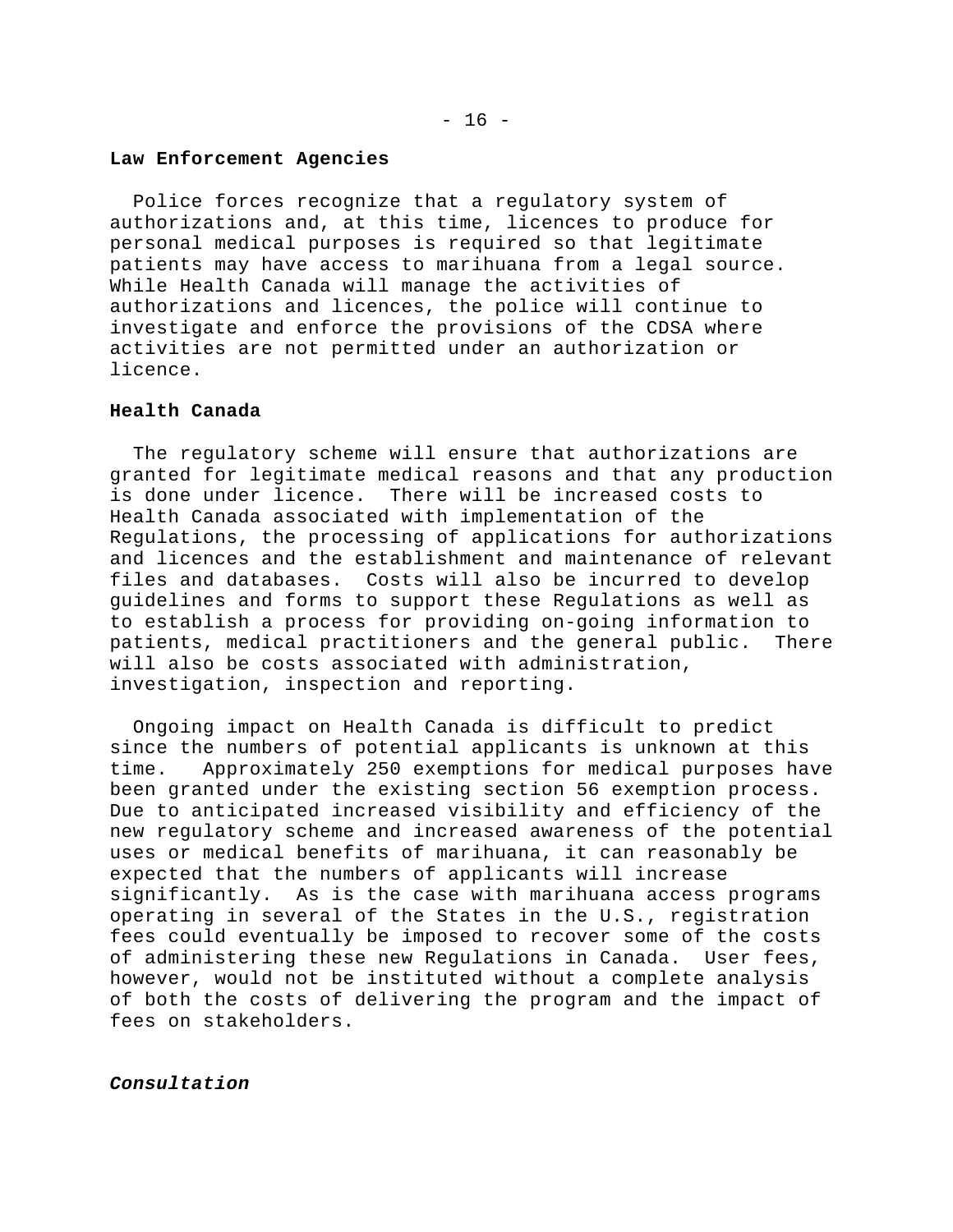In response to requests from individual patients who requested access to marihuana for medical purposes, Health Canada, in consultation with health professionals and legal advisors, developed a process for exemptions for medical purposes under the authority provided in section 56 of the CDSA. The first exemption was issued in June 1999.

 On October 6, 1999, Health Canada issued a *News Release*, *Update on Health Canada's initiatives on marijuana for medical and research purposes*. A specific commitment to public consultation was made in relation to the section 56 exemption program.

 On February 28, 2000, a multi-stakeholder consultation workshop was held by Health Canada to:

- inform stakeholders of the current status of the section 56 exemption process, Health Canada's research plan for the medical use of marihuana, and activities undertaken related to the supply issue of research-grade marihuana;
- seek feedback from stakeholders on issues related to use of marihuana for medical purposes; and
- provide stakeholders with an opportunity to exchange views on issues related to the use of marihuana for medical purposes.

 The following priority issues were identified by the workshop participants:

- I. Obtaining a legal source of marihuana for section 56 exemptees;
- II. Exemptions for caregivers;
- III. Addressing the need for more information on the use of marihuana for medical purposes;
- IV. Addressing concerns of law enforcement agencies;
- V. Improvement of the process and tools for section 56 applications;
- VI. Communications regarding section 56 process and Health Canada's activities regarding marihuana for medical purposes.

 Input resulting from the February 2000 workshop has not only been used to refine the existing section 56 exemption process,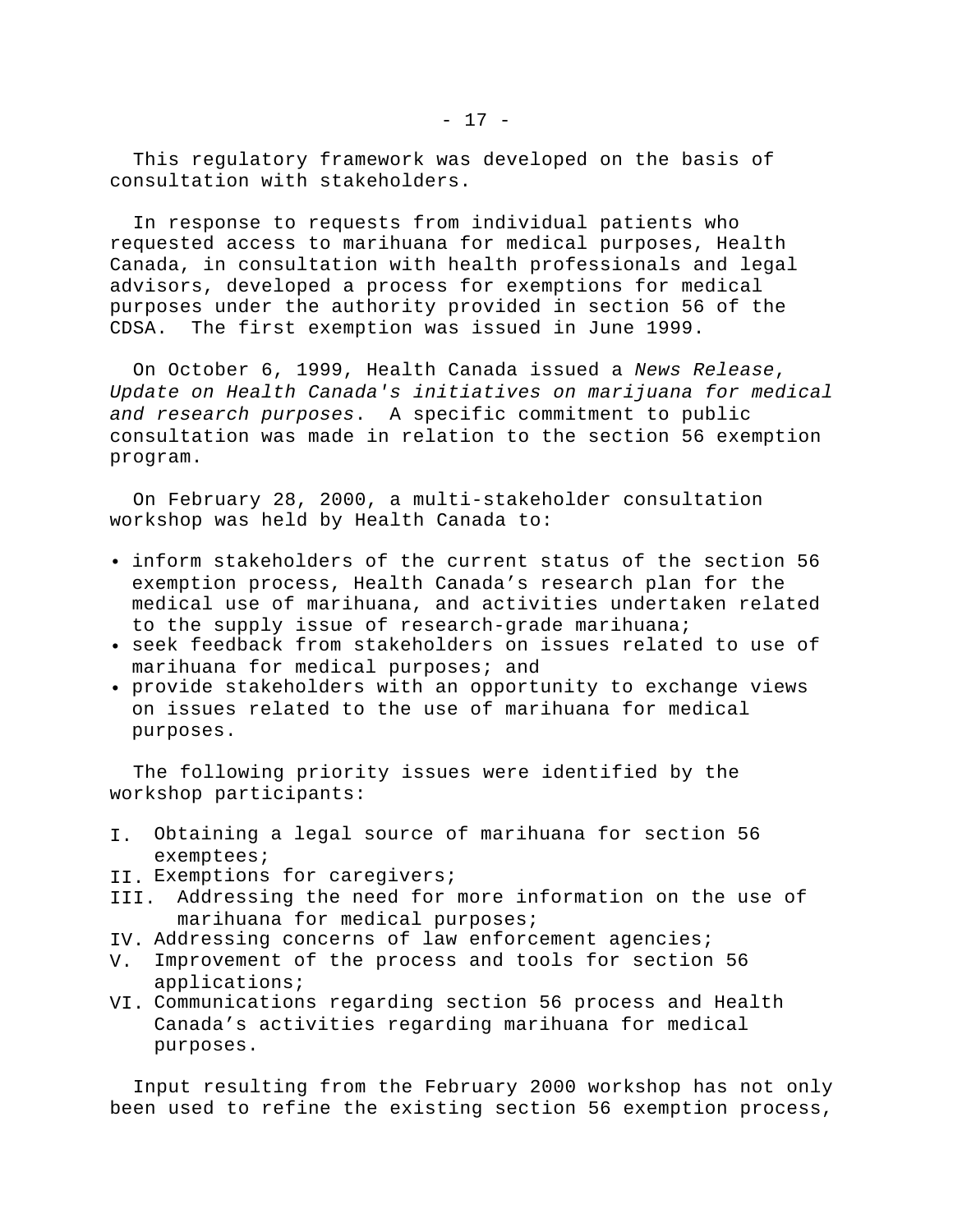it has also provided an important basis for the development of the new regulatory approach. The workshop is therefore considered to have been very useful in terms of early consultation for the new framework.

 While not a consultative process, the direction provided in the decision of the Court of Appeal for Ontario in the case of *R. v. Parker*, rendered on July 31, 2000, also provided valuable guidance for the development of a formal regulatory structure.

 A *Notice of Intent* was published in *Canada Gazette Part I* on January 6, 2001, announcing Health Canada's intention to develop a regulatory approach for Canadians to access marihuana for medical purposes. Some comments were received as a result, which were considered in developing these Regulations.

 Meetings were held with key stakeholders regarding the proposed regulatory scheme as part of the policy development process. These included meetings with representatives from the Canadian Medical Association, the Canadian Pharmacists Association, the Canadian AIDS Society, the RCMP, Solicitor General Canada, Department of Justice Canada, Correctional Service Canada, and the Canadian Association of Chiefs of Police.

 The proposed Regulations were pre-published in *Canada Gazette Part I*, on April 7, 2001, followed by a 30-day comment period. Comments were received from 139 individuals and organizations. An analysis of the responses received indicates: 4% were fully supportive of the proposal; 42% were generally supportive and provided detailed constructive comments; 41% opposed the proposal and offered no constructive comments; and 14% were non-committal. It should be noted that 75% of those opposed to the regulatory proposal were supporters of the BC Marijuana Party. They faxed in form letters advocating the general legalization of marihuana for recreational and medical use, "without prior consent of any governing body." General legalization is, of course, outside the scope of this regulatory initiative.

 Comments were received from two physicians, two medical associations and two provincial medical licensing authorities. Although a number of constructive comments were provided by these stakeholders, the medical associations and licensing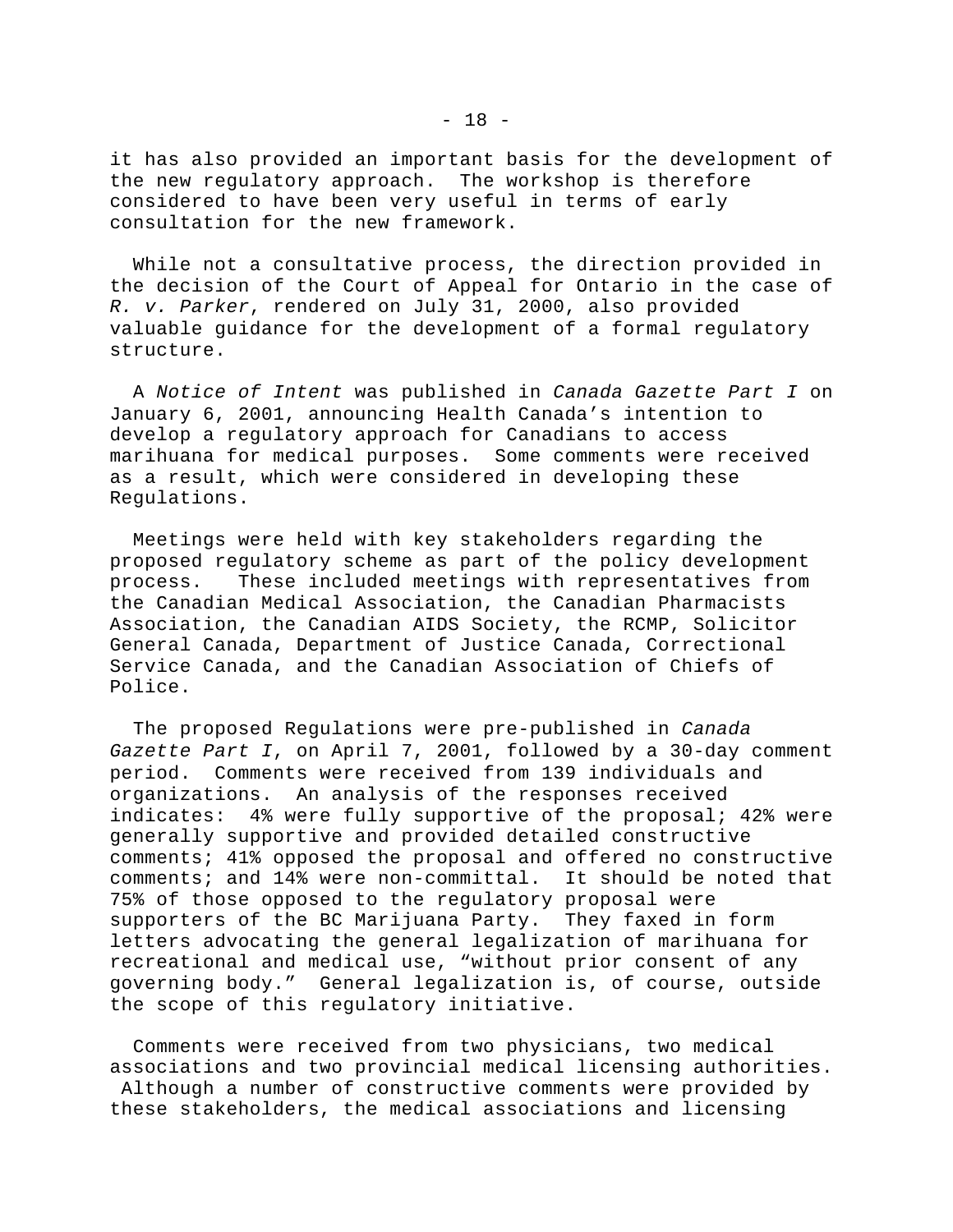authorities oppose the use of smoked marihuana for medical purposes. Their reasons included: the lack of scientific evidence supporting its use; the fact that marihuana is not an approved drug product; the use of smoked marihuana is not an acceptable form of drug administration; and the responsibility on doctors to support the use of marihuana for medical purposes may place them in conflict with professional conduct rules relating to the use of unapproved or "alternative" medicines. The last point was also a concern expressed by many individuals.

 Previous consultations and comments received from enforcement agencies have indicated that they seek clarity and recognize the need for the regulatory framework. Their ongoing concerns relate primarily to the ability of police officers to determine with certainty who does or does not possess the necessary authorization or licence, to avoid inappropriate and unnecessary enforcement activity.

 Many comments were received from individual patients and patient-advocacy organizations. While a number of patients view these proposed Regulations as too restrictive, others complimented the Department on seriously addressing patient concerns. Their comments have been most useful in identifying areas where these proposed Regulations can be improved and identified other areas where ongoing consultations and refinements may be required. It is greatly appreciated that many seriously ill and disabled Canadians made the effort to participate in the development of the Regulations.

 The following is a summary of the major issues identified from this consultation process, and Health Canada's response to the concerns expressed.

**Issue #1: Categories of Medical Conditions or Symptoms** Concerns: Many patients felt that other medical conditions should be included in the Schedule of Category 2 illnesses. On the other hand, concerns were expressed by the medical community that there is insufficient scientific evidence to support the use of smoked marihuana in the treatment of any medical condition included in Category 2 and further suggested that Category 3 is much too broad.

Response: The decision as to which medical conditions would be included in Category 2 was made primarily on the basis of available scientific research. The broad wording of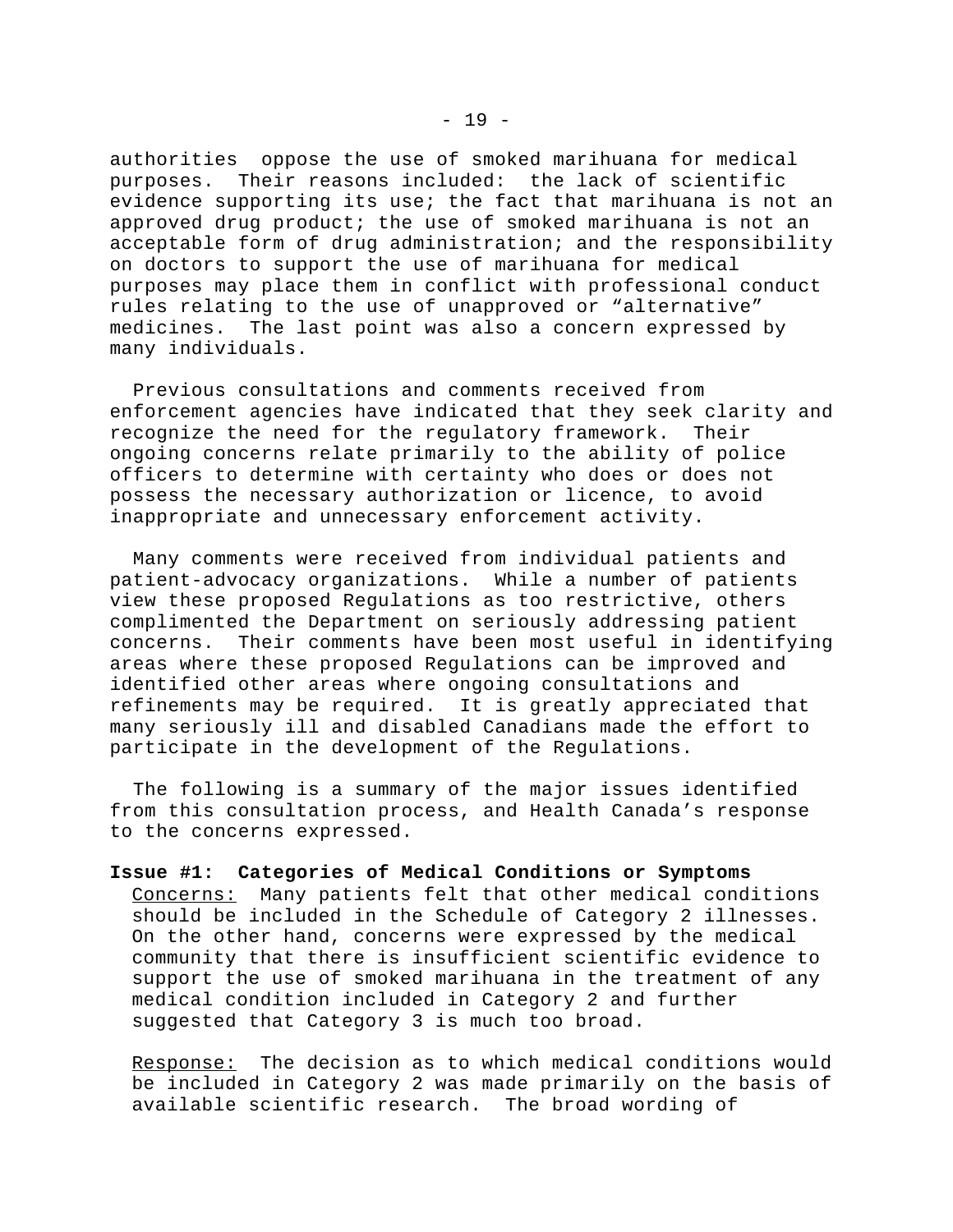Category 3 recognizes that there may be other conditions for which marihuana may provide medical benefit. Health Canada plans to review the list of Category 2 medical conditions on a regular basis, and will amend the Schedule as new information becomes available.

These Regulations are intended to provide access to marihuana for medical purposes, on compassionate grounds; this means that the use of marihuana, an unapproved drug in smoked form, should be considered for use in exceptional medical circumstances only. Category 1 includes terminal illnesses, which obviously meets this criterion and is supported by virtually all stakeholders. Category 2 includes a number of severe symptoms associated with specified serious medical conditions, where there is a reasonable amount of scientific evidence indicating that marihuana may provide symptomatic relief. Category 3, while difficult to precisely define within these Regulations, is intended to apply to severe symptoms. They include those in Category 2, but can be associated with other serious or life-threatening, chronic and severely debilitating, or complex and difficult to manage medical conditions for which compassionate access to marihuana may be justified. Providing access to marihuana for medical conditions that are outside the scope of the above-described categories is not the intended purpose of these Regulations.

**Issue #2: Access to a Legal High-Quality Source of Marihuana** Concerns: Many individuals and organizations were concerned about patients' ability to grow marihuana on their own or, alternatively, to find someone with experience willing to help them by becoming a designated grower. In general, patients, advocacy groups, and some of the medical community strongly recommended that a safe, high-quality, controlled supply of marihuana be made available to patients to avoid the problems associated with growing by the patient, designated person, or unregulated distribution networks which are currently operating outside the law. Some problems that stakeholders mentioned associated with an unregulated supply include: a lack of experience in growing marihuana, leading to crop failures; product of unknown quality or potency; personal health, safety and security risks related to growing marihuana in one's home; and no access to safer alternatives to smoked marihuana.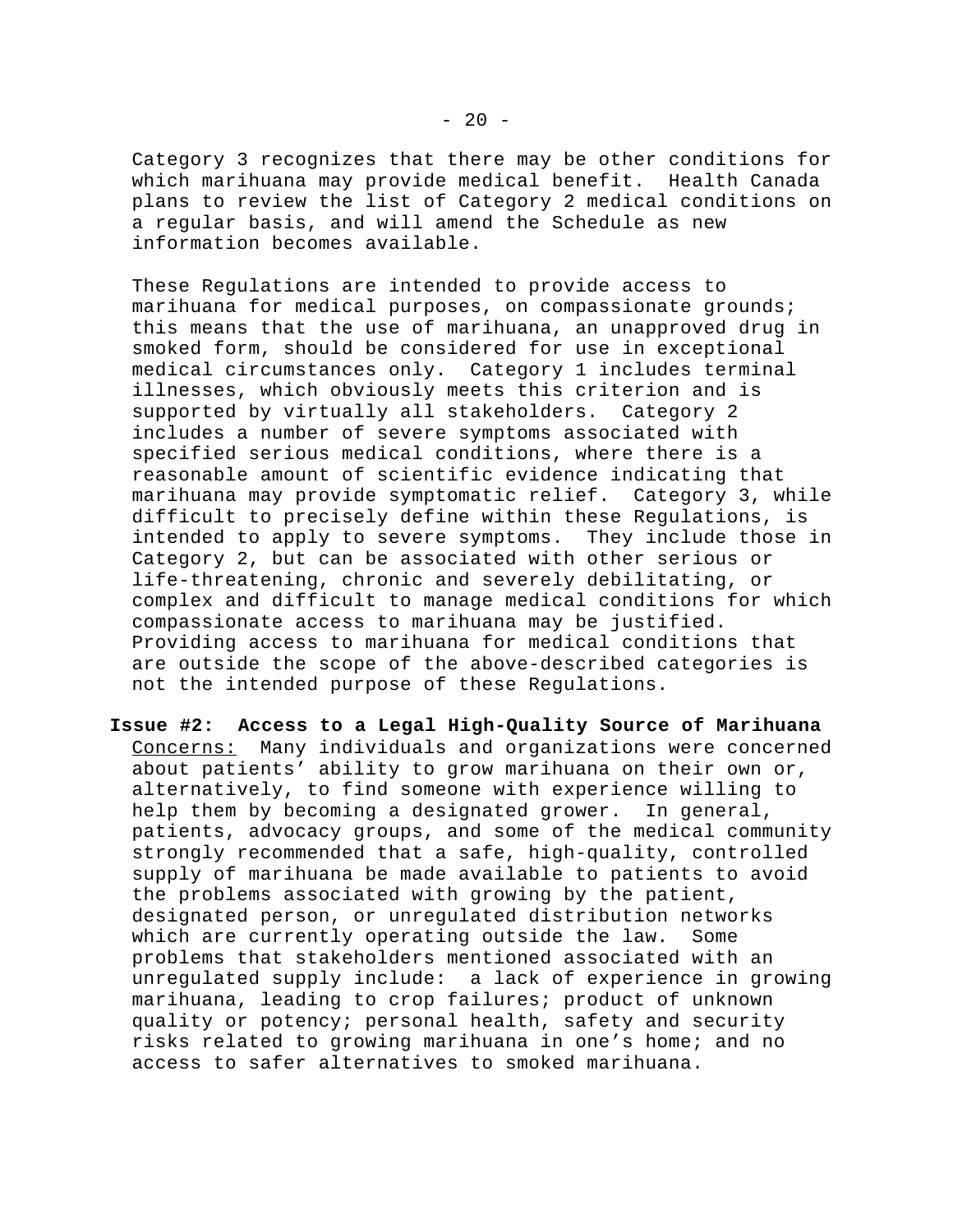Response: Health Canada acknowledges this problem and is attempting to deal with the issue. The Regulations address only personal possession and production because these are the most pressing issues. Options for the future production and distribution of a high-quality research or pharmaceutical grade marihuana are currently under consideration. This analysis must take into account a number of factors including Canada's commitments under international drug control conventions, as well as the *Food and Drug Regulations* that regulate the availability of drugs distributed in Canada.

## **Issue #3: Need for Further Research**

Concerns: The medical community had serious concerns about the lack of evidence-based medical research on which to base their decisions. In particular, they were worried by the lack of information available to doctors about the dosage, strain, and potency levels best suited to their patients needs, as well as efficacy, possible drug interactions and long-term health effects. They were also concerned by current research which shows the harmful effects of smoking, in general, and smoking marihuana, in particular.

Response: Health Canada openly encourages research into new pharmaceutical uses of marihuana and is particularly interested in safer delivery systems. Until these products are available, along with more conclusive research on its positive and negative health effects, access to marihuana in crude smoked form is being granted only on compassionate grounds.

## **Issue #4: Patient vs. Practitioner Application**

Concerns: Physicians, medical associations, medical licensing authorities, and other stakeholders felt that designating practitioners as responsible for completing and submitting the application on behalf of the patient created an unreasonable workload and would discourage them from participating. Further, individuals indicated they preferred to take charge of the application process themselves.

Response: The Regulations have been revised so that the application process for the authorization to possess and the licence to produce will be managed by the individual (patient) instead of the medical practitioner. The application must still include signed statements from the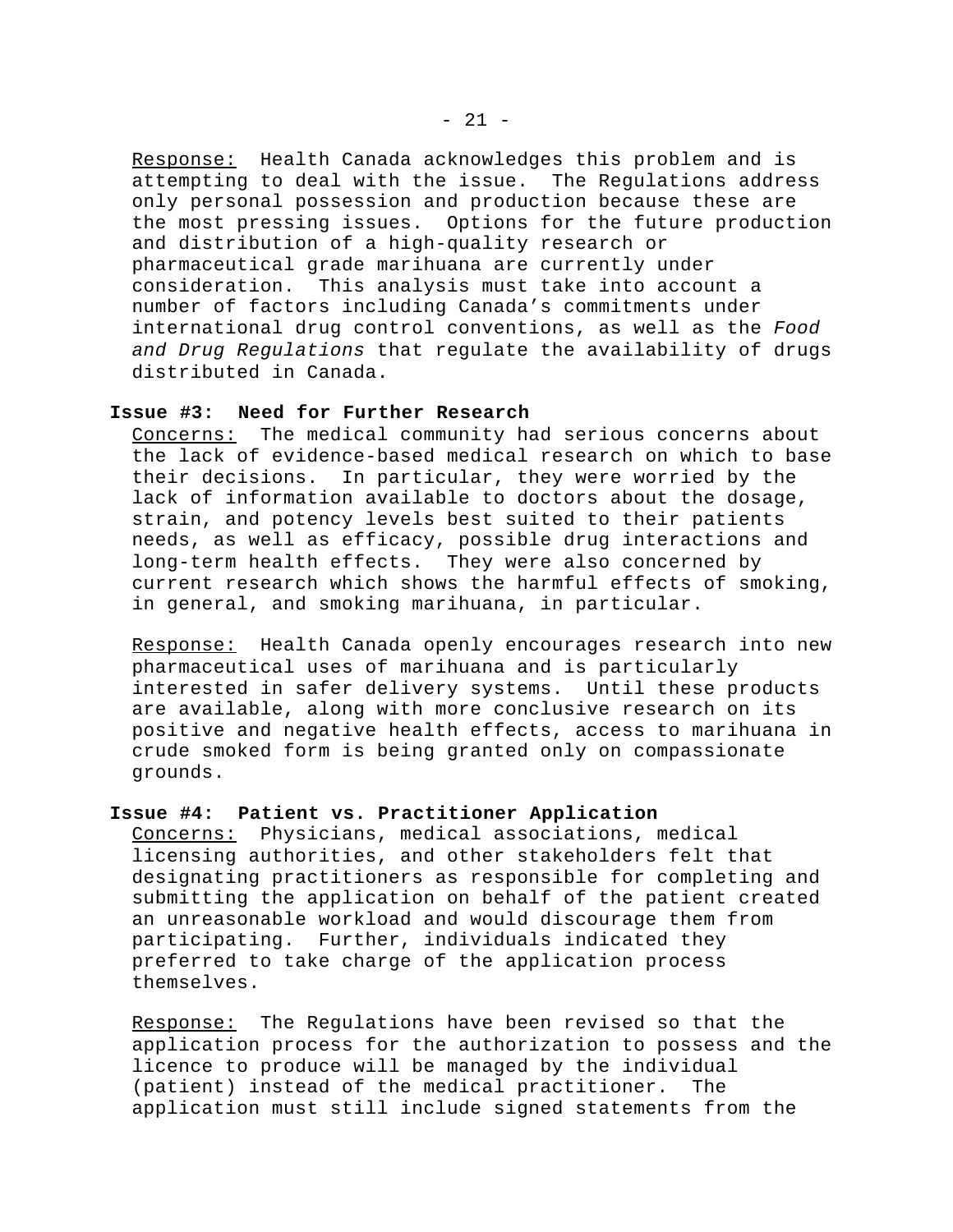practitioner(s), but the responsibility for the application will now lie with the individual. This revision will reduce the burden on physicians and enable patients to manage their own application process.

### **Issue #5: Restrictions on Growing Near Schools**

Concerns: Individuals indicated that the one kilometre restriction on growing outdoors near schools and other places frequented by children was not feasible, necessary or reasonable.

Response: Health Canada agrees; it is unreasonable to expect either the individual to certify or for Health Canada to confirm the restriction. Also, the one kilometre restriction would likely prevent anyone from growing outdoors within an urban setting. The provision has been revised to be less restrictive and easier for all parties to assess. The revised provision prohibits growing marihuana outdoors immediately next to a school or similar public place a situation that would be unacceptable to the general public. Growers will also be encouraged to provide reasonable and meaningful security for outdoor plants, and to ensure that they are not visible to the public. It is in the best interests of the growers to prevent their plants from being lost or stolen to ensure the supply for medical use.

#### **Issue #6**: **Number of Plants that may be Produced**

Concerns: Individuals and organizations claiming experience in growing marihuana point out that the formula used to calculate the number of plants that may be grown is inappropriate. These parties cite the following variables as having an impact: different growing methods and conditions and the significant difference in yields between growing marihuana indoors and growing it outdoors. They claim such variables made it impractical to use the proposed formula to determine the number of plants, or the amount of marihuana that can be stored, under indoor and outdoor growing conditions. Some comments suggest that there is confusion about the amount of marihuana a person may possess under an authorization, versus the amount, stipulated in a personal production licence, that may be stored.

Response: Concerns about the differences between indoor and outdoor yields are supported by a review of independent sources of information. As a result, the number of plants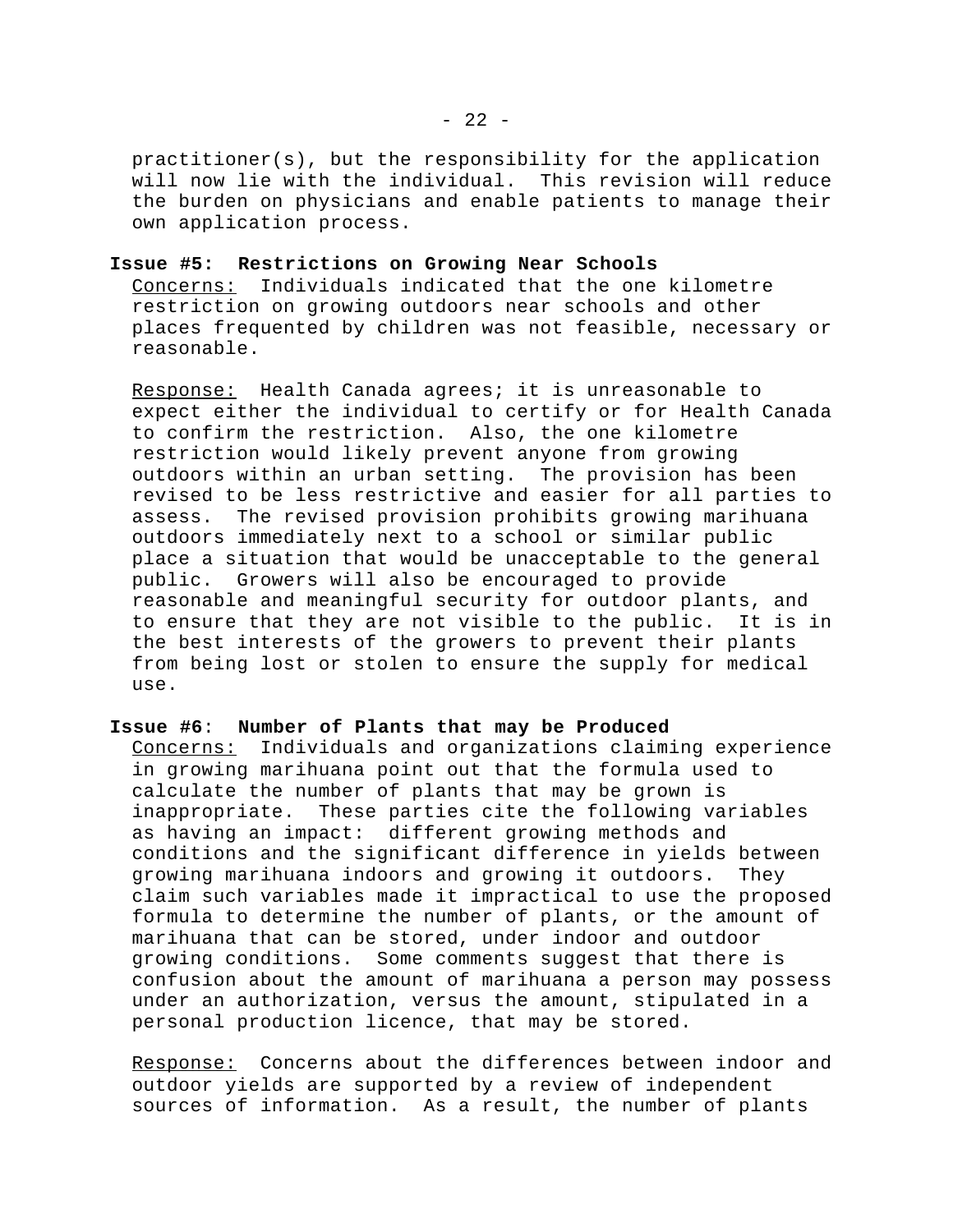permitted under a personal licence to produce has been amended to reflect the different potential yields from indoor vs. outdoor cultivation. The formulas have been revised based on estimated yields per plant of 30 grams per plant grown indoors and 250 grams per plant grown outdoors. The maximum amount of dried usable marihuana that a licensed person may possess will continue to be calculated on the basis of 150% of amount produced, allowing for a reasonable amount of inventory to be on hand at the time newly harvested material is added to the inventory. It will be clearly explained in the guidance documentation being developed that the quantity of dried marihuana that an authorized person may possess (maximum 30 days supply) applies only where that person does not also hold a licence to produce (in which case the higher storage amount would apply) or when that authorized person is away from his/her usual place of residence, i.e. travelling. The 30-day supply for the authorized person should not be confused with the quantity that may be stored as stipulated in a personal production licence.

## **Issue #7: Transitional Provisions**

Concerns: A number of individuals who have been granted exemptions under section 56 of the CDSA expressed concern about the absence of transitional provisions in the Regulations which would ensure they will be given a reasonable amount of time to comply with the new requirements. Many mentioned the possibility of a "grandfather clause" being implemented.

Response: Transitional provisions have been added to the Regulations that will effectively extend by an additional 180 days (6 months), all exemptions in effect at the time the Regulations come into force. Prior to the new expiry date, individuals will need to apply under other parts of the Regulations if they wish to continue to legally possess or produce marihuana for medical purposes. No new exemptions issued under section 56 of the CDSA providing access to marihuana for medical purposes will be granted once these Regulations come into force. Individuals and Health Canada will therefore have an additional 6 months to deal with this transition in a gradual and equitable manner. Extending existing exemptions by 6 months also brings them in line with the authorizations that will be issued under the regulatory scheme, which will be valid for one year.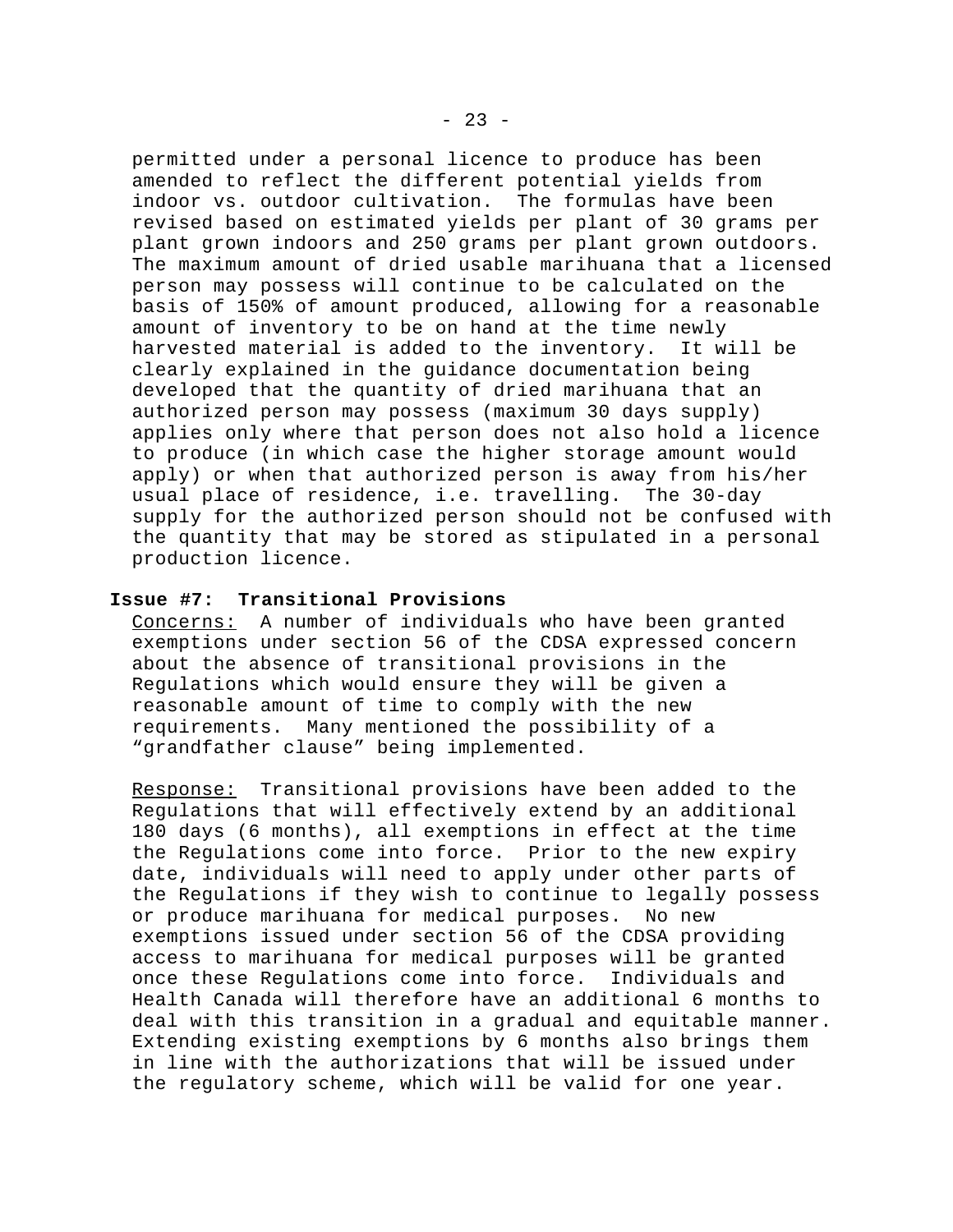Section 56 exemptees could, of course, apply under the new Regulations at any time before their exemption expires.

The coming into force date for these Regulations has been revised from July 15 to July 30, 2001, to allow the maximum amount of time for patients and physicians to become familiar with the new requirements following their final approval.

# **Issue #8: Criminal Record - Designated Person**

Concerns: Both law-enforcement agencies and some individuals indicated that the requirement for a document proving that the proposed designated grower does not have a criminal record in another country was unreasonable and practically impossible to provide.

Response: The applicant for a designated-person production licence will not be required to submit a document proving that no foreign drug conviction exists, as it would place unreasonable demands on the applicant and the police. Instead, a statement from the proposed designated grower will be required. This statement does not need to include convictions relating to possession.

## **Issue #9: Inspection Provisions**

Concerns: Individuals stated that the proposed provisions, providing for the potential inspection of marihuana-growing premises and records were too broad. In particular, the fact that marihuana is usually grown in private residences combined with the wide powers to search and seize contained in the Regulations was interpreted by many as an unwarranted invasion of privacy.

Response: Under the Regulations, inspectors will be able to conduct an inspection at a licensed production site only if consent is given by the occupant. Inspection provisions are generally deemed to be a necessary requirement for most regulatory schemes, particularly those involving licensing the production of a controlled substance. Furthermore, inspections are typically conducted to assess regulatory compliance. Health Canada appreciates the concerns of potential licence holders who will be growing within their own homes, and regular unannounced inspections are not contemplated. The inspection provisions provide an inspector with the authority to assess compliance with the Regulations. In addition, patients who hold personal-use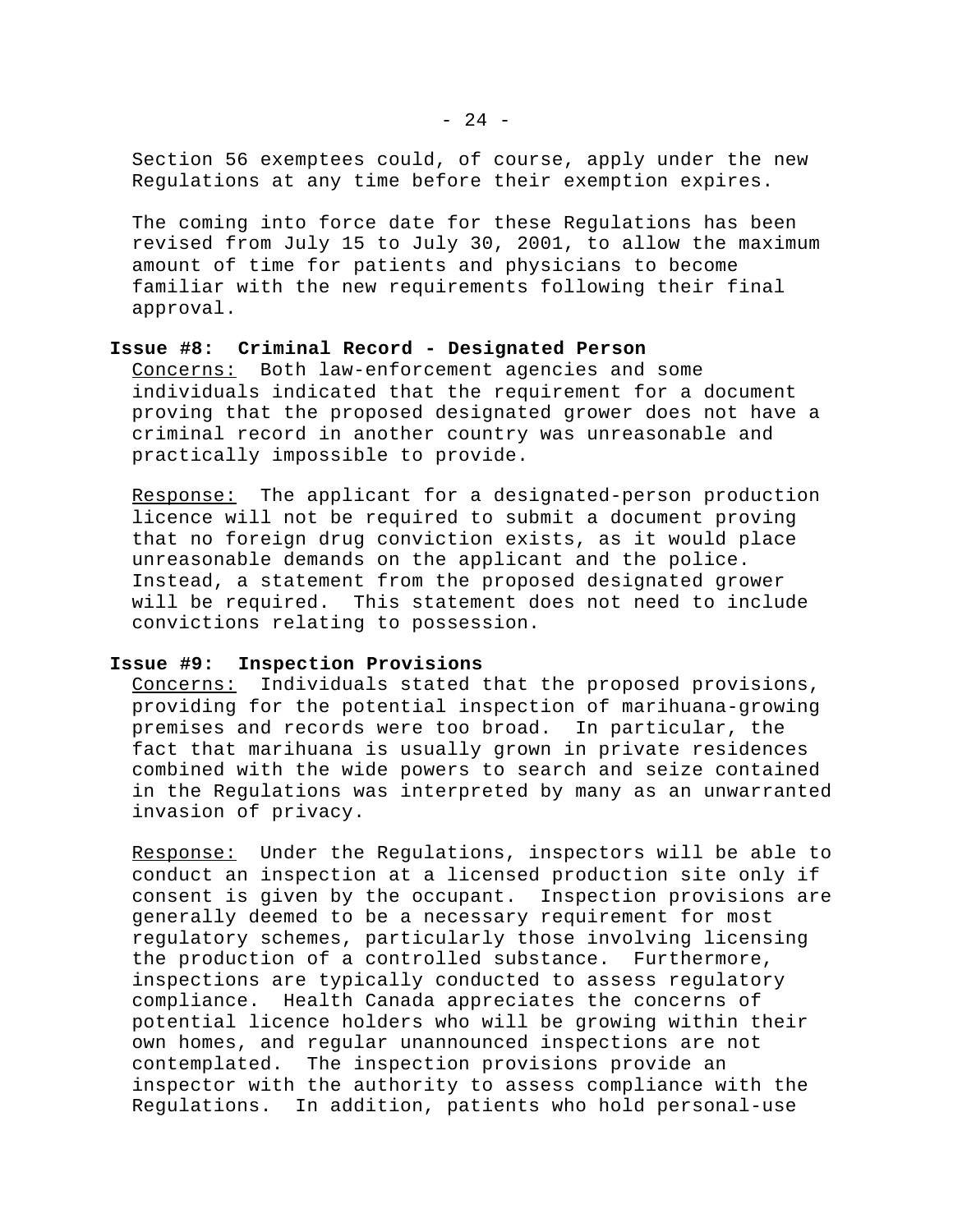production licences will not be required to maintain records, in consideration of their medical condition. They are, however, encouraged to voluntarily maintain such records to the extent that they can.

#### **Issue #10: Costs**

Concerns: A large number of patients and health advocacy groups were concerned about the possibility that costs of administering this program might be passed on to the users. They pointed out that most of the patients are on fixed incomes because of their medical conditions and are already burdened with the costs of growing or purchasing marihuana. Also, some parties thought that marihuana costs should be covered by health insurance.

Response: Health Canada is sensitive to the financial situation of many patients who have serious illnesses. The related costs of delivering the authorization and licensing program will not, at least initially, be subject to user fees. As with any similar program, the costs will be reviewed in accordance with established government costrecovery policies which ensure that the client's ability to pay is taken into consideration. The new regulatory scheme is anticipated to be less resource intensive than the existing exemption process with its high level of professional evaluation but the demand for service is expected to be greater in the future. In any case, no fees would be implemented without a thorough review and extensive consultation with affected parties. It should be noted that drug coverage by insurance plans is, in most instances, a provincial responsibility.

## **Issue #11: Legalization or Decriminalization**

Concerns: There were several comments suggesting legalization or decriminalization, instead of limiting access to marihuana for medical purposes.

Response: The Regulations deal exclusively with the medical use of marihuana; therefore they do not address the issue of legalizing marihuana. Legalization and decriminalization arguments will be publicly debated by parliamentary committees over the next several months.

**Issue #12: Compassion Clubs, Buyers Clubs and Cooperatives** Concerns: These organizations and some patients suggested the Regulations be revised to increase the number of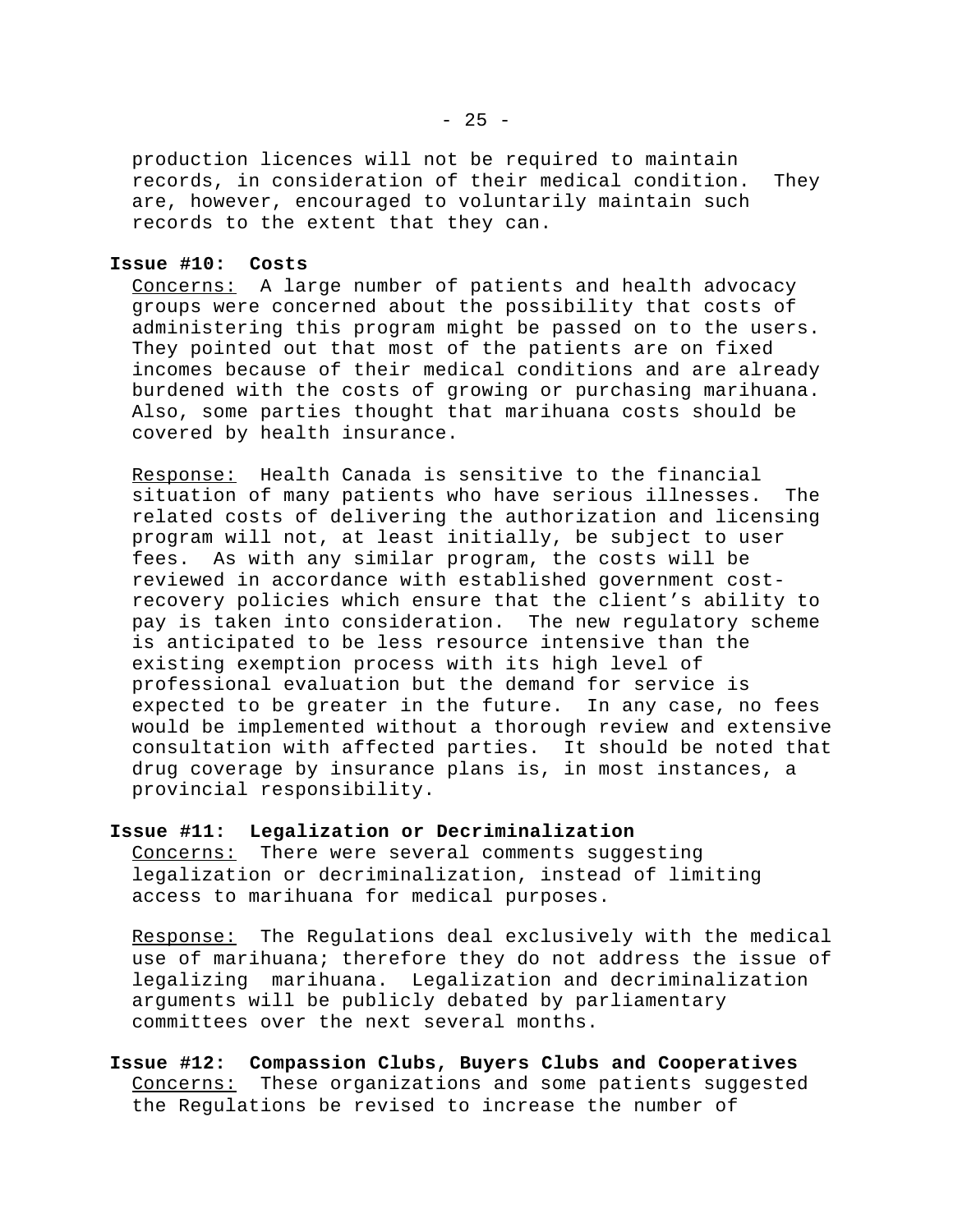patients per grower, and to consider licencing "clubs" as an officially recognized distribution method. Reasons cited were "clubs'" expertise, prices charged, and the fact that they are already in the business of providing marihuana, although operating outside of the law.

Response: Health Canada is not prepared at this time to consider licensing other organizations or companies to produce and distribute marihuana. In December 2000, Health Canada issued a contract to a Canadian company to produce research-grade marihuana. Health Canada will be evaluating various options to ensure patients have access to a safe high-quality supply of marihuana for medical purposes.

## **Issue #13: Use of Photos - ID Cards**

Concerns: Law-enforcement agencies suggested that photo identification cards be provided to all authorized individuals and all holders of production licences, including designated-person production licences. Several individuals questioned the provision that requires photos to be submitted along with the application as they saw it as a potential invasion of privacy and, in some cases, a question of personal dignity.

Response: Health Canada intends to provide secure photo identification cards to each individual who holds an authorization to possess or a licence to produce. It will be issued together with the authorization or licence documents containing the detailed information laid out in the Regulations. The identification cards will carry only the basic information required to identify the individual as a holder of an authorization and/or licence to produce and to show possession and production limits. No personal medical information will be indicated on the card. The detailed authorization and licence documents are to be stored at the location indicated on the form. The identification cards would be carried by individuals transporting marihuana either for personal use, in the case of the authorized person, or by the holder of a designatedperson production licence, when transporting marihuana from the production site to the authorized person's residence. The card can be shown to a police officer as evidence that the person is permitted to possess marihuana. In cases where police suspect a card has been tampered with, or is a false document, they can contact Health Canada to confirm the card's authenticity. Card holders must take suitable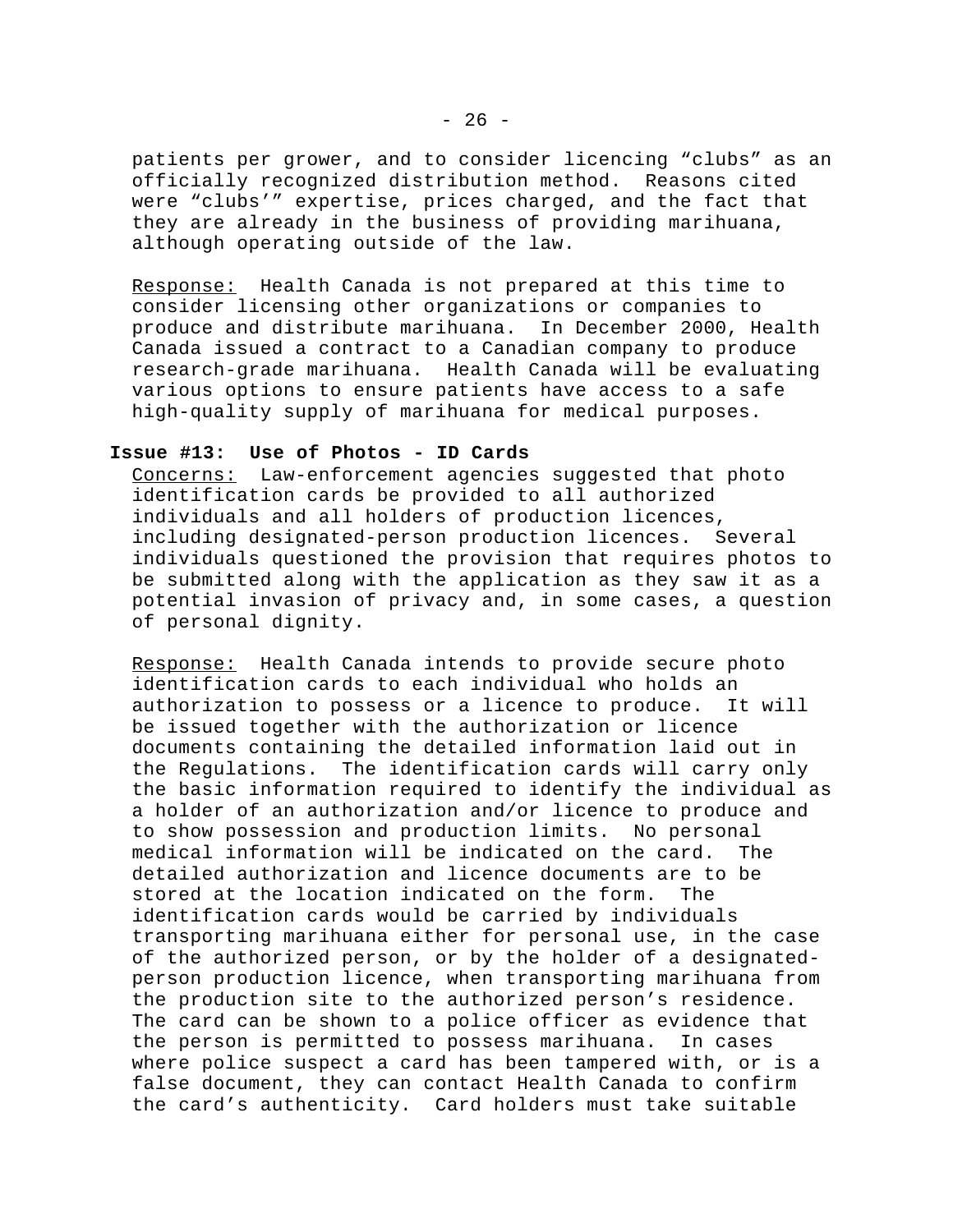precautions to protect their cards from loss, since they could be misused by unauthorized persons.

# **Issue #14: Restrictions on Smoking or Use of Marihuana in General**

Concerns: There were concerns expressed about where and when patients would be permitted to smoke marihuana for medical purposes. Specific concerns included: smoking in public places; second-hand smoke and drug exposure; driving while under the influence of marihuana; and the discretion left to institutions on whether they will allow the medical use of marihuana on their property.

Response: In general, how and where a patient may use a drug for medical use is not subject to federal regulation, but may be subject to the laws and policies of other levels of government. Smoking marihuana for medical purposes in a public setting, thereby potentially exposing others to the drug's effects, is unacceptable. Patients are therefore expected to use common sense when using this drug. The authorization simply allows possession, but does not give patients permission to use marihuana wherever or whenever he/she chooses the rights of others must also be considered. Hospitals and correctional institutions have their own regulations and policies governing the use of or access to drugs for medical use; these will determine whether marihuana may be used and under what conditions.

Similarly, while it is known that using marihuana influences a person's judgement and performance, and might impair his/her ability to drive, it is not clear how much a patient would need to use within a certain period to be impaired. Typically, approved drug products carry warnings or precautions related to driving or operating heavy machinery after using the drug. Since marihuana is not an approved drug in Canada, this warning will be provided by Health Canada to patients and health professionals in the guidance documents being prepared.

Since the Regulations do not regulate the actual use of the product, Health Canada does not propose to include mandatory restrictions relating to where or when marihuana may be used. These issues will, however, be monitored by Health Canada. Guidance documents provided to patients and practitioners will also include warnings about smoking in public places.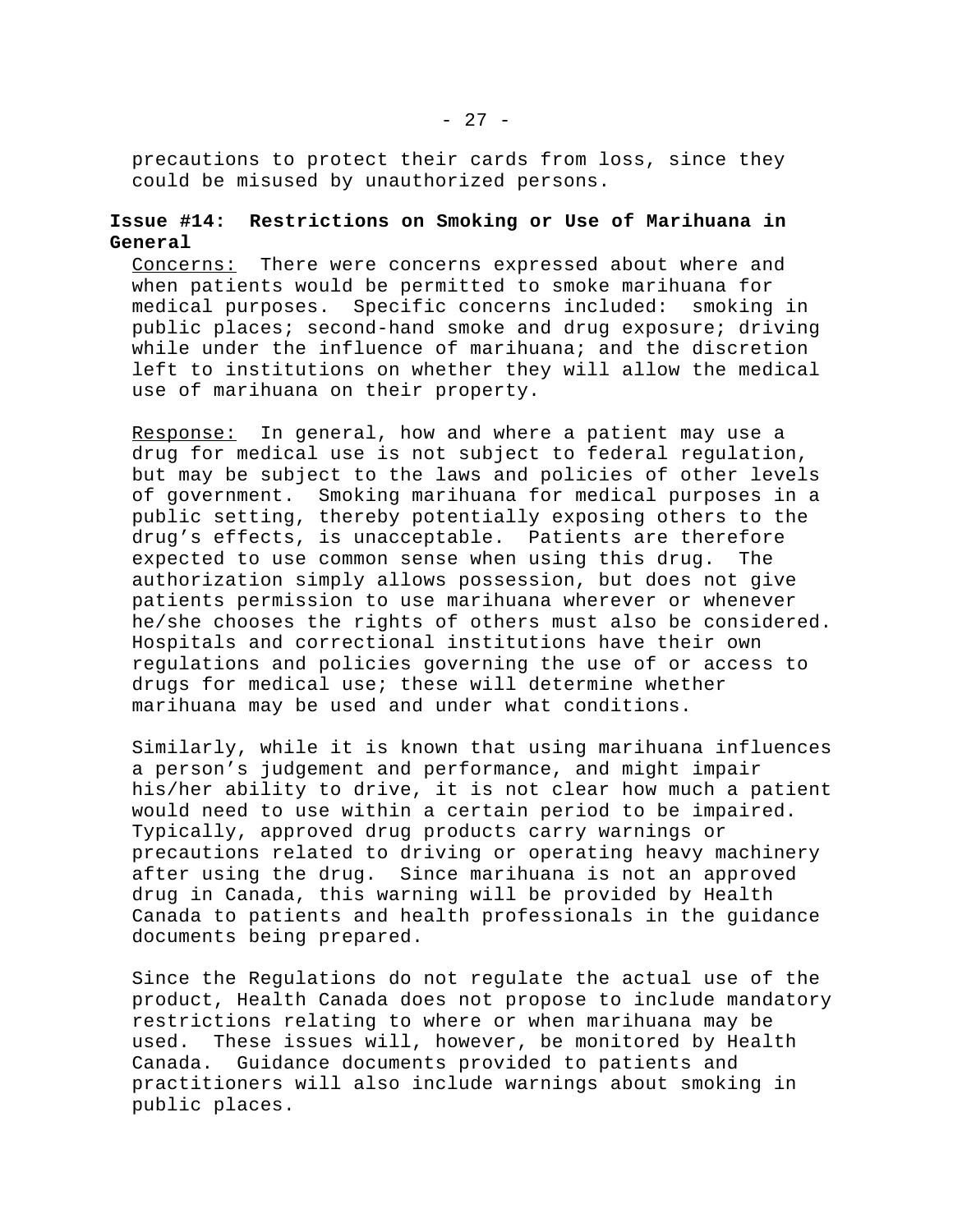### **Issue #15: Reporting Professional Misconduct**

Concern: The Canadian Medical Association was concerned by the broad discretion given to the Minister to report inconsistencies to professional licensing bodies. This concern relates to a lack of criteria by which the practitioner might be judged. Similarly, individuals expressed concern that physicians may fear censure by their colleges and be unnecessarily reluctant to support a patient's application for an authorization to possess marihuana.

Response: The provision in these Regulations is similar to that which exists in other controlled substances regulations. The provision allows Health Canada to share information with medical professional licensing authorities in rare circumstances. Health Canada recognizes the need to establish, in participation with the medical licensing authorities, reasonable standards or criteria for making this decision. This information will be communicated to patients and physicians.

## **Issue #16: Requirements of Specialists**

Concerns: Many individuals and organizations expressed concern that Category 2's requirement that a medical specialist provide specific statements to support an application, and Category 3's requirement for statements from two specialists, make the process more restrictive than the current section 56 process. As well, many were concerned that people with legitimate medical needs would be denied, or at least have their applications delayed for months, because they did not have access to the required specialists. In particular, AIDS groups were concerned since there is no such thing as an AIDS specialist. Others were worried that the long wait to see a specialist could lead to discrimination against those in rural areas.

Response: Specialists play an important part in the diagnosis and treatment of any serious illness. As such, they have a role to play in supplying statements as part of the application process. The decision to support the use of marihuana to treat symptoms of a serious medical condition is not trivial. The fact that marihuana is an unapproved drug and is mainly ingested by smoking, makes the decision even more challenging.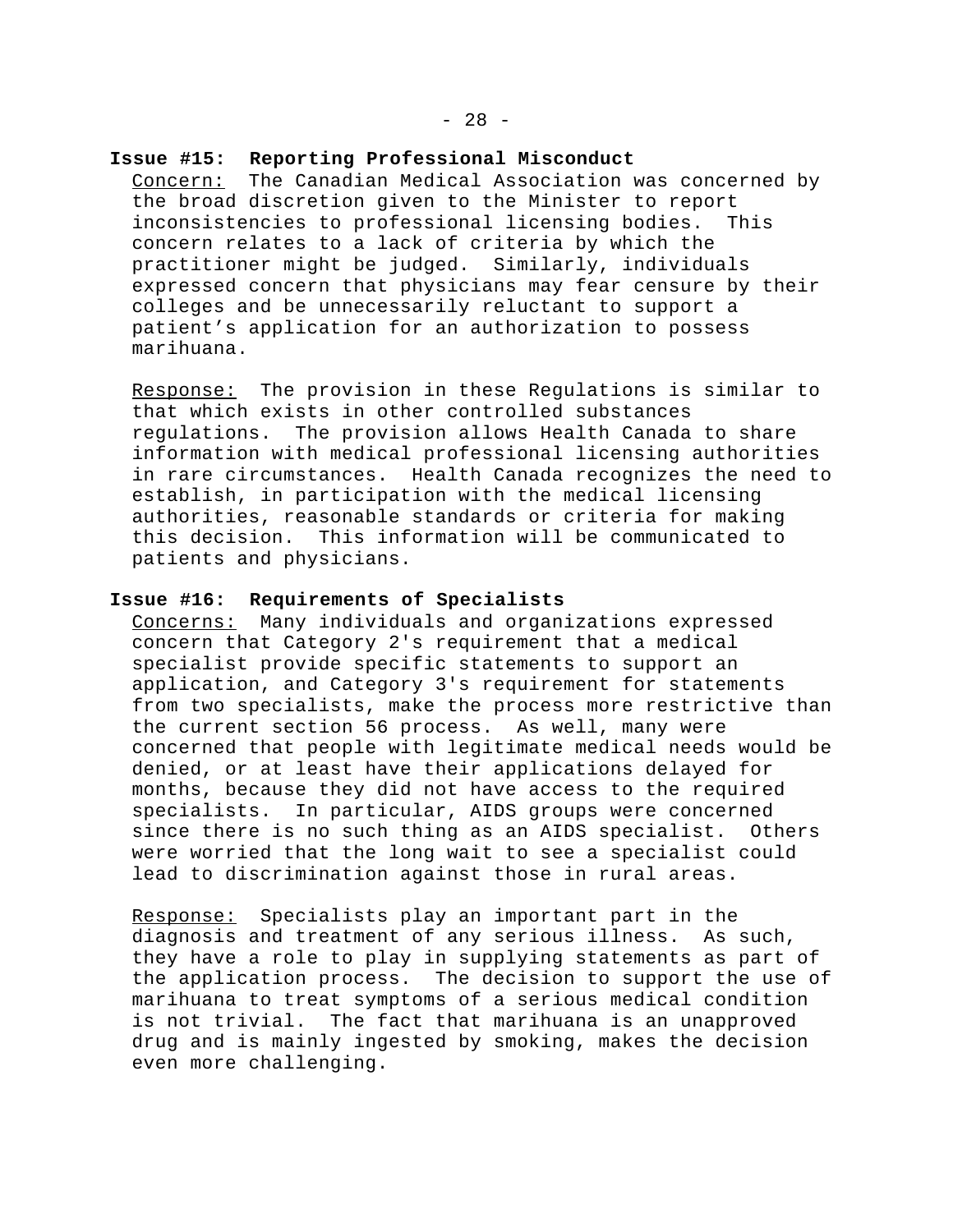Statements from one or more specialists required to support an application do not necessarily require the patient to visit the specialist in every instance. The primary physician may choose to consult with a specialist for this purpose, providing background on the file. Health Canada also recognizes that there may not be a specialty associated with every medical condition, and would therefore only expect that the specialty relate to some aspect of the condition being treated. The role and involvement of the specialist will be reviewed over time and clarified as necessary.

## **Issue #17: Information**

Concerns: Individuals and health professionals had many questions about the proposed Regulations and expressed a strong interest in obtaining current reliable information, not only on the potential health benefits of marihuana, but on the health risks associated with using marihuana in smoked or other forms.

Response: Health Canada recognizes the need for a reliable and comprehensive source of information concerning marihuana so that patients, with the support of their physicians, can make informed health decisions. It is expected that Health Canada will play a lead role in facilitating the development of an information source whereby patients and health professionals can tap into the growing body of knowledge related to marihuana.

Comprehensive guidance documents are being developed to help patients and physicians understand the Regulations, and to guide them through the application process. It should be noted that "marihuana" is spelled with an "h" in the CDSA and its Regulations, as well as in the *Marihuana Medical Access Regulations*. "Marijuana" is the other common spelling both words mean "cannabis." Either spelling is acceptable when used informally, however, in Canadian legislation and when referring to this legislation marihuana is spelled with an "h".

 As with all Regulations, analysis and consultation on a variety of issues will continue following implementation; as appropriate, any required regulatory amendments will be made in a timely manner. It is therefore Health Canada's intention, upon final approval of the Regulations, to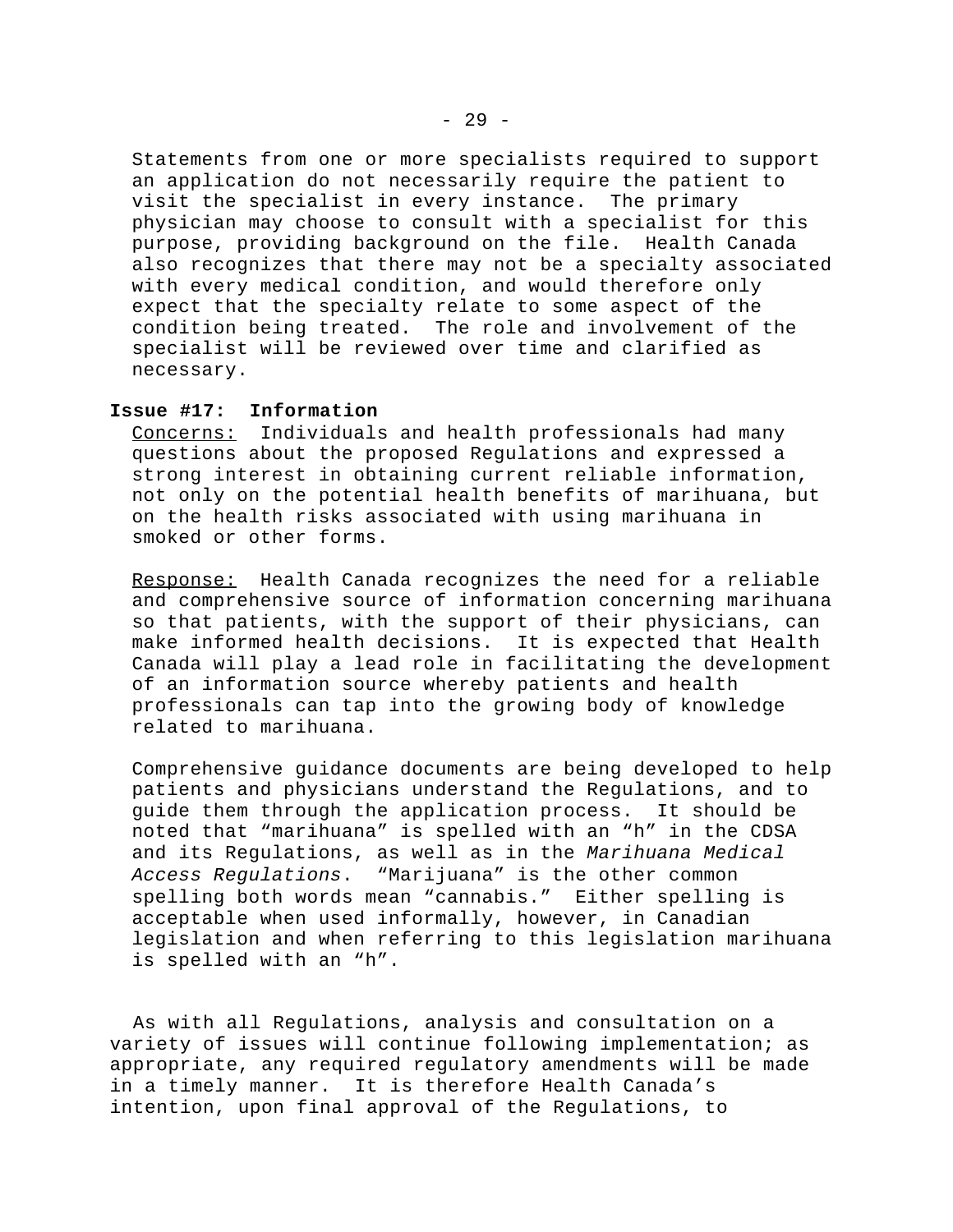communicate to stakeholders the results of the consultation process and to invite their ongoing participation in improving this regulatory scheme.

 Finally, an informal electronic survey was conducted through Health Canada's electronic magazine beginning in August 2000. The following question was asked: "Let us know what you think about making marijuana available for medical purposes." Of the 146 comments received between September 2000 and May 2001, 104 agreed that marihuana should be available for medical purposes. Of this number, 40 respondents suggested the government should go further and consider legalizing marihuana. This forum will continue to be used to seek feedback on the Regulations and related topics.

#### *Compliance and Enforcement*

 The Regulations include general provisions to conduct inspections relating to the production of marihuana. Health Canada inspectors will be authorized to examine inventories, records and security to ensure that marihuana production conforms with the Regulations.Inspections will take place only at the site where marihuana is produced under a licence, and only with the permission of the occupant. It is not anticipated that inspections would be frequent, regular or unannounced. Rather, they would be an infrequently used tool; for example, there could be inspections where unusually large quantities were being produced, where two or three licence holders were growing at a common site, or when there were complaints from members of the public.

 Minimal record-keeping provisions exist relating to the production of marihuana by a licence holder. These records are to be shown to an inspector or submitted to the Minister upon request. Information contained in these records will be used to track production and consumption statistics as may be required to prepare reports to the UN.

 Any activity that is not permitted under an authorization to possess or a licence to produce marihuana is potentially subject to police enforcement action. Complaints received concerning potential illegal activity may be shared with police agencies for enforcement purposes. For example, the production or storage of marihuana at premises or locations other than those authorized would be subject to enforcement